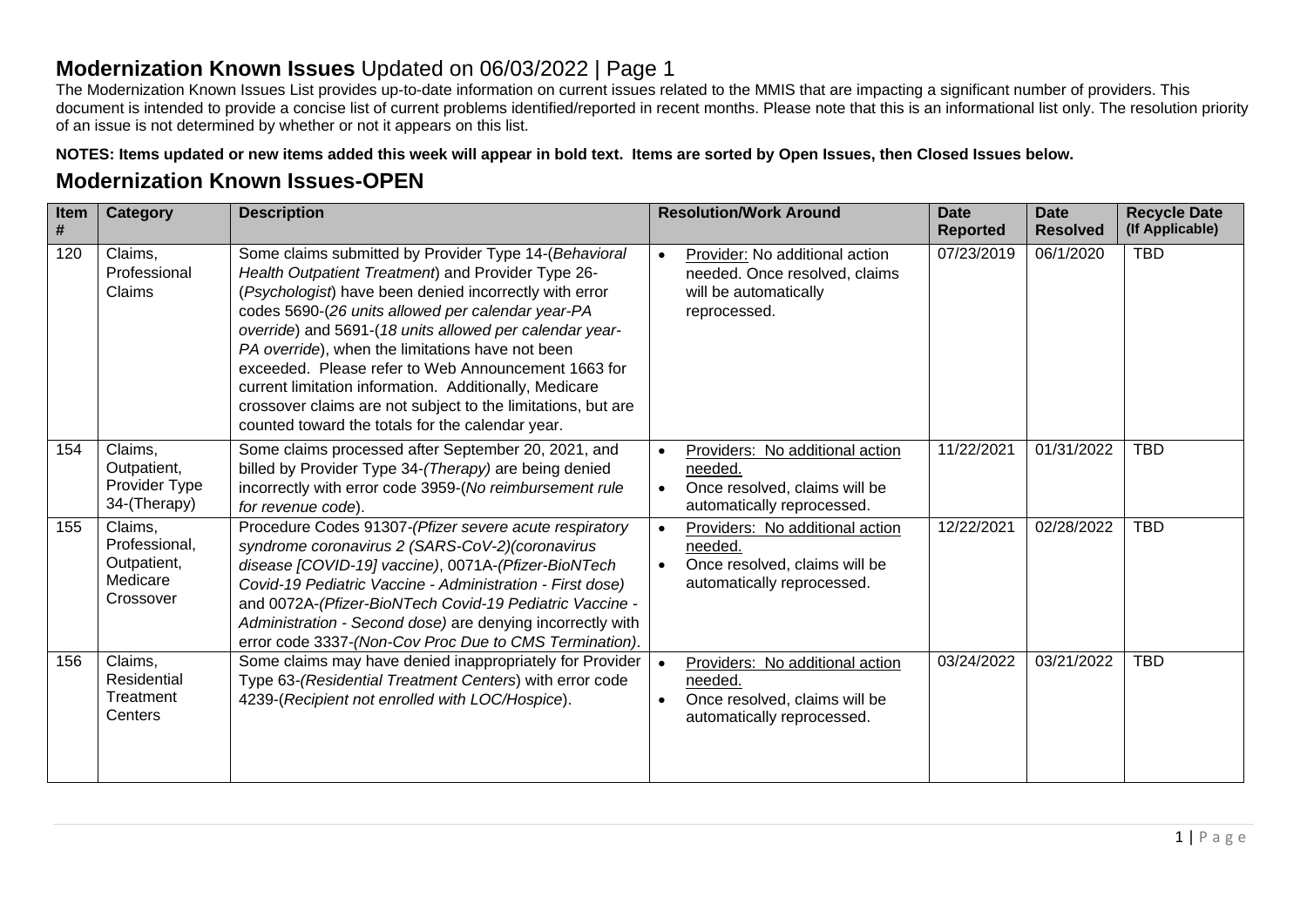| <b>Item</b><br>l # | Category                                                                                                     | <b>Description</b>                                                                                                                                                                                                                                                                                                                                                                                                         | <b>Resolution/Work Around</b>                                                                             | Date<br>Reported | Date<br><b>Resolved</b> | <b>Recycle Date</b><br>(If Applicable) |
|--------------------|--------------------------------------------------------------------------------------------------------------|----------------------------------------------------------------------------------------------------------------------------------------------------------------------------------------------------------------------------------------------------------------------------------------------------------------------------------------------------------------------------------------------------------------------------|-----------------------------------------------------------------------------------------------------------|------------------|-------------------------|----------------------------------------|
| 157                | Claims,<br>Inpatient<br><b>Provider Type</b><br>56 and Claims,<br>Professional<br><b>Provider Type</b><br>30 | Some claims submitted by Provider Type 56-(Inpatient<br><b>Rehabilitation and Long Term Acute Care (LTAC)</b><br>Specialty Hospitals) and Provider Type 30-(Personal<br>Care Services - Provider Agency) are being denied<br>incorrectly with error code 5005-(Claim/detail conflicts<br>with a previously paid service on the same or<br>overlapping date of service) when the admit and<br>discharge dates are the same. | Providers: No additional action<br>needed.<br>Once resolved, claims will be<br>automatically reprocessed. | 05/13/2022       | <b>TBD</b>              | <b>TBD</b>                             |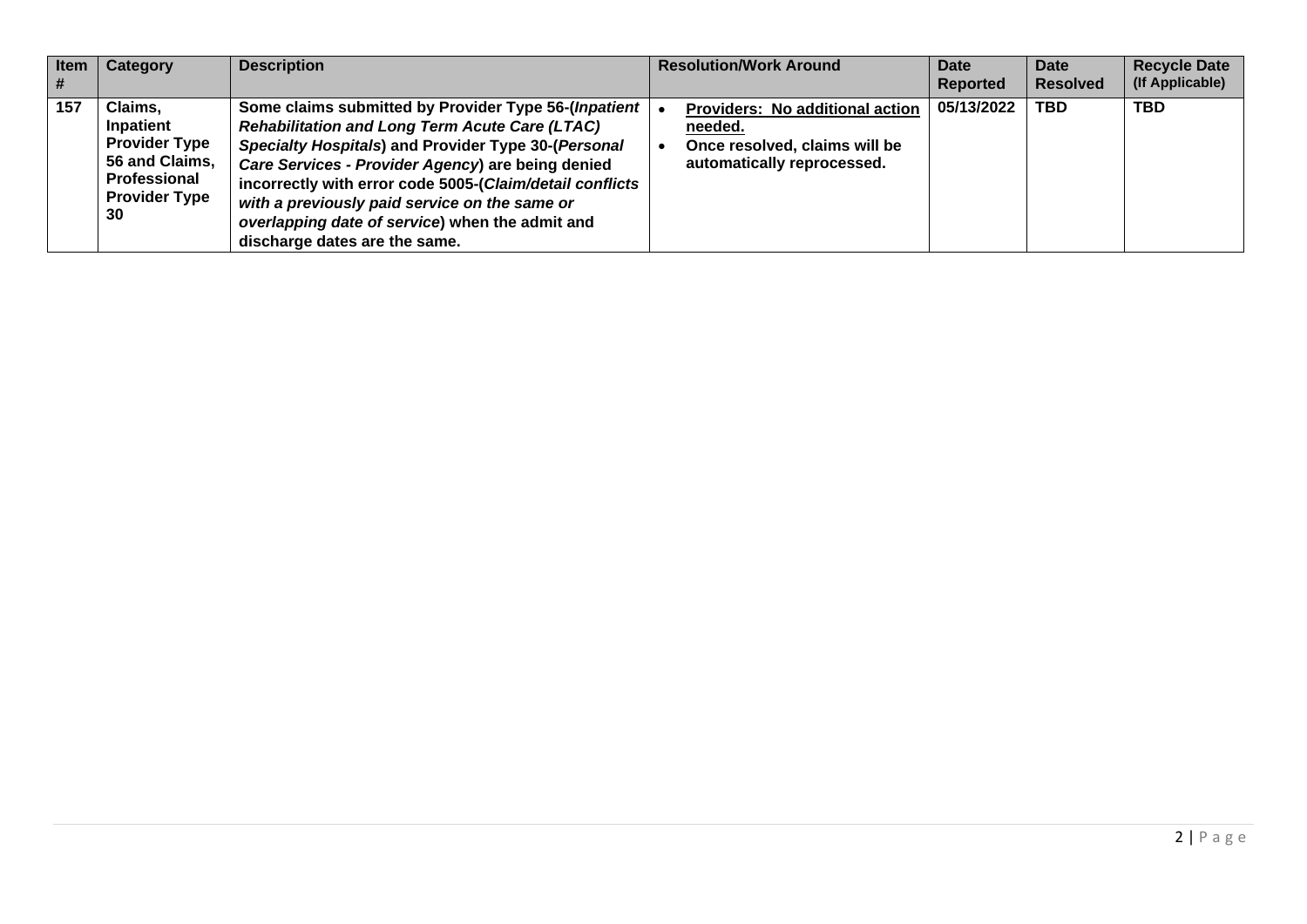## **Modernization Known Issues-CLOSED**

| Item#          | <b>Category</b>                               | <b>Description</b>                                                                                                                                                                                                                                 | <b>Resolution/Work Around</b>                                                                                                                                                                                                                                                                                                                | <b>Date</b><br><b>Reported</b> | <b>Date</b><br><b>Resolved</b> | <b>Recycle Date</b><br>(If Applicable) |
|----------------|-----------------------------------------------|----------------------------------------------------------------------------------------------------------------------------------------------------------------------------------------------------------------------------------------------------|----------------------------------------------------------------------------------------------------------------------------------------------------------------------------------------------------------------------------------------------------------------------------------------------------------------------------------------------|--------------------------------|--------------------------------|----------------------------------------|
|                | Claims,<br>Professional<br>Claims             | Claim will pend if the claim date spans across<br>different Prior Authorization (PA) Line Items<br>The claim will show edit 3009-(PARTIAL PA<br>FOUND - EOB 0399) on the Web Portal.                                                               | Provider: No additional action needed.<br>Once resolved, claims will be released<br>for processing.<br>For any claims that were denied<br>between 1/25/19 and 1/29/19 and not<br>resubmitted that are now outside of<br>timely filing, please resubmit the claim<br>with an attachment referencing this<br>ITW and the ICN# that was denied. | 1/29/2019                      | 2/28/2019                      | N/A                                    |
| 2              | Prior<br>Authorization                        | The Date of Decision for recipient eligibility is<br>currently not available in the EVS system.                                                                                                                                                    | Provider: Prior authorizations should<br>continue to be submitted for review and<br>decision.<br>Until further notice, the timely filing<br>requirements for prior authorization(s)<br>related only to retro-eligibility will not be<br>applied.<br>Clinical requirements will still be<br>enforced.                                         | 1/31/2019                      | 2/18/2019                      | N/A                                    |
| $\mathbf{3}$   | Claims, Dental<br>Claims                      | Dental claims will deny when the rendering<br>provider on the claim is not equal to the rendering<br>provider on the history claim. The claim will show<br>edit 5065-(Possible Duplicate) on the Web Portal<br>until this issue has been resolved. | Provider: No additional action needed.<br>$\bullet$<br>Once resolved, claims will be released<br>for processing.                                                                                                                                                                                                                             | 2/2/2019                       | 10/7/2019                      | 2/19/2020                              |
| $\overline{4}$ | Claims, Inpatient<br>and Outpatient<br>Claims | Inpatient and outpatient claims will suspend when<br>the date variables entered are incorrect.<br>The claim will show edit 5006-(Possible Duplicate<br>of a Previously Paid Claim/Detail) on the Web<br>Portal.                                    | Provider: No additional action needed.<br>$\bullet$<br>Once resolved, claims will be released<br>for processing.                                                                                                                                                                                                                             | 2/2/2019                       | 2/6/2019                       | N/A                                    |
| 5              | Claims, XOVOT<br>(Crossover-<br>Other) Claims | Crossover only claims are being denied at this<br>time.<br>The claim will show edit 4801-(Service Not<br>Covered) on the Web Portal.                                                                                                               | Provider: No additional action needed.<br>$\bullet$<br>Once resolved, claims will be released<br>for processing.                                                                                                                                                                                                                             | 2/2/2019                       | 2/8/2019                       | 2/8/2019                               |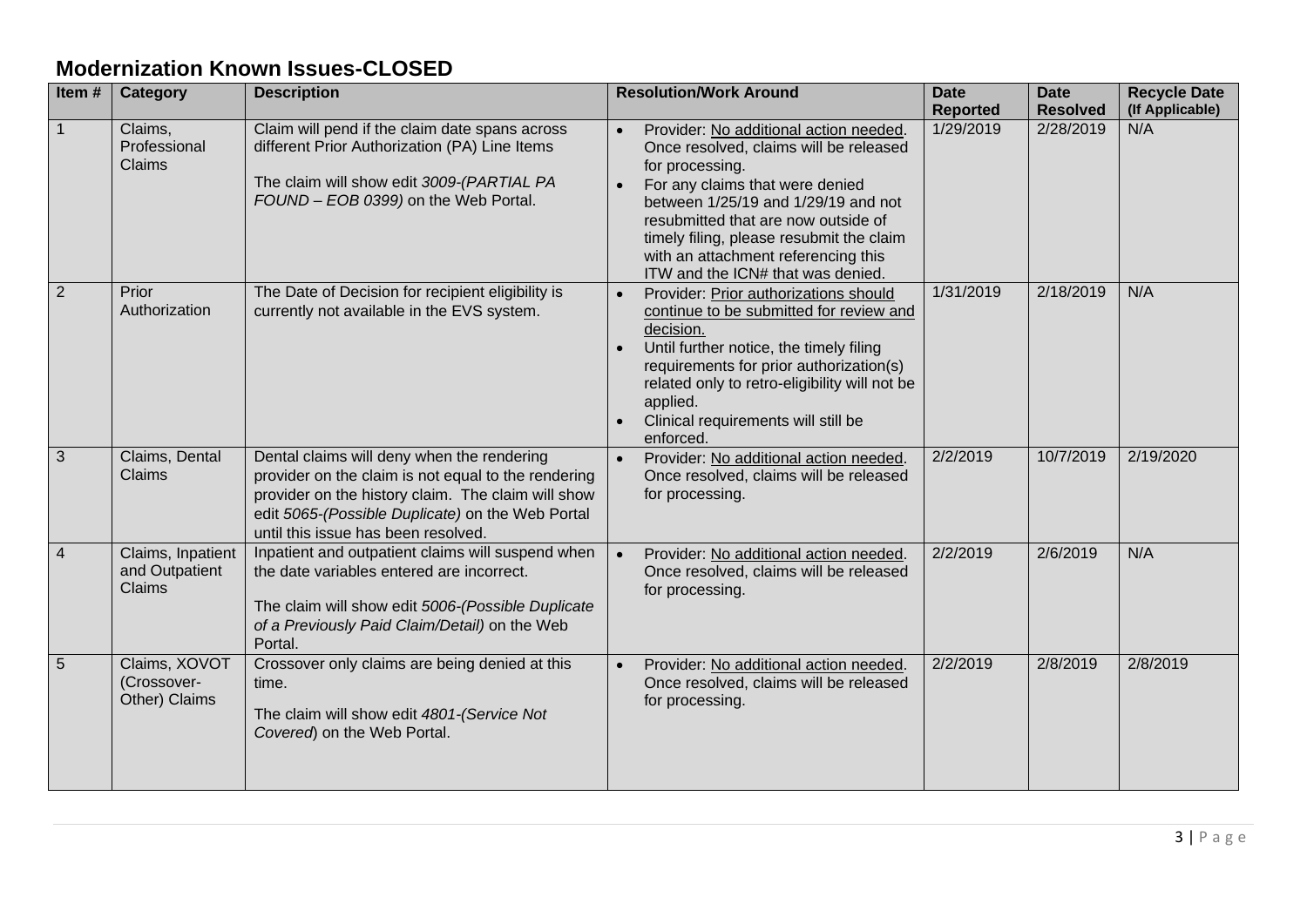| Item#          | <b>Category</b>                                                           | <b>Description</b>                                                                                                                                                                                                                                                                                                                                 | <b>Resolution/Work Around</b>                                                                                                                                                                                                                                                            | <b>Date</b><br><b>Reported</b> | <b>Date</b><br><b>Resolved</b> | <b>Recycle Date</b><br>(If Applicable) |
|----------------|---------------------------------------------------------------------------|----------------------------------------------------------------------------------------------------------------------------------------------------------------------------------------------------------------------------------------------------------------------------------------------------------------------------------------------------|------------------------------------------------------------------------------------------------------------------------------------------------------------------------------------------------------------------------------------------------------------------------------------------|--------------------------------|--------------------------------|----------------------------------------|
| 6              | Long-Term Care<br>(LTC) Claims                                            | LTC claims are being denied.<br>The claim will show the following edits on the Web<br>Portal:<br>270-(Header Total Billed Amount Missing)<br>508-(HDR Billed AMT Not Equal to DTL Billed<br><b>AMT SUM)</b>                                                                                                                                        | Provider: No additional action needed.<br>$\bullet$                                                                                                                                                                                                                                      | 2/2/2019                       | 2/2/2019                       | 2/5/2019                               |
| $\overline{7}$ | <b>IVR Eligibility</b><br><b>Check Error</b>                              | An error is occurring in the IVR when checking the<br>eligibility for an National Provider Identifier (NPI)<br>that has no taxonomy code associated to it.                                                                                                                                                                                         | Provider: Use the Web Portal to<br>validate eligibility.                                                                                                                                                                                                                                 | 2/1/2019                       | 2/12/2019                      | N/A                                    |
| 8              | Claim<br>Submission &<br>Provider<br>Enrollment                           | Effective dates for some Providers' National<br>Provider Identifier's (NPI) were incorrectly<br>converted, which can cause an error to appear on<br>the Web Portal when submitting claims.<br>The claim will show the following edits on the Web<br>Portal:<br>1012-(Attending PROV Not Enrolled)<br>1974-(OPR PROV Not Enrolled)                  | Provider: No additional action needed.<br>Once resolved, claims will be released<br>for processing.                                                                                                                                                                                      | 2/2/2019                       | 2/3/2019                       | 2/12/2019                              |
| $9$            | Claims<br>Submission,<br>Other Insurance<br>Information                   | An error is occurring when a user copies a claim<br>that contains other insurance information, as the<br>procedure code value is missing at the service<br>detail line.<br>The following error will appear until resolved:<br>SubmitClaim error - Error:<br>System.NullReferenceException: Object<br>reference not set to an instance of an object | Provider:<br>$\bullet$<br>Option 1: Enter a new claim<br>$\circ$<br>using the copy "recipient<br>information" functionality, until a<br>resolution is in place.<br>Option 2: Enter a new claim<br>$\circ$<br>without using the copy<br>functionality, until a resolution is<br>in place. | 2/5/2019                       | 2/18/2019                      | N/A                                    |
| 10             | Web Portal,<br>Search Fee<br>Schedule, Prior<br>Authorization<br>Criteria | The Search Fee Schedule and Prior Authorization<br>Criteria was providing inaccurate information for<br>certain codes, as follows:<br>Magnetic Resonance Imaging (MRI)<br>Magnetic Resonance Spectroscopy (MRS)<br>$\bullet$<br>Magnetic Resonance Angiography (MRA)<br>Positron Emission Tomography (PET)                                         | Provider: Users can now use the Portal<br>$\bullet$<br>to confirm authorization requirements.<br>Claims paid without a PA are subject to<br>reprocessing.<br>Provider may request a retro-active<br>authorization.                                                                       | 2/1/2019                       | 2/25/2019                      | 2/25/2019                              |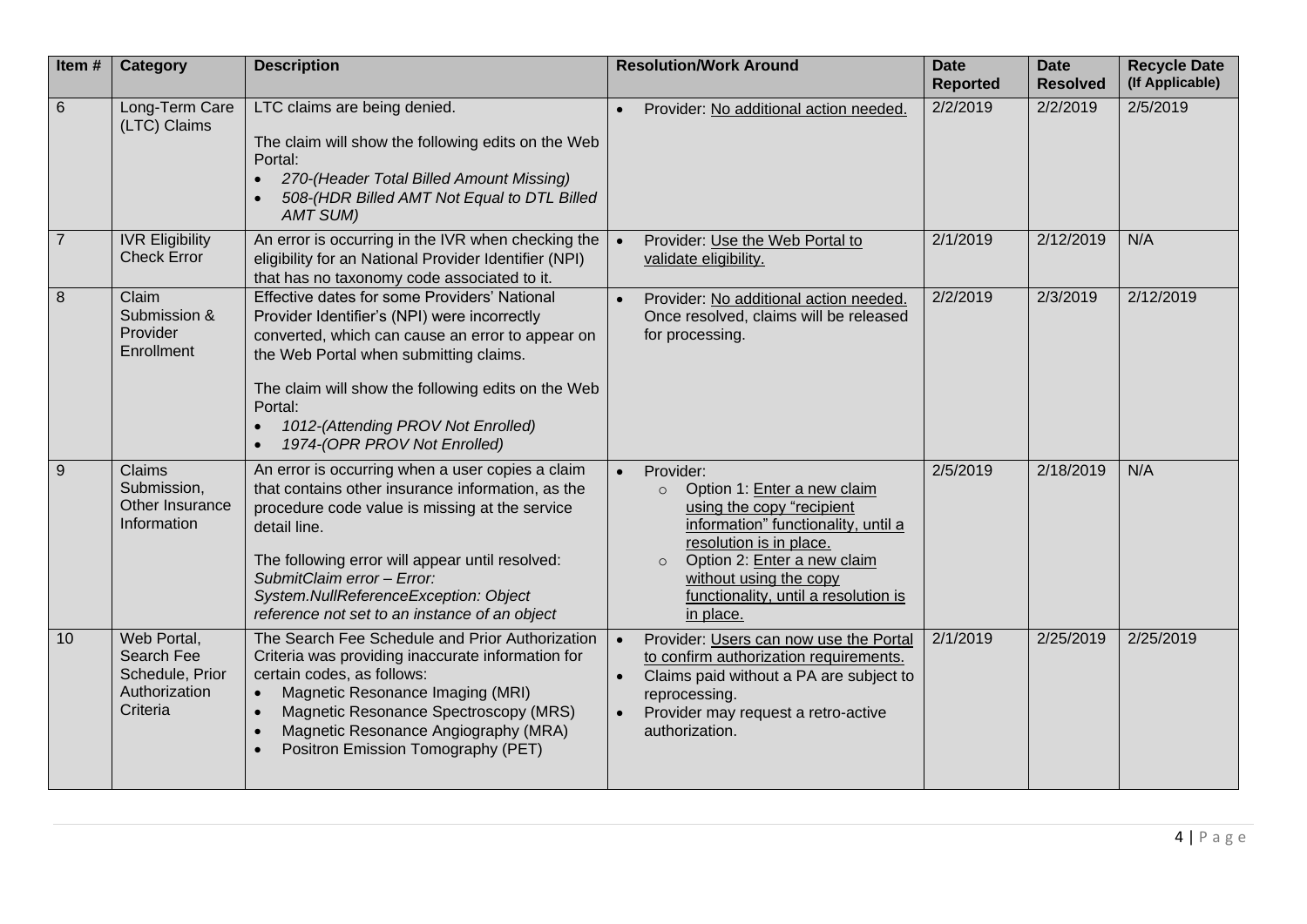| Item# | <b>Category</b>                                                              | <b>Description</b>                                                                                                                                                                                                                                                                                                 | <b>Resolution/Work Around</b>                                                                                                                                                                                                                                                             | <b>Date</b><br><b>Reported</b> | <b>Date</b><br><b>Resolved</b> | <b>Recycle Date</b><br>(If Applicable) |
|-------|------------------------------------------------------------------------------|--------------------------------------------------------------------------------------------------------------------------------------------------------------------------------------------------------------------------------------------------------------------------------------------------------------------|-------------------------------------------------------------------------------------------------------------------------------------------------------------------------------------------------------------------------------------------------------------------------------------------|--------------------------------|--------------------------------|----------------------------------------|
| 11    | <b>Claims, H0004 &amp;</b><br>H2014                                          | Claims reported with H0004-(Alcohol and/or drug<br>services) and H2014-(Skilled Training and<br>Development, 15 minutes) were paying an<br>incorrect rate.                                                                                                                                                         | Provider: No additional action needed.<br>Claims will be adjusted to pay the<br>$\bullet$<br>correct rate.                                                                                                                                                                                | 2/5/2019                       | 2/7/2019                       | 2/14/2019                              |
| 12    | Claim & Prior<br>Authorization<br><b>Submissions</b>                         | An error may appear on the Web Portal when a<br>user tries to create a Prior Authorization or Claim<br>for a recipient with an apostrophe (') in their<br>name.                                                                                                                                                    | Provider:<br>$\bullet$<br>For Prior Authorizations: Users<br>$\circ$<br>can contact the call center<br>regarding this issue.<br>For Claims: Please hold off on<br>submitting these claims.                                                                                                | 2/5/2019                       | 2/19/2019                      | N/A                                    |
| 13    | Provider<br>Enrollment, API                                                  | Users that have an Atypical Provider Identifier<br>(API) cannot access the Online Provider<br>Enrollment (OPE) application for revalidation and<br>change/update enrollment applications.                                                                                                                          | Provider: Please hold off on submitting<br>a revalidation and/or change/update. If<br>this is an urgent request, please<br>contact the call center.                                                                                                                                       | 2/6/2019                       | 2/19/2019                      | N/A                                    |
| 14    | Web Portal,<br>Secure<br>Correspondence                                      | Delegate users cannot reply to secure<br>correspondence messages submitted on the Web<br>Portal.                                                                                                                                                                                                                   | Provider: The delegate user can have<br>the Admin/Provider user log-in and<br>reply to the message or you can<br>contact the call center.                                                                                                                                                 | 2/6/2019                       | 2/13/2019                      | N/A                                    |
| 15    | Remittance<br>Advice                                                         | Providers with multiple provider types associated<br>to their National Provider Identifier (NPI) are<br>unable to view all of their Remittance Advice (RA)<br>documents on the Web Portal.                                                                                                                         | Provider: Can contact the call center to<br>obtain a copy of their RA.                                                                                                                                                                                                                    | 2/7/2019                       | 2/8/2019                       | N/A                                    |
| 16    | Provider<br>Enrollment,<br>Revalidation and<br>Change/Update<br>Applications | Providers who try to complete their Revalidation<br>and Change/Update Applications using the Online<br>Provider Enrollment (OPE) tool may see an error<br>on the "Request Information" panel that they<br>cannot proceed to complete their application.                                                            | Provider: Submit a New enrollment<br>application, instead of submitting a<br>Revalidation and/or Change/Update<br>Application with a letter attached<br>indicating that this is a Revalidation or<br>Change Application. If this is an urgent<br>request, please contact the call center. | 2/7/2019                       | 2/25/2019                      | N/A                                    |
| 17    | <b>Claims and Prior</b><br>Authorization                                     | Claims with multiple lines are not being validated<br>through all of the lines when a Prior Authorization<br>is approved for intervals.<br>Claims denied inappropriately between dates:<br>1/29/2019 - 2/7/2019 with edit 3000-(Units<br>exceeds authorized units on prior authorizations)<br>will be reprocessed. | Provider: No additional action needed.                                                                                                                                                                                                                                                    | 2/7/2019                       | 2/8/2019                       | 2/8/2019                               |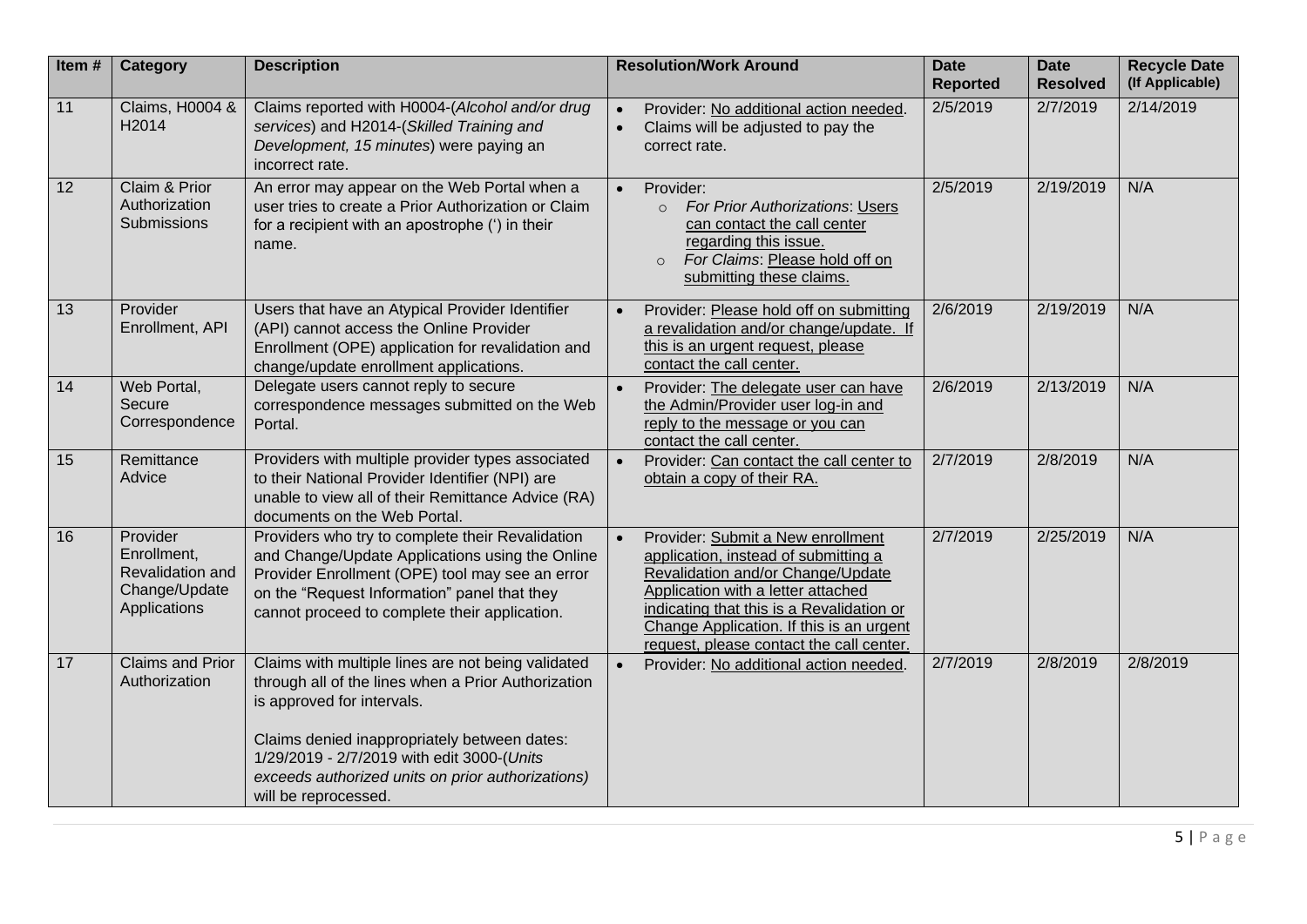| Item#           | Category                                       | <b>Description</b>                                                                                                                                                                                                                                                                                                                                                                                                                                                                                  | <b>Resolution/Work Around</b>                                                                                                                                                                                                                                                                                                                         | <b>Date</b><br><b>Reported</b> | <b>Date</b><br><b>Resolved</b> | <b>Recycle Date</b><br>(If Applicable) |
|-----------------|------------------------------------------------|-----------------------------------------------------------------------------------------------------------------------------------------------------------------------------------------------------------------------------------------------------------------------------------------------------------------------------------------------------------------------------------------------------------------------------------------------------------------------------------------------------|-------------------------------------------------------------------------------------------------------------------------------------------------------------------------------------------------------------------------------------------------------------------------------------------------------------------------------------------------------|--------------------------------|--------------------------------|----------------------------------------|
| 18              | Claims, Applied<br><b>Behavior</b><br>Analysis | Applied Behavior Analysis (ABA) Procedure<br>Code: 97153-(Adaptive Behavior TX by Tech) is<br>missing from audit 5036-(Possible Duplicate<br>Practitioner to Practitioner), which is causing<br>claims to deny.                                                                                                                                                                                                                                                                                     | Provider: No additional action needed.<br>$\bullet$<br>Once resolved, claims will be<br>$\bullet$<br>automatically re-processed.                                                                                                                                                                                                                      | 2/8/2019                       | 2/12/2019                      | 2/13/2019                              |
| 19              | Claims, Dental                                 | The following dental codes were incorrectly end-<br>dated and caused inappropriate claim denials for:<br>D4341-(Periodontal Scaling and Root<br>Planning)<br>D1206-(Topical Fluoride Varnish)                                                                                                                                                                                                                                                                                                       | Provider: No additional action needed.<br>Once resolved, claims will be<br>automatically re-processed.                                                                                                                                                                                                                                                | 2/9/2019                       | 2/12/2019                      | 3/1/2019                               |
| 20              | Claims                                         | Claims may be denying inappropriately with the<br>below error codes when billing across days:<br>5611-(24 Units Alwd/Day)<br>$\bullet$<br>5537-(One Unit Allowed Per Day)<br>$\bullet$<br>5538-(Thirty-Two Units Allowed Per Day)<br>$\bullet$<br>5539-(Eight Units Allowed Per Day)<br>5603-(Eight Units Allowed per Day)<br>5608-(16 Units Allowed Per Day - PA override)<br>5622-(One Unit Allowed Day Per Day)<br>5649-(One Unit Allowed Per Day)<br>5686-(4 Units Allowed Per Day-PA Override) | Provider: No additional action needed.<br>Once resolved, claims will be<br>automatically re-processed.                                                                                                                                                                                                                                                | 2/9/2019                       | 2/11/2019                      | 2/9/2019                               |
| 21              | Claims                                         | Code 92133-(Cmptr Ophth img optic nerve) was<br>incorrectly end-dated and caused inappropriate<br>claim denials.                                                                                                                                                                                                                                                                                                                                                                                    | Provider: No additional action needed.<br>Once resolved, claims will be<br>automatically re-processed.                                                                                                                                                                                                                                                | 2/10/2019                      | 2/22/2019                      | 2/21/2019                              |
| $\overline{22}$ | Claims                                         | Code Q3014-(Telehealth Facility Fee) was<br>incorrectly end-dated and caused inappropriate<br>claim denials.                                                                                                                                                                                                                                                                                                                                                                                        | Provider: No additional action needed.<br>Once resolved, claims will be<br>$\bullet$<br>automatically re-processed.                                                                                                                                                                                                                                   | 2/10/2019                      | 2/12/2019                      | 2/14/2019                              |
| 23              | Pregnant<br>Women,<br>Medicare<br>Eligibility  | All Eligibility Verification Responses are returning<br>Qualified Medicare Beneficiary (QMB) and<br>Special Low Income Medicare Beneficiaries<br>(SLMB) as benefit plans for all pregnant women.                                                                                                                                                                                                                                                                                                    | Provider: Medicare enrollment<br>$\bullet$<br>information is available on the "Other<br>Insurance Details" of the EVS<br>response, IVR and EDI 271.<br>The "Other Coverage Details" page will<br>$\bullet$<br>display if the recipient actually has<br>Medicare Coverage. If no coverage is<br>displayed, then they do not have<br>Medicare Coverage. | 2/8/2019                       | 2/27/2019                      | N/A                                    |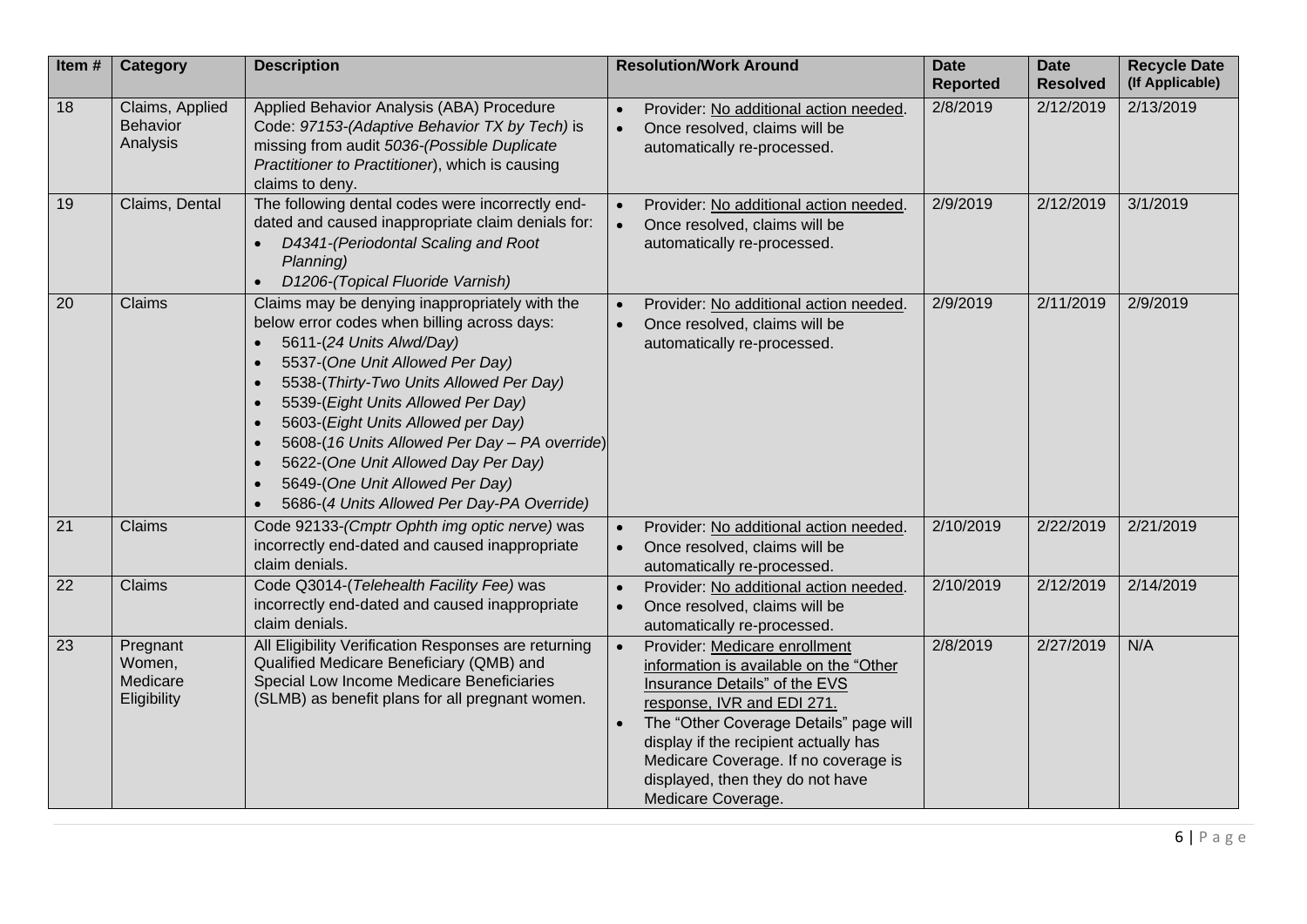| Item# | <b>Category</b>                                                 | <b>Description</b>                                                                                                                                                                                                                                                                                                                                           |           | <b>Resolution/Work Around</b>                                                                                                                                                                                        | <b>Date</b><br><b>Reported</b> | <b>Date</b><br><b>Resolved</b> | <b>Recycle Date</b><br>(If Applicable) |
|-------|-----------------------------------------------------------------|--------------------------------------------------------------------------------------------------------------------------------------------------------------------------------------------------------------------------------------------------------------------------------------------------------------------------------------------------------------|-----------|----------------------------------------------------------------------------------------------------------------------------------------------------------------------------------------------------------------------|--------------------------------|--------------------------------|----------------------------------------|
| 24    | Claims,<br>Physician and<br>Outpatient<br>Claims                | Physician and Outpatient claims are suspending<br>for edit 7200-(Miscellaneous Claims Xten Error)<br>when the clinical claims editor (ClaimsXten) is<br>unable to process the claim.                                                                                                                                                                         | $\bullet$ | Provider: No additional action needed.<br>Once resolved, claims will be released<br>for processing.                                                                                                                  | 2/9/2019                       | 3/25/2019                      | 3/25/2019                              |
| 25    | Claims,<br>Professional                                         | Professional crossover claims for mass<br>resubmissions are causing inappropriate claim<br>denials for edit: 452-(Calculated Detail Medicare<br>Allowed Amount is Zero), as the Medicare<br>information is not getting copied from the original<br>claim to the resubmitted claim.                                                                           |           | Provider: No additional action needed.<br>Once resolved, claims will be<br>reprocessed.                                                                                                                              | 2/9/2019                       | 2/26/2019                      | 2/26/2019                              |
| 26    | Claims, Appeals                                                 | Providers appealing converted legacy system<br>claims by using secure correspondence are<br>receiving an error when trying to use the legacy<br>system's denial code reason(s).                                                                                                                                                                              |           | Provider: Select a denial code that has<br>a similar denial reason that was used<br>in the legacy system and put the actual<br>code in the message of the secure<br>correspondence to process your claims<br>appeal. | 2/11/2019                      | 2/13/2019                      | N/A                                    |
| 27    | Prior<br>Authorizations,<br><b>NOD Letters</b>                  | Some blank Provider Notification of Determination<br>(NOD) letters were sent that did not include<br>details related to the service and the decision<br>status.                                                                                                                                                                                              | $\bullet$ | Provider: Use the Web Portal to review<br>the PA determination. If there are<br>additional questions, please contact<br>the PA call center.                                                                          | 2/13/2019                      | 3/11/2019                      | N/A                                    |
| 28    | Provider<br>Enrollment,<br>Individuals<br>Linking to a<br>Group | An error may appear on the Web Portal when<br>trying to link a National Provider Identifier (NPI) to<br>a Group Provider when using an active group with<br>inactive members.<br>The following error may appear until resolved:<br>"The NPI you are trying to add is not valid. It may<br>not be a valid Group NPI or it has been disabled<br>or end dated." |           | Provider: Attach a document with a<br>written request to link to a group on the<br>enrollment application.                                                                                                           | 2/7/2019                       | 3/4/2019                       | N/A                                    |
| 29    | Claims<br>Submission,<br>Other Insurance<br>Information         | Claims are denying inappropriately for Edit 2504-<br>(Client Covered by Private Insurance) that has<br>diagnosis code Z00129-(Encounter for routine<br>child health exam).                                                                                                                                                                                   | $\bullet$ | Provider: No additional action needed.<br>Once resolved, claims will be<br>automatically re-processed.                                                                                                               | 2/13/2019                      | 2/27/2019                      | 2/26/2019                              |
| 30    | Claims, Non-<br><b>Covered Code</b>                             | Claims are denying inappropriately for Procedure<br>Code 94618-(Pulmonary Stress Testing), as the<br>code is incorrectly listed as a non-covered code.                                                                                                                                                                                                       |           | Provider: No additional action needed.<br>Once resolved, claims will be<br>automatically re-processed.                                                                                                               | 2/13/2019                      | 3/1/2019                       | 2/27/2019                              |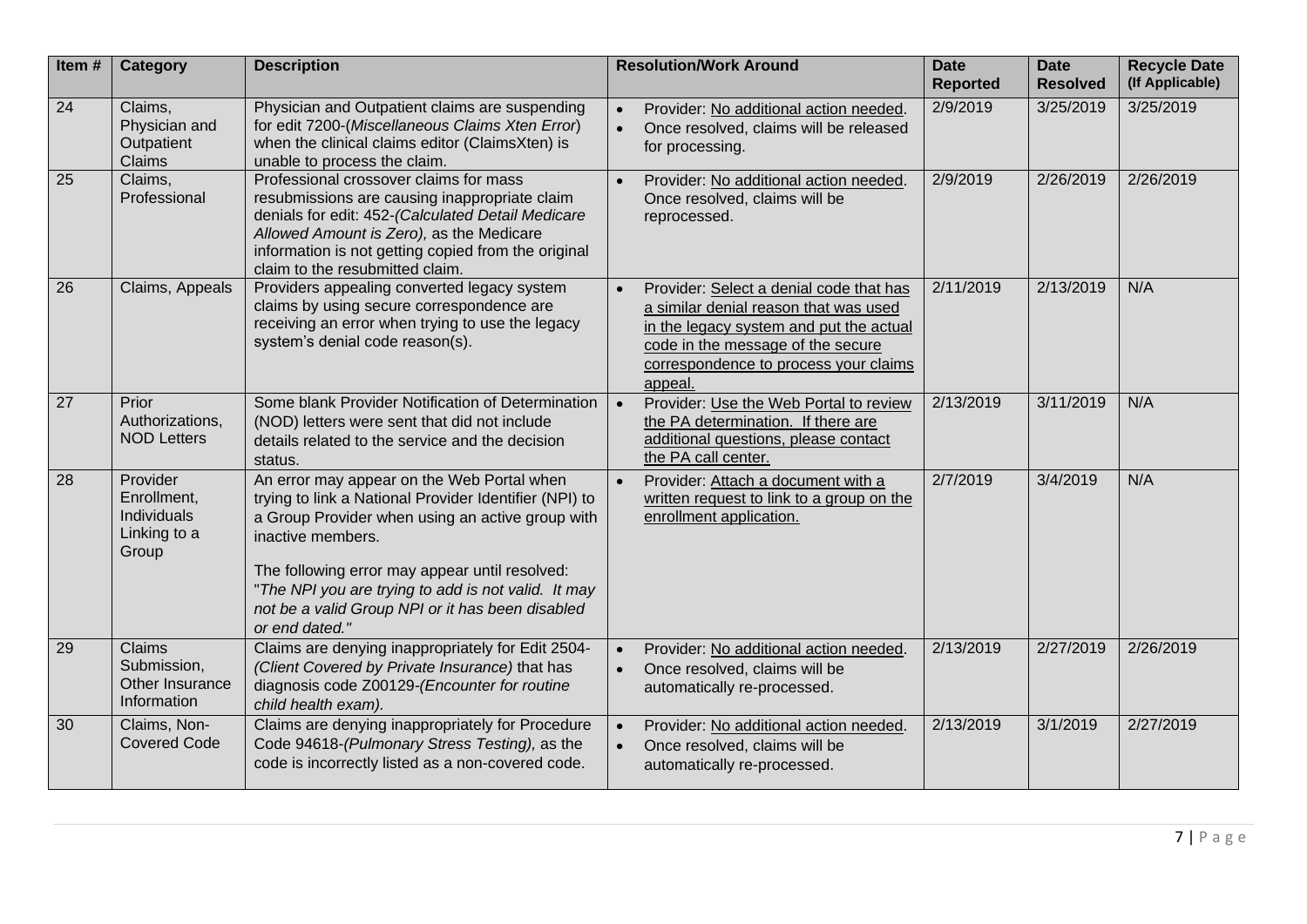| Item#           | <b>Category</b>                                                                         | <b>Description</b>                                                                                                                                                                                                                                                                                                                                                                                                                                                                      | <b>Resolution/Work Around</b>                                                                                                                                                                                                                            | <b>Date</b><br><b>Reported</b> | <b>Date</b><br><b>Resolved</b> | <b>Recycle Date</b><br>(If Applicable) |
|-----------------|-----------------------------------------------------------------------------------------|-----------------------------------------------------------------------------------------------------------------------------------------------------------------------------------------------------------------------------------------------------------------------------------------------------------------------------------------------------------------------------------------------------------------------------------------------------------------------------------------|----------------------------------------------------------------------------------------------------------------------------------------------------------------------------------------------------------------------------------------------------------|--------------------------------|--------------------------------|----------------------------------------|
| $\overline{31}$ | Prior<br>Authorization,<br><b>PCS</b>                                                   | Some of the Personal Care Services (PCS)<br>service plans are displaying an incorrect provider<br>name.                                                                                                                                                                                                                                                                                                                                                                                 | Provider: No additional action needed.<br>$\bullet$<br>Nevada Medicaid is e-mailing the<br>service plan information to the Provider<br>with a note when the Provider name<br>was displayed in error.<br>There is no impact to PA or Claims.<br>$\bullet$ | 2/20/2019                      | 3/4/2019                       | N/A                                    |
| 32              | Claims,<br>Advanced<br>Practice<br>Registered<br>Nurses and<br>Physician's<br>Assistant | Some claims may be denying inappropriately for<br>Provider Types: 24-(Advanced Practice<br>Registered Nurses) and 77-(Physician's<br>Assistant) regarding procedure code 99224-<br>(Subsequent Observation Care).<br>The claim will show the following edits on the Web<br>Portal:<br>5051-(Possible Duplicate of Previously Paid<br>Claim/Detail)<br>5004-(Claim/Detail Conflicts with Previously<br>$\bullet$<br>Paid Service on Same or Overlapping DA)                              | Provider: No additional action needed.<br>$\bullet$<br>Once resolved, claims will be<br>automatically re-processed.                                                                                                                                      | 2/21/2019                      | 3/9/2019                       | 3/9/2019                               |
| 33              | Claims,<br>Behavioral<br>Health                                                         | Some claims may be denying inappropriately for<br>Provider Type 82-(Behavioral Health<br>Rehabilitation Treatment) for H0002-(Alcohol<br>and/or Drug screening) and H2012-(Behavioral<br>health day treatment per hour) for the following<br>codes:<br>300-(Qualified Mental Health Professional)<br>301-(Qualified Mental Health Associate<br>Specialties)<br>The claim will show edit 4150-(Rendering<br>Provider is not certified to perform procedure<br>billed) on the Web Portal. | Provider: No additional action needed.<br>Once resolved, claims will be<br>automatically re-processed.                                                                                                                                                   | 2/21/2019                      | 3/1/2019                       | 3/1/2019                               |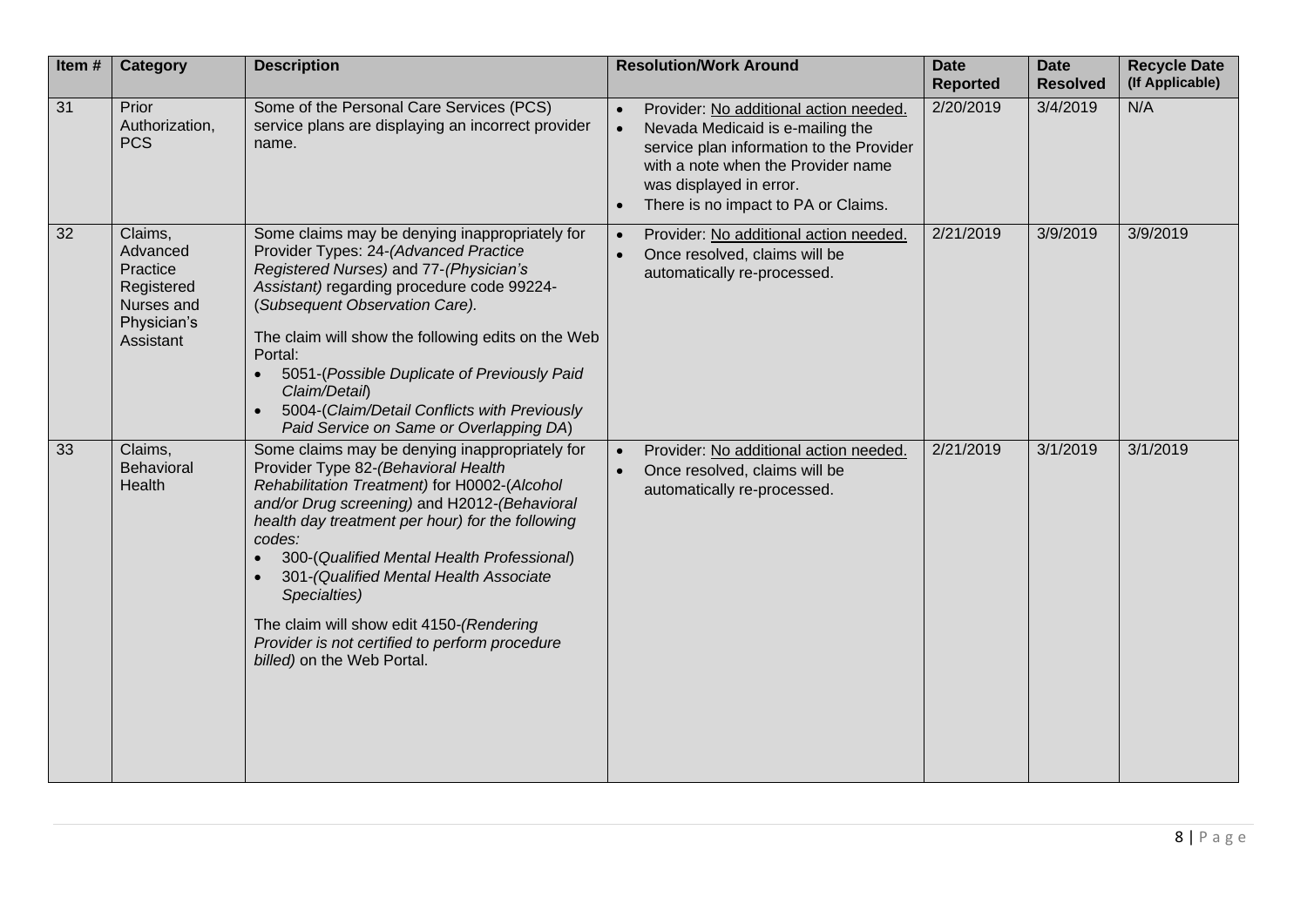| Item $#$ | <b>Category</b>                                                               | <b>Description</b>                                                                                                                                                                                                                                                                                                                                                                 | <b>Resolution/Work Around</b>                                                                                                                                 | <b>Date</b><br><b>Reported</b> | <b>Date</b><br><b>Resolved</b> | <b>Recycle Date</b><br>(If Applicable) |
|----------|-------------------------------------------------------------------------------|------------------------------------------------------------------------------------------------------------------------------------------------------------------------------------------------------------------------------------------------------------------------------------------------------------------------------------------------------------------------------------|---------------------------------------------------------------------------------------------------------------------------------------------------------------|--------------------------------|--------------------------------|----------------------------------------|
| 34       | Claims,<br>Residential<br>Treatment<br>Centers and<br>Hospital,<br>Outpatient | Some claims may be denying inappropriately for<br>Provider Types:<br>63-(Residential Treatment Centers) and<br>12-(Hospital, Outpatient).<br>The claim will show the following edits on the Web<br>Portal:<br>5051-(Possible Duplicate of Previously Paid<br>$\bullet$<br>Claim/Detail)<br>5004-(Claim/Detail Conflicts with Previously<br>Paid Service on Same or Overlapping DA) | Provider: No additional action needed.<br>Once resolved, claims will be<br>$\bullet$<br>automatically re-processed.                                           | 2/23/2019                      | 3/14/2019                      | 3/14/2019                              |
| 35       | Claims, PCS                                                                   | Some claims may be denying inappropriately for<br>Personal Care Services (PCS) as possible<br>duplicates.<br>The claim will show edit 5034-(Possible Duplicate:<br>PCS to PCS) on the Web Portal.                                                                                                                                                                                  | Provider: No additional action needed.<br>Once resolved, claims will be<br>$\bullet$<br>automatically re-processed.                                           | 2/23/2019                      | 3/1/2019                       | 3/1/2019                               |
| 36       | Claims, PCS                                                                   | Some claims may be denying inappropriately for<br>Personal Care Services (PCS) Providers for Third<br>Party Liability (TPL) editing.<br>The claim will show edit 2504-(Client Covered By<br>Private Insurance) on the Web Portal.                                                                                                                                                  | Provider: No additional action needed.<br>Once resolved, claims will be<br>$\bullet$<br>automatically re-processed.                                           | 2/25/2019                      | 3/1/2019                       | 3/1/2019                               |
| 37       | Claims, Dental<br>and Professional                                            | Some users are receiving an error ("Unable to<br>process your claim") on the Web Portal when<br>trying to adjust Dental and Professional claims<br>with multiple diagnosis pointers.                                                                                                                                                                                               | Provider: Please hold off on submitting<br>$\bullet$<br>these claim adjustments. Please<br>check back frequently for updates.                                 | 2/26/2019                      | 3/4/2019                       | 3/4/2019                               |
| 38       | Claims, Prior<br>Authorization                                                | Historical utilization of Prior Authorizations (PA)<br>are causing some claims to pay additional units,<br>which exceeds the PA allowed units.                                                                                                                                                                                                                                     | Provider: No additional action needed.<br>Once resolved, claims will be<br>automatically re-processed and<br>overpayments will be recouped, as<br>applicable. | 2/19/2019                      | 3/6/2019                       | 3/6/2019                               |
| 39       | Claims, Dental                                                                | Some dental claims may be denying<br>inappropriately for Provider Type 22-(Dentist)<br>under procedure code: D8660-(Preorthodontic<br>treatment examination).<br>The claim will show edit 5510-(One Unit Allowed<br>per Lifetime) on the Web Portal.                                                                                                                               | Provider: No additional action needed.<br>Once resolved, claims will be<br>$\bullet$<br>automatically re-processed.                                           | 2/21/2019                      | 3/1/2019                       | 3/1/2019                               |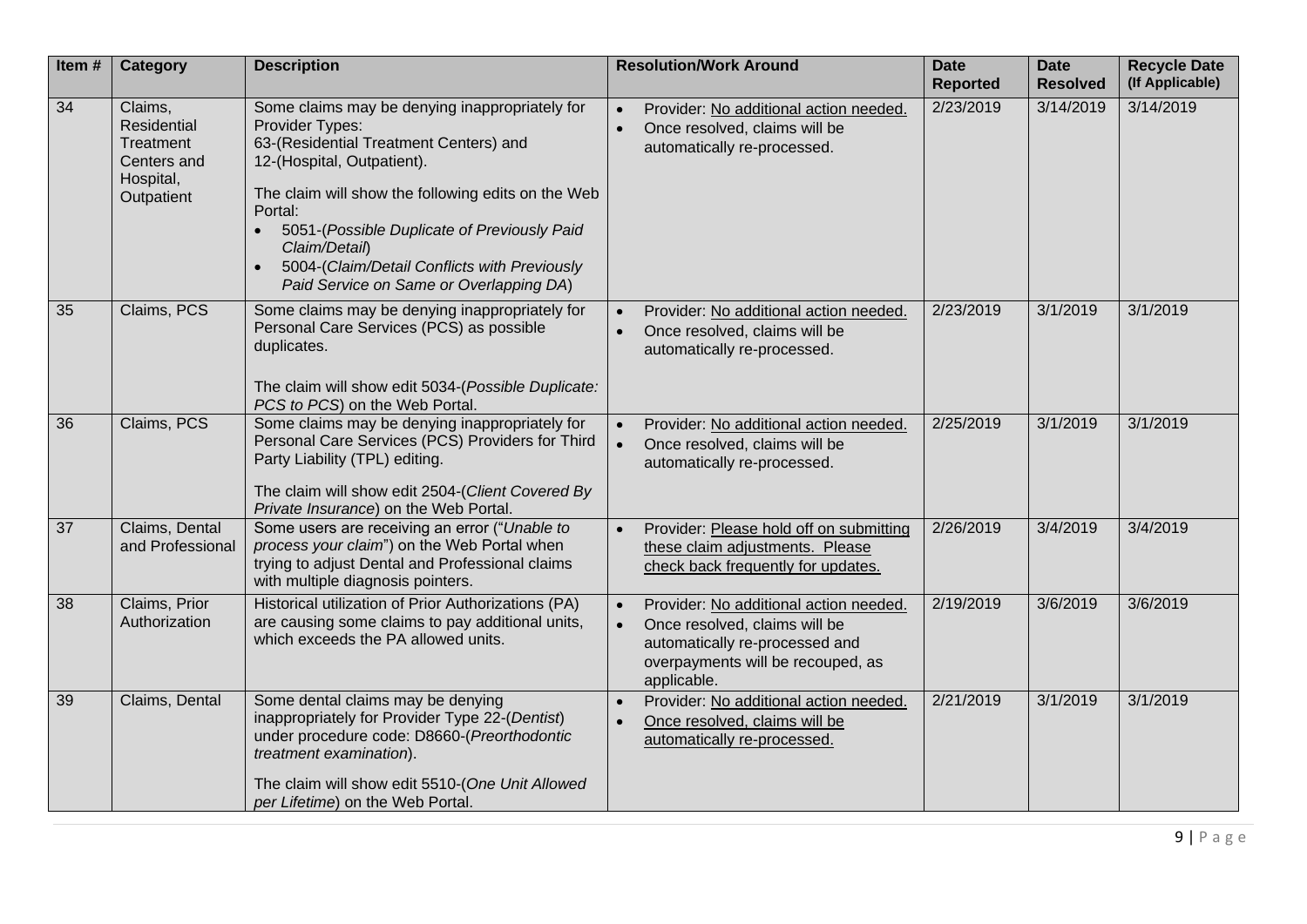| Item# | <b>Category</b>                                                      | <b>Description</b>                                                                                                                                                                                                                                                                                                        | <b>Resolution/Work Around</b>                                                                                                                                                                                          | <b>Date</b><br><b>Reported</b> | <b>Date</b><br><b>Resolved</b> | <b>Recycle Date</b><br>(If Applicable) |
|-------|----------------------------------------------------------------------|---------------------------------------------------------------------------------------------------------------------------------------------------------------------------------------------------------------------------------------------------------------------------------------------------------------------------|------------------------------------------------------------------------------------------------------------------------------------------------------------------------------------------------------------------------|--------------------------------|--------------------------------|----------------------------------------|
| 40    | Claims, Special<br>Clinics, School<br><b>Based Health</b><br>Centers | Some claims are denying inappropriately for<br>Provider Type 17, Specialty 174-(Special Clinics:<br>School Based Health Centers (SBHC)), as the<br>rate was end dated in error.<br>The claim will show edit 3958-(No<br>Reimbursement Rule for Procedure) on the Web<br>Portal.                                           | Provider: No additional action needed.<br>$\bullet$<br>Once resolved, claims will be<br>$\bullet$<br>automatically re-processed.                                                                                       | 2/28/2019                      | 3/5/2019                       | 3/5/2019                               |
| 41    | Claims, Other<br>Insurance                                           | An error may appear on the Web Portal that<br>prevents some claims from getting submitted<br>online when the user selects the "Other<br>Insurance" option.<br>The following error may appear until resolved:<br>"We had a problem processing last request."                                                               | Provider: Please hold off on submitting<br>these claims, if you receive this error<br>message. Please check back<br>frequently for updates.                                                                            | 3/4/2019                       | 3/11/2019                      | N/A                                    |
| 42    | Claims, Prior<br>Authorization<br>Member ID                          | Some claims are not denying appropriately when<br>the Member ID used on the claim does not match<br>the Member ID on the Prior Authorization (PA),<br>which causes the claim to be paid against the<br>wrong Member ID. Future claims submitted using<br>the same PA may deny because all of the units<br>have been used. | Provider: Please validate you are using<br>the correct member ID's PA on the<br>claim submission.<br>Once resolved, claims will be<br>$\bullet$<br>automatically re-processed and units<br>on the PA will be adjusted. | 3/1/2019                       | 3/28/2019                      | 3/28/2019                              |
| 43    | Claims, CLIA<br>License Number                                       | Some claims are denying inappropriately as the<br>system is currently only looking at the Billing<br>Provider ID to find a valid CLIA License Number,<br>instead of the rendering Provider CLIA License<br>Number.<br>The claim will show edit 4208-(CLIA License<br>number Invalid) on the Web Portal.                   | Provider: No additional action needed.<br>Once resolved, claims will be<br>$\bullet$<br>automatically re-processed.                                                                                                    | 2/27/2019                      | 4/8/2019                       | 4/8/2019                               |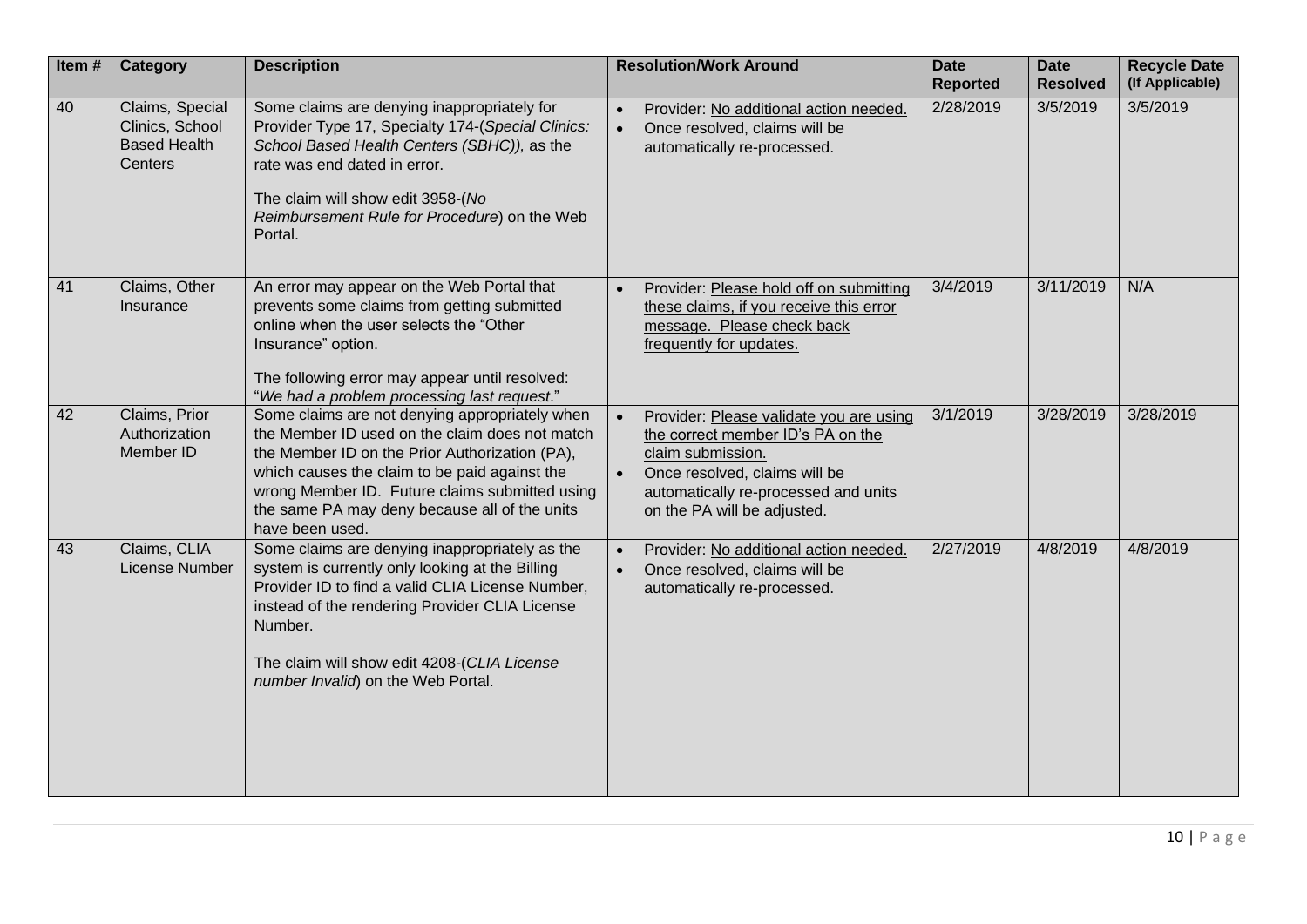| Item# | <b>Category</b>                                                      | <b>Description</b>                                                                                                                                                                                                                                                                                                                                                                                                                                                                                                                                  | <b>Resolution/Work Around</b>                                                                                                                                              | <b>Date</b><br><b>Reported</b> | <b>Date</b><br><b>Resolved</b> | <b>Recycle Date</b><br>(If Applicable) |
|-------|----------------------------------------------------------------------|-----------------------------------------------------------------------------------------------------------------------------------------------------------------------------------------------------------------------------------------------------------------------------------------------------------------------------------------------------------------------------------------------------------------------------------------------------------------------------------------------------------------------------------------------------|----------------------------------------------------------------------------------------------------------------------------------------------------------------------------|--------------------------------|--------------------------------|----------------------------------------|
| 44    | Claims, EPSDT                                                        | Some claims are denying inappropriately for<br>services covered under the Early Periodic<br>Screening, Diagnostic and Treatment (EPSDT)<br>program when submitted with an approved<br>authorization that includes pricing.<br>The claim could show the following edits on the<br>Web Portal:<br>• 4149-(Billing provider is not certified to bill<br>service)<br>• 4150-(Rendering provider is not certified to<br>perform procedure billed)<br>• 4871-(Procedure code is not billable on this<br>claim type)                                       | Provider: No additional action needed.<br>Once resolved, claims will be<br>$\bullet$<br>automatically re-processed.                                                        | 3/6/2019                       | 3/11/2019                      | 3/15/2019                              |
| 45    | Claims,<br>Crossover                                                 | Some Medicare claims are denying<br>inappropriately when the claim is a crossover to<br>Medicaid without a payment from Medicare due to<br>deductible or if the service is denied by Medicare<br>for dual eligible members.<br>The crossover claim(s) will show edit 0452-<br>(Calculated detail Medicare Allowed Amount is<br>Zero) on the Web Portal.<br>The non-crossover claim(s) will suspend with Edit<br>2500-(Client covered by Medicare A) or Edit<br>2502-(Client covered by Medicare B) as<br>appropriate for review of the attachments. | Provider: Please resubmit denied<br>claims via the Web Portal, along with a<br>copy of the Medicare EOB<br>(Explanation of Benefits) and remark<br>codes/descriptions.     | 2/26/2019                      | 3/14/2019                      | N/A                                    |
| 46    | Claims,<br>Healthcare<br>Common<br>Procedure<br><b>Coding System</b> | Some claims with Healthcare Common Procedure<br>Coding System (HCPCS) codes for members<br>over the age of 21 were priced incorrectly, as the<br>Pediatric Enhancement Rate was used instead of<br>the Adult Rate, which is causing an overpayment.<br>The Pediatric Enhancement Rates are also<br>displaying the incorrect reimbursement amounts<br>on the Provider Web Portal.                                                                                                                                                                    | Provider: No additional action needed.<br>Once resolved, claims will be<br>$\bullet$<br>automatically re-processed and<br>overpayments will be recouped, as<br>applicable. | 3/8/2019                       | 3/25/2019                      | 3/25/2019                              |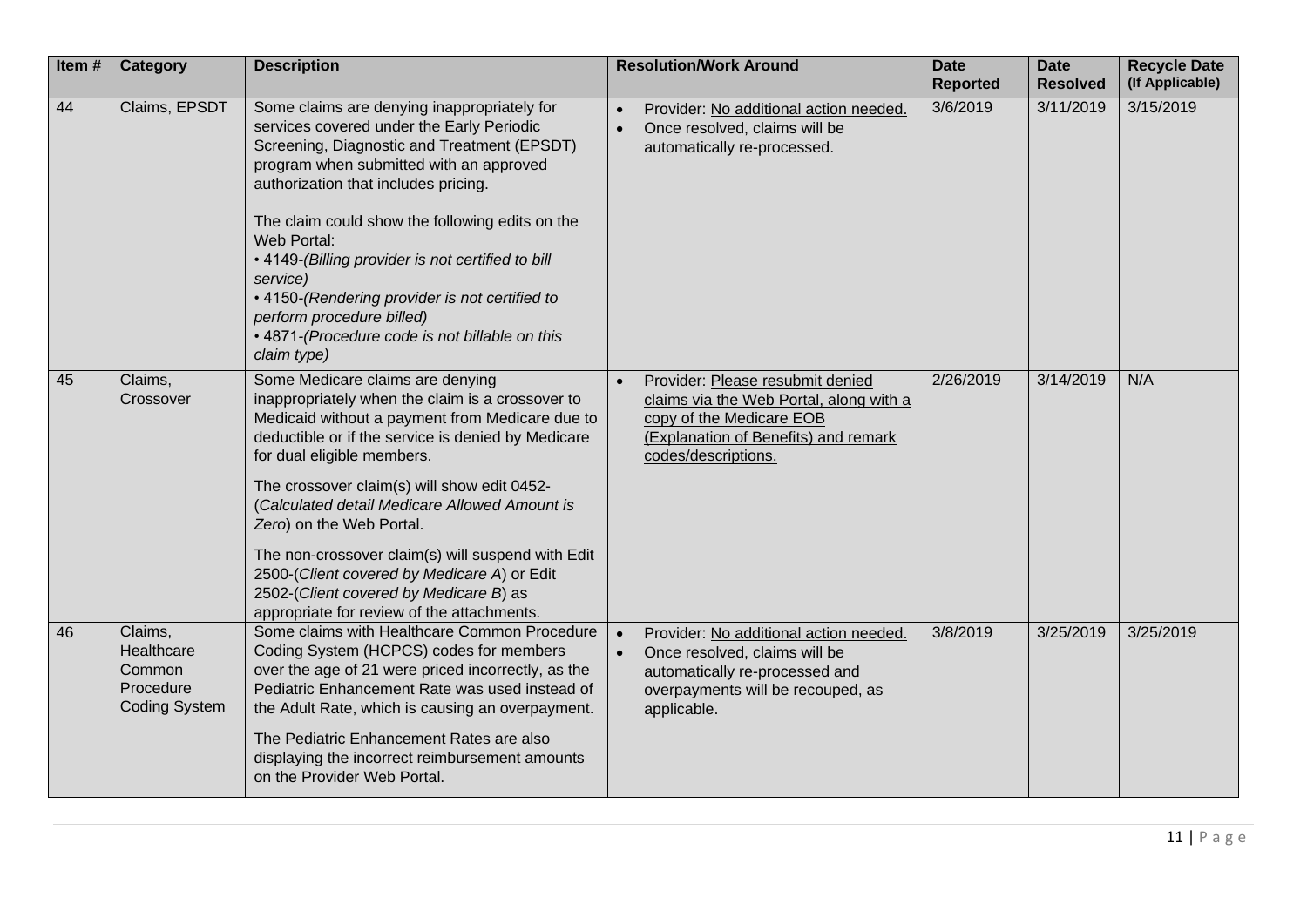| Item# | <b>Category</b>                                               | <b>Description</b>                                                                                                                                                                                                                                                                                                                                                                                                                                                                                                                                                                                                                                                                                 | <b>Resolution/Work Around</b>                                                                                                                                                                                                                                                                       | <b>Date</b><br><b>Reported</b> | <b>Date</b><br><b>Resolved</b> | <b>Recycle Date</b><br>(If Applicable) |
|-------|---------------------------------------------------------------|----------------------------------------------------------------------------------------------------------------------------------------------------------------------------------------------------------------------------------------------------------------------------------------------------------------------------------------------------------------------------------------------------------------------------------------------------------------------------------------------------------------------------------------------------------------------------------------------------------------------------------------------------------------------------------------------------|-----------------------------------------------------------------------------------------------------------------------------------------------------------------------------------------------------------------------------------------------------------------------------------------------------|--------------------------------|--------------------------------|----------------------------------------|
| 47    | <b>Dental Claims</b>                                          | Some claims for bitewing images are being<br>denied incorrectly when billed within 6 months of<br>periapical images with error code 6126-(Dental<br>Services Not Allowed within Six Rolling Months).<br><b>Bitewing Images Procedure Codes:</b><br>D0270-(Dental Bitewing Single Film)<br>$\bullet$<br>D0272-(Dental Bitewings Two Films)<br>$\bullet$<br>D0273-(Dental Bitewings Three Films)<br>$\bullet$<br>D0274-(Dental Bitewings Four Films)<br>$\bullet$<br>D0277-(Vert Bitewings-Sev to Eight)<br>Periapical Images Procedure Codes:<br>D0210-(Intraoral Complete Series of<br>Radiographic Images)<br>D0220-(Intraoral Periapical First File)<br>D0230-(Intraoral Periapical EA Add Film) | Provider: No additional action needed.<br>$\bullet$<br>Once resolved, claims will be automatically<br>$\bullet$<br>reprocessed.                                                                                                                                                                     | 3/20/2019<br>and<br>4/1/2019   | 8/19/2019                      | 11/8/2019                              |
| 48    | Claims,<br>Category of<br>Service                             | Some claims are suspending with edit 931-<br>(Internal Error-Fund Code Assignment Failed) on<br>the Web Portal.                                                                                                                                                                                                                                                                                                                                                                                                                                                                                                                                                                                    | Provider: No additional action needed.<br>Once resolved, claims will be<br>automatically re-processed.                                                                                                                                                                                              | 3/27/2019                      | 5/6/2019                       | 5/8/2019                               |
| 49    | Claims, DME                                                   | Some claims are denying inappropriately for<br>Healthcare Common Procedure Coding System<br>(HCPCS) codes for Provider Type 33- (Durable<br>Medical Equipment (DME), Disposable,<br>Prosthetics).<br>The claim will show edit 4801-(No Billing Rule for<br>Procedure) on the Web Portal until this issue has<br>been resolved.                                                                                                                                                                                                                                                                                                                                                                     | Provider: No additional action needed.<br>Once resolved, claims will be released<br>for processing.                                                                                                                                                                                                 | 4/2/2019                       | 5/21/2019                      | 5/21/2019                              |
| 50    | Claims, Provider<br>Type 44 (Swing<br>Bed, Acute<br>Hospital) | The Provider Type 44 Billing Guidelines informs<br>providers to submit with Type of Bill 0281-(Skilled<br>Nursing Facility-Swing Beds, admit through<br>discharge claim), which is not an available option<br>on the Web Portal at this time.                                                                                                                                                                                                                                                                                                                                                                                                                                                      | Provider: Submit your claim via EDI.<br>After the issue is resolved, providers<br>with claims outside of timely filing as a<br>result of not being able to submit will<br>need to submit on the Web Portal<br>including an attachment requesting<br>review of timely filing per Known Issue<br>#50. | 4/9/2019                       | 5/20/2019                      | N/A                                    |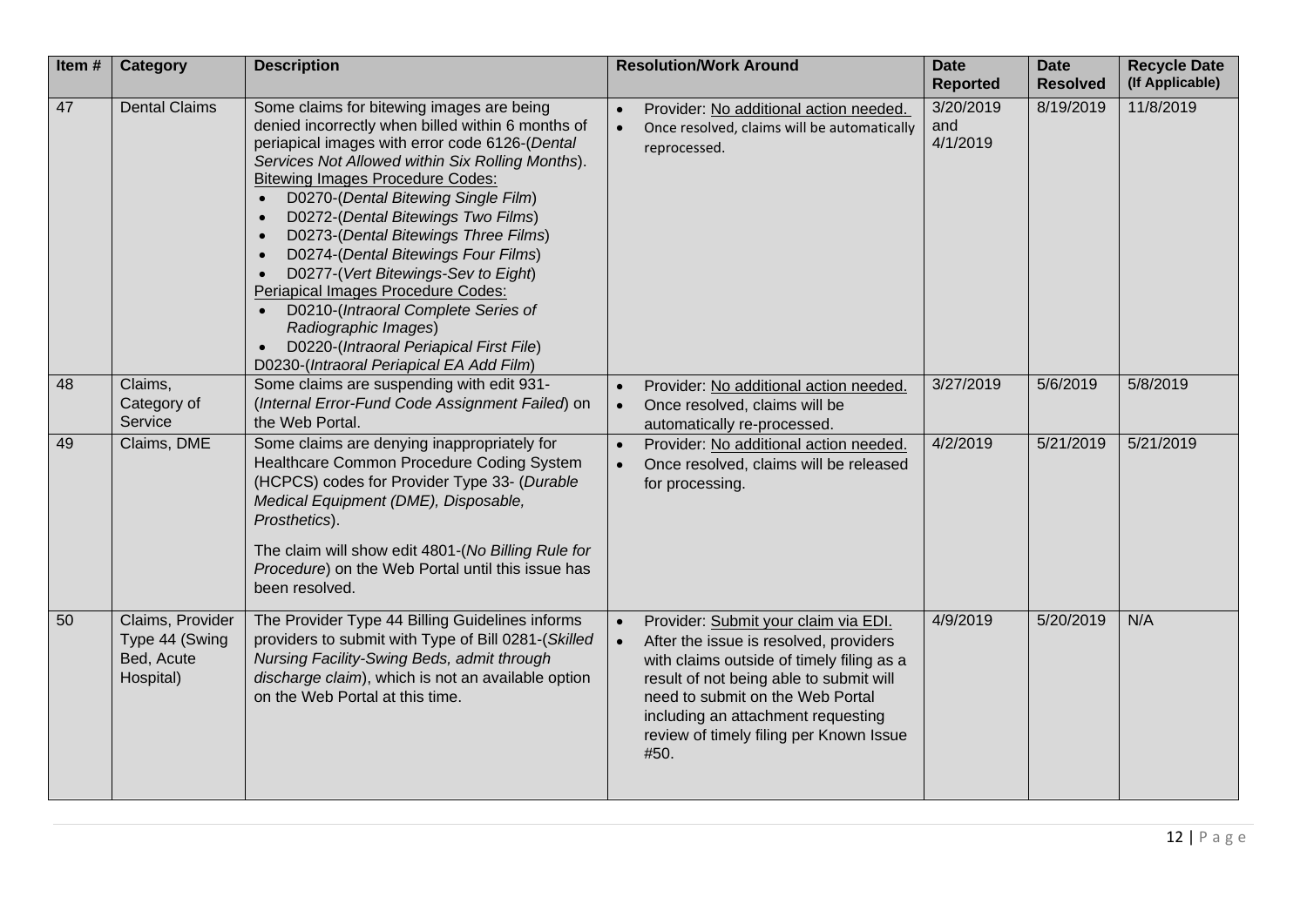| Item# | <b>Category</b>                                                | <b>Description</b>                                                                                                                                                                                                                                                                                                                                                                                                                                                                        | <b>Resolution/Work Around</b>                                                                                                   | <b>Date</b><br><b>Reported</b> | <b>Date</b><br><b>Resolved</b> | <b>Recycle Date</b><br>(If Applicable) |
|-------|----------------------------------------------------------------|-------------------------------------------------------------------------------------------------------------------------------------------------------------------------------------------------------------------------------------------------------------------------------------------------------------------------------------------------------------------------------------------------------------------------------------------------------------------------------------------|---------------------------------------------------------------------------------------------------------------------------------|--------------------------------|--------------------------------|----------------------------------------|
| 51    | Claims,<br>Managed Care,<br><b>NDC</b> (National<br>Drug Code) | When a member is enrolled with a Medicaid<br>Managed Care Organization (MCO), all details on<br>outpatient or outpatient cross-over claims are<br>being denied correctly with error code 2017-<br>(Client services covered by HMO), except for<br>Physician-Administered Drug (PAD) claim<br>details. The PAD details billed with National Drug<br>Codes (NDC) are being paid in error, as the<br>service should also be denied with error code<br>2017-(Client services covered by HMO). | Provider: No additional action needed.<br>$\bullet$                                                                             | 4/12/2019                      | 5/1/2019                       | 6/25/2019                              |
| 52    | Claims, CPT<br>Code 99475                                      | Some claims billed with CPT code 99475-(Initial<br>Inpatient Pediatric Critical Care) are being denied<br>incorrectly with error code 4714-(Age restriction<br>on billing rule).                                                                                                                                                                                                                                                                                                          | Provider: No additional action needed.<br>Once resolved, claims will be<br>automatically reprocessed.                           | 4/8/2019                       | 5/6/2019                       | 6/24/2019                              |
| 53    | Claims, PT 13<br>(Psychiatric<br>Hospital,<br>Inpatient)       | Some claims for Provider Type 13 are being<br>denied incorrectly with error codes 4151 (Billing<br>PT/PS Restriction on Revenue Code Billing Rule)<br>and 4712-(Age Restriction on Revenue Code<br>Billing Rule). Claims should be payable for<br>members age 0-20 or 22 if the member was<br>receiving services prior to turning age 21, and for<br>members age 65 and older.                                                                                                            | Provider: No additional action needed.<br>$\bullet$<br>Once resolved, claims will be<br>$\bullet$<br>automatically reprocessed. | 4/10/2019                      | 6/17/2019                      | 6/27/2019                              |
| 54    | Claims, CPT<br><b>Codes 01967</b><br>and 01968                 | Some claims billed with CPT codes 01967-<br>(Neuraxial labor analgesia/anesthesia for planned<br>vaginal delivery) and 01968-(Anesthesia for<br>caesarean delivery following neuraxial labor<br>analgesia/anesthesia) are pricing incorrectly.                                                                                                                                                                                                                                            | Provider: No additional action needed.<br>Once resolved, claims will be<br>automatically reprocessed.                           | 4/12/2019                      | 4/25/2019                      | 7/19/2019                              |
| 55    | Claims, Prior<br>Authorization                                 | Some claims are denying inappropriately with<br>error codes 3008-(Prior Auth Service Conflict) and<br>3026-(Modifier Does Not Match PA) when the<br>service and modifier billed on the claim do match<br>the Prior Authorization (PA).                                                                                                                                                                                                                                                    | Provider: No additional action needed.<br>Once resolved, claims will be<br>$\bullet$<br>automatically reprocessed.              | 4/12/2019                      | N/A                            | 6/24/2019                              |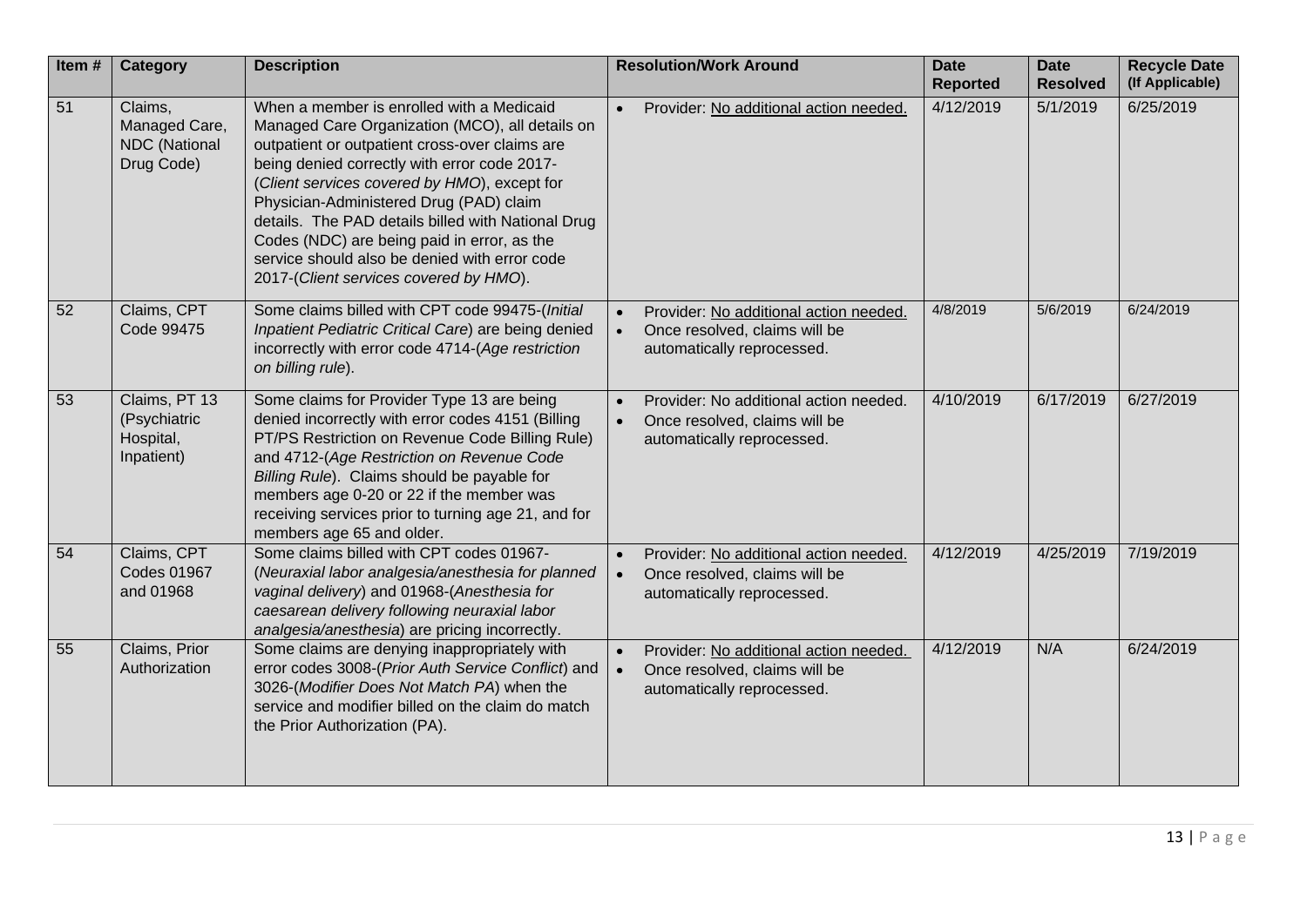| Item# | Category                                                   | <b>Description</b>                                                                                                                                                                                                                                                                 | <b>Resolution/Work Around</b>                                                                                                                                                                                                                                                                                                                                                                                                                                                                                                                   | <b>Date</b><br><b>Reported</b> | <b>Date</b><br><b>Resolved</b> | <b>Recycle Date</b><br>(If Applicable) |
|-------|------------------------------------------------------------|------------------------------------------------------------------------------------------------------------------------------------------------------------------------------------------------------------------------------------------------------------------------------------|-------------------------------------------------------------------------------------------------------------------------------------------------------------------------------------------------------------------------------------------------------------------------------------------------------------------------------------------------------------------------------------------------------------------------------------------------------------------------------------------------------------------------------------------------|--------------------------------|--------------------------------|----------------------------------------|
| 56    | Claims, HCPCS<br>Code H2011-GT                             | Some claims billed with the code H2011- (Crisis<br>Intervention service, per 15 minutes) and modifier<br>GT-(Via interactive audio and video<br>telecommunications systems) are being denied<br>incorrectly with error code 7270- (Invalid<br>procedure modifier combination).     | Provider: No additional action needed.<br>$\bullet$<br>Once resolved, claims will be<br>automatically reprocessed.                                                                                                                                                                                                                                                                                                                                                                                                                              | 4/19/2019                      | 6/3/2019                       | 12/11/2019                             |
| 57    | Claims,<br>Medicare<br>Crossover<br>Claims                 | Some claims are suspending with error code 931-<br>(Internal error-fund code assignment failed) when<br>Medicare crossover claims are received with a<br>payment from Medicare, and Nevada Medicaid<br>does not have a record of the member having<br>Medicare.                    | Provider: No additional action needed.<br>Claims that suspend with error code<br>931 are reprocessed on a weekly<br>basis.                                                                                                                                                                                                                                                                                                                                                                                                                      | 4/17/2019                      | 6/17/2019                      | N/A                                    |
| 58    | Claims, Provider<br>Type 65<br>(Hospice Long<br>Term Care) | Some claims for Provider Type 65-(Hospice Long<br>Term Care) submitted with a Patient Status of 41<br>indicating that the patient expired in the medical<br>facility are being denied incorrectly with error code<br>572-(Accommo-dation units not equal to header<br>data range). | Provider: No additional action needed.<br>Once resolved, claims will be<br>automatically reprocessed.                                                                                                                                                                                                                                                                                                                                                                                                                                           | 4/25/2019                      | 4/06/2020                      | 5/27/2020                              |
| 59    | Claims, EDI<br>(Electronic Data<br>Interchange)<br>Claims  | New Electronic Data Interchange (EDI) claims<br>submitted with a frequency code of "6" in Loop<br>2300, Segment REF02 is resulting in claims not<br>completing the adjudication process when the<br>initial claim has already been voided.                                         | Provider: For providers submitting<br>claims through EDI and a claim has<br>already been voided or denied, do not<br>utilize frequency code "6" when<br>resubmitting the claim. A new edit will<br>be implemented to deny these<br>claims. Providers are advised to utilize<br>frequency code "1" in Loop 2300,<br>Segment REF02 instead.<br>Once the new edit has been<br>implemented, the impacted claims will<br>be denied.<br>Providers will need to resubmit their<br>claims.<br>The EDI Companion Guide will be<br>updated appropriately. | 5/6/2019                       | 8/5/2019                       | N/A                                    |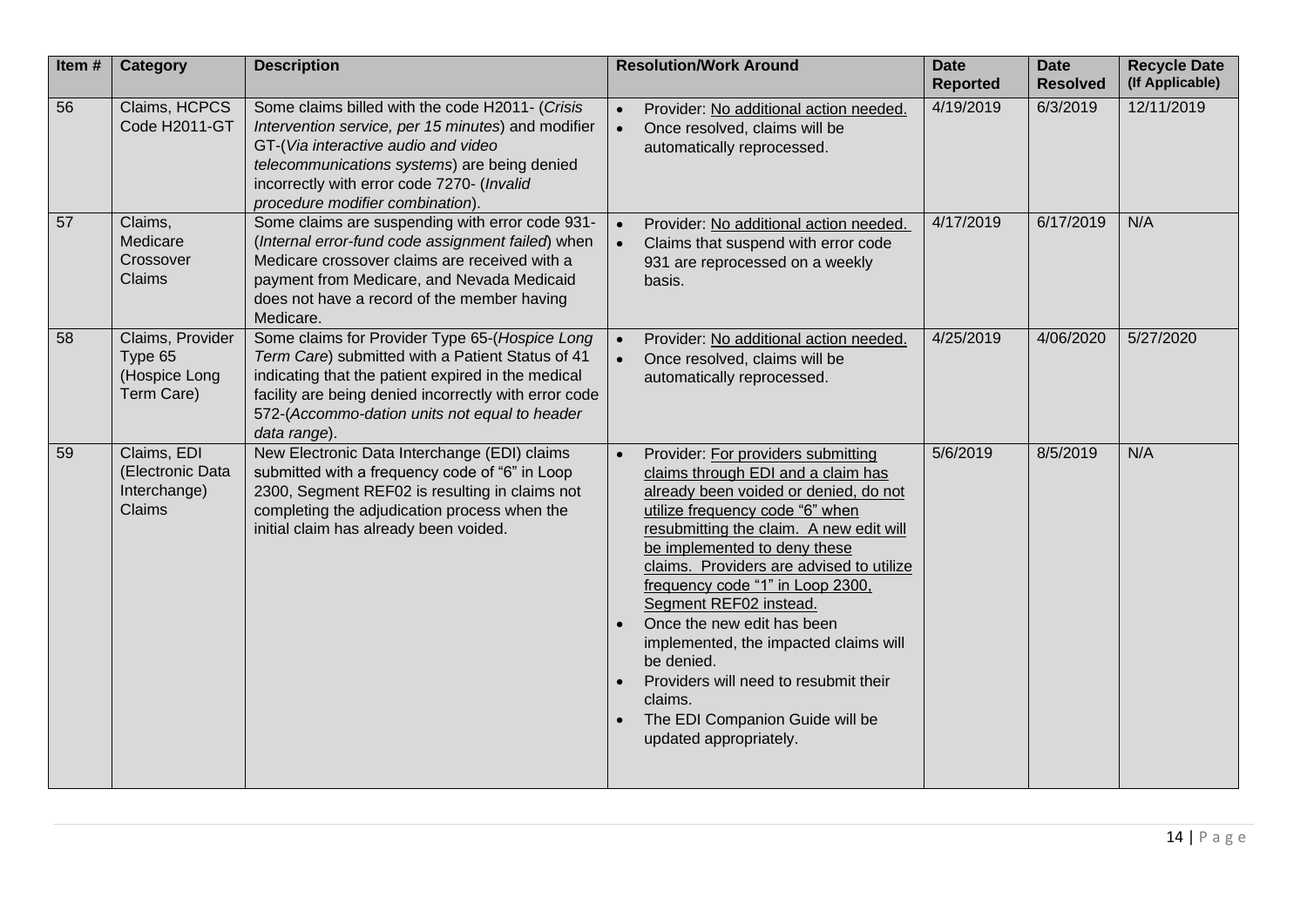| Item# | <b>Category</b>                                                                                     | <b>Description</b>                                                                                                                                                                                                                                                                                  | <b>Resolution/Work Around</b>                                                                                                                                                                                                                                                                                                                                                                                                                                                                                                  | <b>Date</b><br><b>Reported</b> | <b>Date</b><br><b>Resolved</b> | <b>Recycle Date</b><br>(If Applicable) |
|-------|-----------------------------------------------------------------------------------------------------|-----------------------------------------------------------------------------------------------------------------------------------------------------------------------------------------------------------------------------------------------------------------------------------------------------|--------------------------------------------------------------------------------------------------------------------------------------------------------------------------------------------------------------------------------------------------------------------------------------------------------------------------------------------------------------------------------------------------------------------------------------------------------------------------------------------------------------------------------|--------------------------------|--------------------------------|----------------------------------------|
| 60    | Claims,<br>Institutional<br>Claims                                                                  | Some institutional claims are being denied<br>incorrectly with error codes 676-(Date of service<br>exceeds timely filing) and 677-(Timely filing limit<br>exceeded) when the through date of service at the<br>header level is within timely filing.                                                | Provider: No additional action needed.<br>Once resolved, claims will be<br>$\bullet$<br>automatically reprocessed.                                                                                                                                                                                                                                                                                                                                                                                                             | 4/8/2019                       | 6/17/2019                      | N/A                                    |
| 61    | Claims                                                                                              | Some claims with CPT codes that were new in<br>2018 and submitted prior to the recycle reflected<br>on August 17, 2018, remittance advices (Web<br>Announcement 1662) are still showing as denied<br>status with error codes 210-(No rates on file) and<br>309-(Services not covered) incorrectly). | Provider: No additional action needed.<br>Once resolved, claims will be<br>automatically reprocessed.                                                                                                                                                                                                                                                                                                                                                                                                                          | 5/6/2019                       | 7/24/2019                      | 7/24/2019                              |
| 62    | Claims                                                                                              | Some claims have been denied incorrectly with<br>error code 3383-(Sterilization consent form<br>required - header level) and/or 3384-(Sterilization<br>consent form required - detail level) when a<br>sterilization consent form was attached to the<br>claim.                                     | Provider: No additional action needed.<br>Any claims with sterilization consent<br>forms attached that were incorrectly<br>denied with these error codes prior to<br>7/15/2019 can be resubmitted within<br>timely filing.<br>Any claims submitted with sterilization<br>consent attached that were incorrectly<br>denied with these error codes prior to<br>7/15/2019 that are outside of timely<br>filing as a result can be resubmitted with<br>an attachment referencing this Known<br>Issue and the ICN# that was denied. | 5/1/2019                       | 7/15/2019                      | N/A                                    |
| 63    | Claims, All<br>Provider Types<br>including Provider<br>Type 85 (Applied<br><b>Behavior Analysis</b> | Some claims for all provider types including<br>Provider Type 85-(Applied Behavioral Analysis)<br>have denied or cutback incorrectly with error code<br>155-(Prior authorization required) as referenced in<br>Web Announcements 1794 and 1803.                                                     | Provider: No additional action needed.                                                                                                                                                                                                                                                                                                                                                                                                                                                                                         | 12/20/2017                     | 5/23/2019                      | 5/22/2019 &<br>5/23/2019               |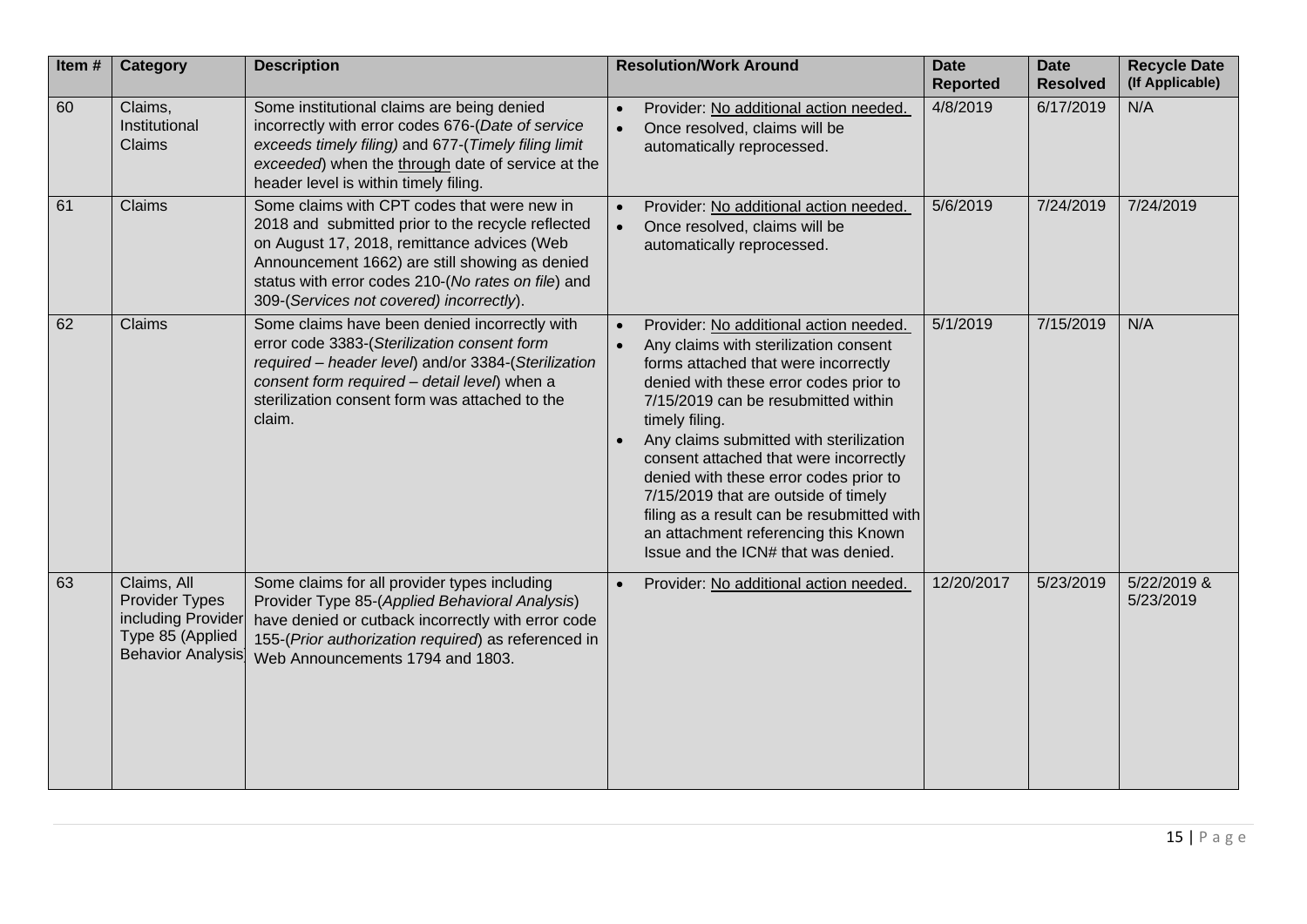| Item# | <b>Category</b>                                             | <b>Description</b>                                                                                                                                                                                                                                                                                                                                                                                                                                                                                                                | <b>Resolution/Work Around</b>                                                                                                                                                | <b>Date</b><br><b>Reported</b> | <b>Date</b><br><b>Resolved</b> | <b>Recycle Date</b><br>(If Applicable) |
|-------|-------------------------------------------------------------|-----------------------------------------------------------------------------------------------------------------------------------------------------------------------------------------------------------------------------------------------------------------------------------------------------------------------------------------------------------------------------------------------------------------------------------------------------------------------------------------------------------------------------------|------------------------------------------------------------------------------------------------------------------------------------------------------------------------------|--------------------------------|--------------------------------|----------------------------------------|
| 64    | Claims, Provider<br>Type 32<br>(Ambulance Air or<br>Ground) | Some claims for Provider Type 32-(Ambulance Air<br>or Ground) have denied incorrectly with error<br>codes 4531-(Procedure denied as duplicate to<br>another current procedure) / 4532-(Procedure<br>denied as duplicate to another historical<br>procedure) or 5056-(Same procedure different<br>modifiers, same date), when there is more than<br>one transport service on the same date of service.                                                                                                                             | Provider: No additional action needed.<br>$\bullet$<br>Once resolved, claims will be<br>$\bullet$<br>automatically reprocessed.<br>See Web Announcement 2431 for<br>updates. | 1/14/2019                      | 10/05/2020                     | 02/11/2021                             |
| 65    | Claims, Waiver<br>Providers                                 | Some claims for the below waiver provider types<br>have been denied incorrectly with error code<br>4014-(no pricing segment on file).<br>38-(Home & Community Based Waiver-<br>Individuals with Intellectual Disabilities and<br><b>Related Conditions)</b><br>48-(Home & Community Based Waiver for<br>$\bullet$<br>the Frail Elderly)<br>58-(Waiver for Persons with Physical<br>$\bullet$<br>Disabilities)<br>59-(Home & Community Based Services<br>$\bullet$<br>Waiver for the Elderly-Augmented Personal<br>Care Services). | Provider: No additional action needed.<br>Once resolved, claims will be<br>$\bullet$<br>automatically reprocessed.                                                           | 5/29/2019                      | 6/24/2019                      | 7/1/2019                               |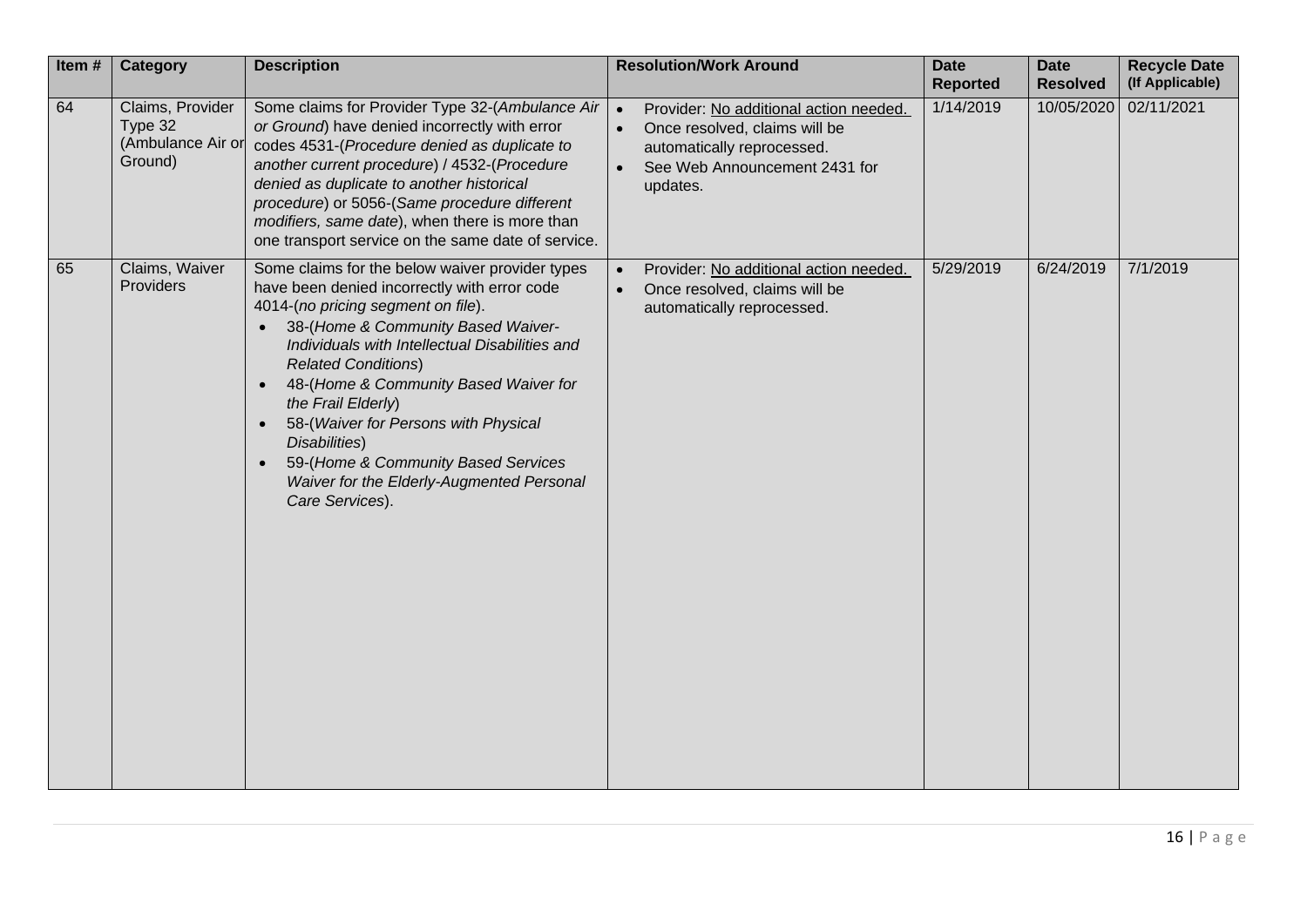| Item# | <b>Category</b>                                 | <b>Description</b>                                                                                                                                                                                                                                                                                                                                                                                                                                                                                                                                                                                                                                                                                                                                                                                                                                                         |           | <b>Resolution/Work Around</b>                                                                                                                                                                                                                                                                 | <b>Date</b><br><b>Reported</b> | <b>Date</b><br><b>Resolved</b> | <b>Recycle Date</b><br>(If Applicable) |
|-------|-------------------------------------------------|----------------------------------------------------------------------------------------------------------------------------------------------------------------------------------------------------------------------------------------------------------------------------------------------------------------------------------------------------------------------------------------------------------------------------------------------------------------------------------------------------------------------------------------------------------------------------------------------------------------------------------------------------------------------------------------------------------------------------------------------------------------------------------------------------------------------------------------------------------------------------|-----------|-----------------------------------------------------------------------------------------------------------------------------------------------------------------------------------------------------------------------------------------------------------------------------------------------|--------------------------------|--------------------------------|----------------------------------------|
| 66    | Claims,<br>Institutional<br>Crossover<br>Claims | Providers are not seeing Claims Adjustment<br>Reason Codes (CARC) 23-(The impact of prior<br>payer(s) adjudication including payments and/or<br>adjustments) on the 835 file for Medicare bad-<br>debt. In the previous MMIS system, Institutional<br>crossover pricing adjustment amounts were made<br>under two explanation of benefits (EOB)s:<br>ACA-CONTRACTUAL ADJUSTMENT to<br>indicate what Medicaid allowed for the service<br>(which was tied to CARC 45)<br>ATP-THIRD PARTY PAYMENT to reflect the<br>adjustments made for Medicare payment.<br>(which was tied to CARC 23)<br>In the new MMIS, the institutional crossover<br>pricing adjustments amounts are under a single<br>EOB 9915 Medicare crossover claim cutback<br>applied, which is tied to CARC 45-(Charge<br>exceeds fee schedule/maximum allowable or<br>contracted/legislated fee arrangement). | $\bullet$ | Provider: No additional action needed.<br>Once resolved, claims will be<br>automatically reprocessed to allow the<br>institutional crossover claims to apply<br>two separate EOB's with the<br>appropriate CARC's                                                                             | 5/6/2019                       | 7/19/2019                      | 10/3/19                                |
| 67    | Financial,<br>Payment<br>Number Issue           | Some check numbers and check status are<br>showing in error on the remittance advice (RA), as<br>some are showing check numbers from the prior<br>year as uncashed.                                                                                                                                                                                                                                                                                                                                                                                                                                                                                                                                                                                                                                                                                                        | $\bullet$ | Provider: No additional action needed.<br>We are working to resolve this issue for<br>future RA's created.                                                                                                                                                                                    | 6/19/2019                      | 10/07/2019                     | N/A                                    |
| 68    | Claims,<br>Institutional                        | Claims submitted through a clearinghouse with a<br>Diagnosis Related Group (DRG) will not copy<br>appropriately for resubmission via Direct Data<br>Entry (DDE) on the Provider Web Portal, as DRG<br>is not currently utilized by Nevada Medicaid.<br>Claims that are copied and resubmitted with DRG<br>are being denied with error code 4040-(2nd<br>diagnosis code not on file).                                                                                                                                                                                                                                                                                                                                                                                                                                                                                       |           | Provider: When resubmitting claims<br>initially submitted through a<br>clearinghouse with a DRG via DDE on<br>the Provider Web Portal, providers are<br>advised to confirm that the DRG is<br>removed from the 2nd diagnosis field<br>and appropriate ICD-10 diagnosis<br>codes are included. | 5/29/2019                      | 6/27/2019                      | N/A                                    |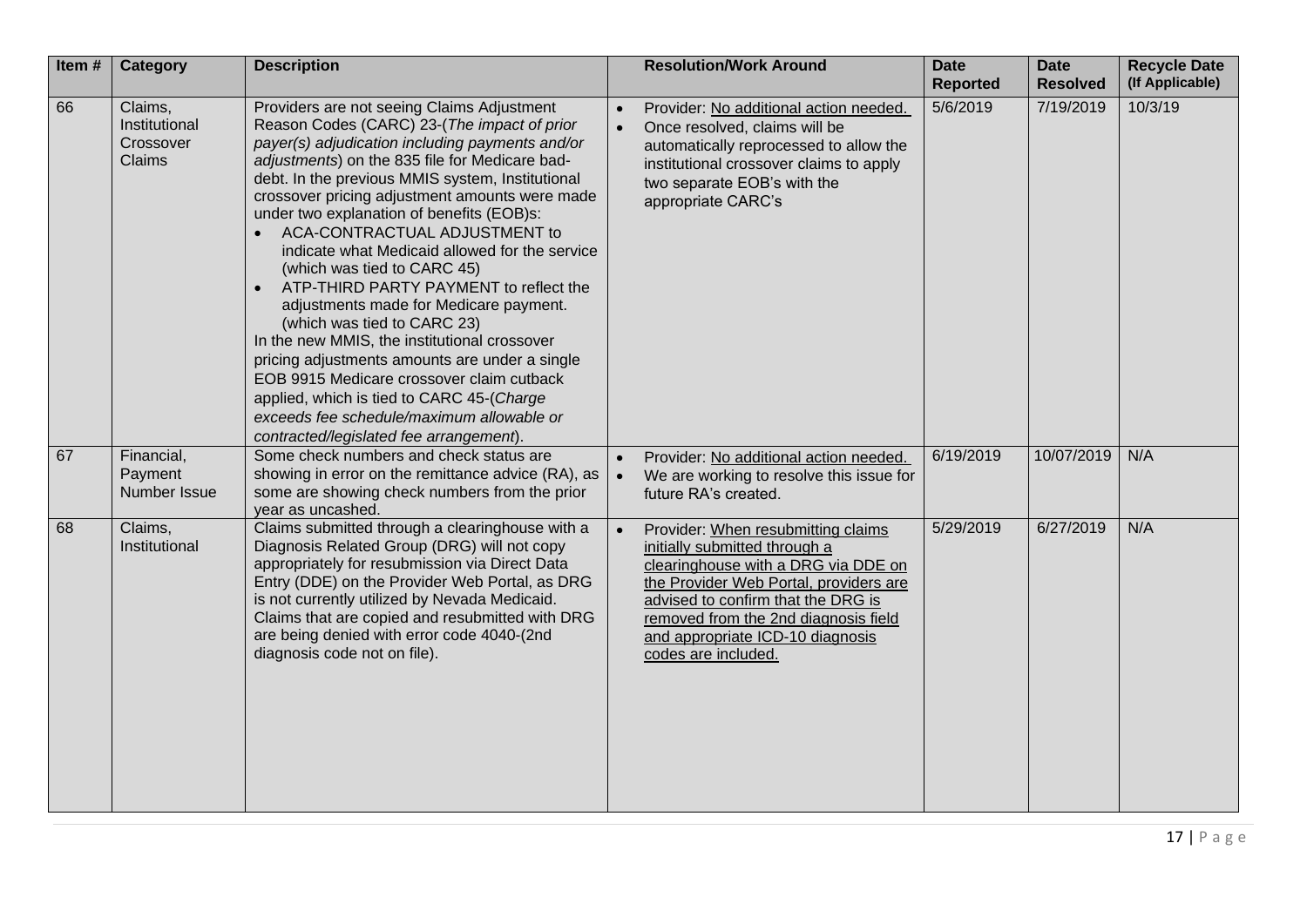| Item# | Category                                     | <b>Description</b>                                                                                                                                                                                                                                                                                                                                                                                                                                                                                                                                  | <b>Resolution/Work Around</b>                                                                                      | <b>Date</b><br><b>Reported</b> | <b>Date</b><br><b>Resolved</b> | <b>Recycle Date</b><br>(If Applicable) |
|-------|----------------------------------------------|-----------------------------------------------------------------------------------------------------------------------------------------------------------------------------------------------------------------------------------------------------------------------------------------------------------------------------------------------------------------------------------------------------------------------------------------------------------------------------------------------------------------------------------------------------|--------------------------------------------------------------------------------------------------------------------|--------------------------------|--------------------------------|----------------------------------------|
| 69    | Claims,<br>Professional                      | Some claims for the Healthcare Common<br>Procedure Coding System (HCPCS) below are<br>denying incorrectly with the error codes 4014-(No<br>pricing segment on file), 4021-(No cvg rule for<br>procedure) and 4209-(No pricing segment for<br>proc mod combo) when the service is billed with<br>the (KU) modifier: E0705, E0951, E0955-E0957,<br>E0960, E0973, E0978, E0981, E0982, E0985,<br>E0995, E1002-E1008, E1010, E1016, E1020,<br>E1028, E1029, E2207-E2210.                                                                                | Provider: No additional action<br>needed. Once resolved, claims will be<br>automatically reprocessed.              | 5/30/2019                      | 7/9/2019                       | 7/26/2019                              |
| 70    | Claims,<br>Physician<br>Administered<br>Drug | Some claims billed with the Healthcare Common<br>Procedure Coding System (HCPCS) codes<br>J9019-(Injection, asparaginase 1,000 IU), J7205-<br>(Injection Factor VIII Fc fusion protein per IU),<br>J7207-(Injection, Factor VIII, antihemophilic<br>factor, recombinant, PEGylated, 1U) and CPT<br>90674-(Vaccine for influenza administration into<br>muscle 0.5 ml dosage), are being denied<br>incorrectly with error codes 4149-(Billing PT/PS<br>restriction on proc billing rule) and 4871-(Claim<br>type restriction on proc billing table). | Provider: No additional action<br>needed. Once resolved, claims will be<br>automatically reprocessed.              | 5/17/2019                      | 5/20/2019                      | 7/19/2019                              |
| 71    | Claims,<br>Physician<br>Administered<br>Drug | Some claims billed with the Healthcare Common<br>Procedure Coding System (HCPCS) code J7297-<br>(Levonorgestral-releasing intrauterine<br>contraceptive system) are being denied<br>incorrectly with error codes 4149-(Billing PT/PS<br>restriction on proc billing rule) and 4871-(Claim<br>type restriction on proc billing table).                                                                                                                                                                                                               | Provider: No additional action needed.<br>Once resolved, claims will be<br>$\bullet$<br>automatically reprocessed. | 6/11/2019                      | 7/15/2019                      | 12/12/2019                             |
| 72    | Claims,<br>Physician<br>Administered<br>Drug | Some claims billed with the Healthcare Common<br>Procedure Coding System (HCPCS) code J9145-<br>(injection, daratumumab 10mg) are being denied<br>incorrectly with error codes 4149-(Billing PT/PS<br>restriction on proc billing rule) and 4871-(Claim<br>type restriction on proc billing table).                                                                                                                                                                                                                                                 | Provider: No additional action needed.<br>Once resolved, claims will be<br>automatically reprocessed.              | 6/28/2019                      | 7/15/2019                      | 12/12/2019                             |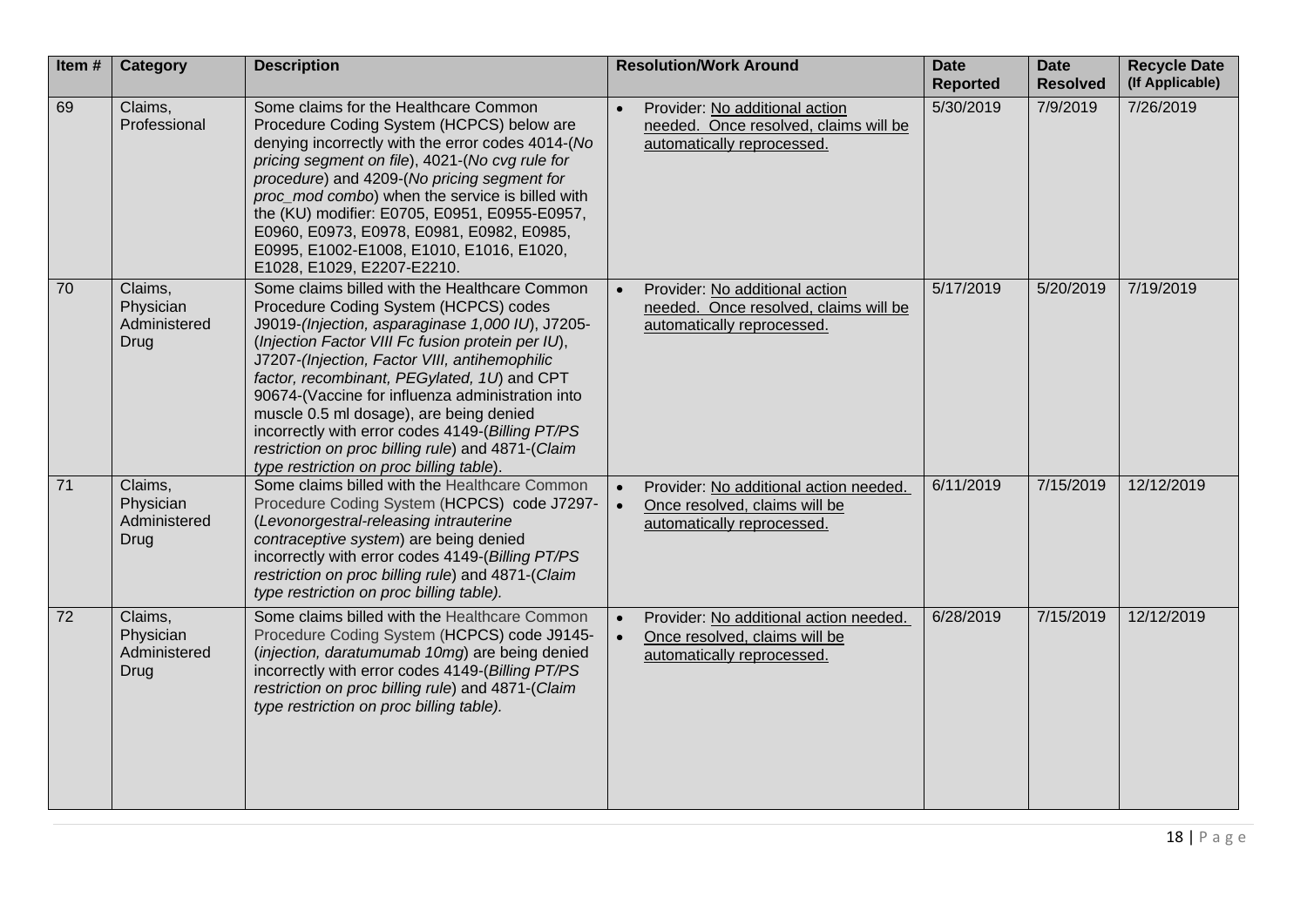| Item#           | Category                                            | <b>Description</b>                                                                                                                                                                                                                                                                                                                                                                                                                                                                                             | <b>Resolution/Work Around</b>                                                                                      | <b>Date</b><br><b>Reported</b> | <b>Date</b><br><b>Resolved</b> | <b>Recycle Date</b><br>(If Applicable) |
|-----------------|-----------------------------------------------------|----------------------------------------------------------------------------------------------------------------------------------------------------------------------------------------------------------------------------------------------------------------------------------------------------------------------------------------------------------------------------------------------------------------------------------------------------------------------------------------------------------------|--------------------------------------------------------------------------------------------------------------------|--------------------------------|--------------------------------|----------------------------------------|
| 73              | Claims,<br>Physician<br>Administered<br><b>Drug</b> | Some claims billed with the Healthcare Common<br>Procedure Coding System (HCPCS) code J6786-<br>(Treprostinil, inhalation solution, FDA-approved<br>final product, non-compunded, administered<br>through DME, unit dose form, 1.74 mg) are being<br>denied incorrectly with error codes 4149-(Billing<br>PT/PS restriction on proc billing rule) and 4871-<br>(Claim type restriction on proc billing table).                                                                                                 | Provider: No additional action needed.<br>Once resolved, claims will be<br>$\bullet$<br>automatically reprocessed. | 7/1/2019                       | 7/15/2019                      | 8/9/2019                               |
| 74              | Claims,<br>Professional                             | Some claims billed with Healthcare Common<br>Procedure Coding System (HCPCS) L1851-(Knee<br>orthosis KO, double upright, thigh and calf, with<br>adjustable flexion and extension joint, with or<br>without varus/valgus adjustment, prefabricated.<br>Off the shelf) and modifier NU are being denied<br>incorrectly with error code 6000-(Manual pricing<br>required).                                                                                                                                       | Provider: No additional action<br>needed. Once resolved, claims will be<br>automatically reprocessed.              | 6/14/2019                      | 8/12/2019                      | 8/30/2019                              |
| 75              | Claims,<br>Professional<br>Claims                   | Some claims billed with the Healthcare Common<br>Procedure Coding System (HCPCS) L4360-<br>(walking boot, pneumatic and/or vacuum, with or<br>without joints, with or without interface material,<br>prefabricated item that has been trimmed, bent,<br>molded, assembled, or otherwise customized to fit<br>a specific patient by an individual with expertise)<br>have denied incorrectly with error code 3001-<br>(Prior authorization not found). Prior<br>Authorization is not required for this service. | Provider: No additional action<br>needed. Once resolved, claims will be<br>automatically reprocessed.              | 6/17/2019                      | 7/9/2019                       | N/A                                    |
| 76              | Claims                                              | Some claims billed with the ICD-10 diagnosis<br>code H40.1234-(open angle glaucoma, low<br>tension, bilateral, indeterminate stage) as the<br>primary/principal/first listed diagnosis code are<br>being denied incorrectly with error code 4039-<br>(diagnosis cannot be used as principal diagnosis).                                                                                                                                                                                                        | Provider: No additional action<br>needed. Once resolved, claims will be<br>automatically reprocessed.              | 5/28/2019                      | 7/29/2019                      | 8/16/2019                              |
| $\overline{77}$ | Claims, Dental                                      | Some claims for orthodontia services are being<br>denied incorrectly with error code 0463-(enrolled<br>in DBA).                                                                                                                                                                                                                                                                                                                                                                                                | Provider: No additional action<br>needed. Once resolved, claims will be<br>automatically reprocessed.              | 2/12/19                        | 7/18/2019                      | 7/18/2019                              |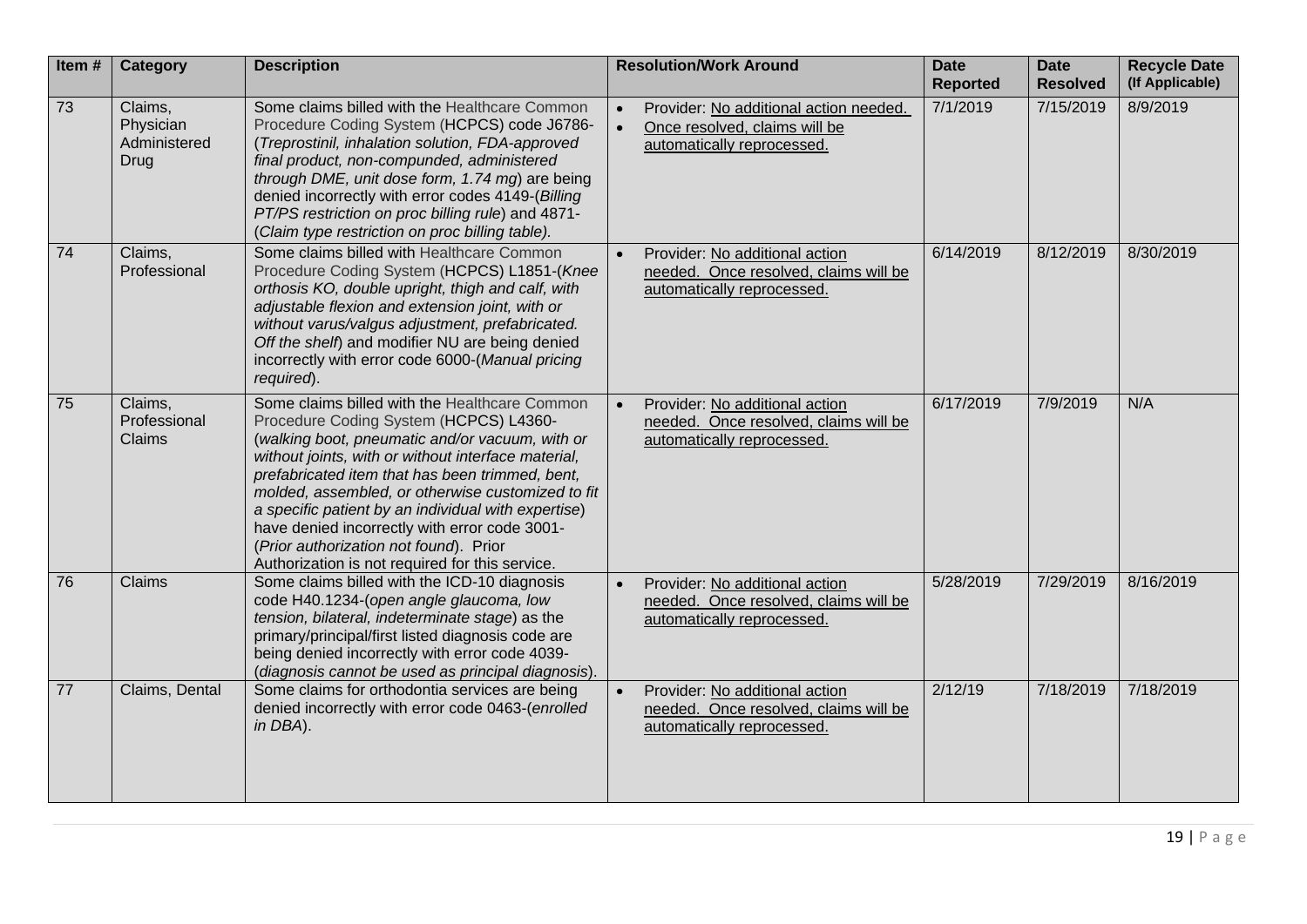| Item# | Category                 | <b>Description</b>                                                                                                                                                                                                                                                                                                                                                                                                                                                                                                                                                                                           | <b>Resolution/Work Around</b>                                                                                                                                                                                                                                         | <b>Date</b><br><b>Reported</b> | <b>Date</b><br><b>Resolved</b> | <b>Recycle Date</b><br>(If Applicable) |
|-------|--------------------------|--------------------------------------------------------------------------------------------------------------------------------------------------------------------------------------------------------------------------------------------------------------------------------------------------------------------------------------------------------------------------------------------------------------------------------------------------------------------------------------------------------------------------------------------------------------------------------------------------------------|-----------------------------------------------------------------------------------------------------------------------------------------------------------------------------------------------------------------------------------------------------------------------|--------------------------------|--------------------------------|----------------------------------------|
| 78    | Claims, Dental           | Some claims billed with CDT codes D0367-(cone<br>beam CT capture and interpretation with field of<br>view of both jaws, with or without cranium),<br>D7240-(removal of impacted tooth-completely<br>bony), D7210-(extraction, erupted tooth requiring<br>removal of bone and/or sectioning of tooth, and<br>including elevation of mucoperiosteal flap) and<br>D3220-(therapeutic pulpotomy excluding final<br>restoration, removal of pulp coronal to the<br>dentinocemental junction and application of<br>medicament) are denying incorrectly with error<br>code 1009-(contract could not be determined). | Provider: No additional action<br>$\bullet$<br>needed. Once resolved, claims will be<br>automatically reprocessed.                                                                                                                                                    | 5/22/2019                      | 7/19/2019                      | 7/19/2019                              |
| 79    | Claims,<br>Institutional | Additional clarification concerning claims denied<br>with error code 3347-(No payable accommodation<br>code). If all of the accommodation revenue codes<br>on the claim are denied for any reason at the<br>detail (for example, error code 3001-(Prior<br>authorization not found), then edit 3347 will post<br>at the header to deny all details on the claim.<br>Claims for inpatient services including Skilled<br>Nursing Facilities must have at least one payable<br>accommodation revenue code on the claim.                                                                                         | Provider: Review all edits posted to the<br>claim at the detail level, make<br>appropriate corrections and resubmit<br>the claim within timely filing.                                                                                                                | 6/28/2019                      | 9/16/2019                      | N/A                                    |
| 80    | Claims, Dental           | Some dental claims are being denied incorrectly<br>with error code 5065-(Possible duplicate; dental to<br>dental) when the rendering provider on the claim<br>is different than rendering provider on the history<br>claim. [This is a duplicate issue to item #3]                                                                                                                                                                                                                                                                                                                                           | Provider: No additional action needed.<br>Once resolved, claims will be automati-<br>$\bullet$<br>cally reprocessed to reflect the correct<br>error code 5064 to indicate that the<br>service is a duplicate of a claim sub-<br>mitted by another rendering provider. | 5/21/2019                      | 10/7/2019                      | 02/19/2020                             |
| 81    | Claims,<br>Professional  | Some claims billed with the HCPCS V2020-<br>(Frames, purchases), V2107-(Spherocylinder,<br>single vision, plus or minus 4.25d to plus or minus<br>7.00 sphere, 0.12 to 2.00d cylinder, per lens) and<br>V2108-(Spherocylinder, single vision, plus or mi-<br>nus 4.25d to plus or minus 7.00 sphere, 2.12 to<br>4.00d cylinder, per lens) being denied incorrectly<br>with error code 4021-(No cvg rule for procedure).                                                                                                                                                                                      | Provider: No additional action needed.<br>Once resolved, claims will be<br>automatically reprocessed.                                                                                                                                                                 | 6/20/2019                      | 7/29/2019                      | 8/9/2019                               |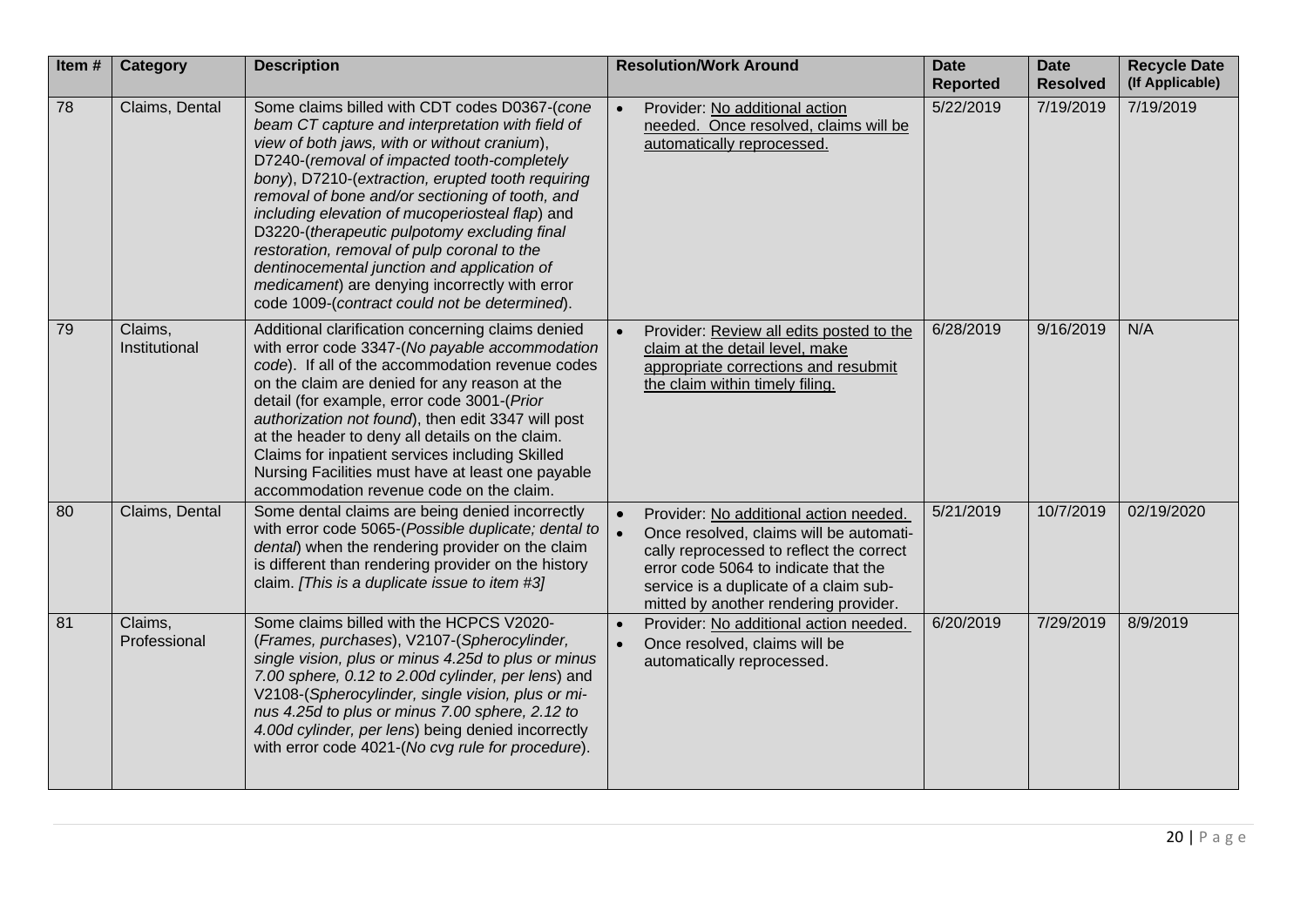| Item# | Category                                                    | <b>Description</b>                                                                                                                                                                                                                                                                                                                                                                                                                                                                                                                    | <b>Resolution/Work Around</b>                                                                                                                                                                                                                   | <b>Date</b><br><b>Reported</b> | <b>Date</b><br><b>Resolved</b> | <b>Recycle Date</b><br>(If Applicable) |
|-------|-------------------------------------------------------------|---------------------------------------------------------------------------------------------------------------------------------------------------------------------------------------------------------------------------------------------------------------------------------------------------------------------------------------------------------------------------------------------------------------------------------------------------------------------------------------------------------------------------------------|-------------------------------------------------------------------------------------------------------------------------------------------------------------------------------------------------------------------------------------------------|--------------------------------|--------------------------------|----------------------------------------|
| 82    | Claims,<br>Professional                                     | Some claims billed with the HCPCS A4623-<br>(Tracheostomy, inner cannula), and E0971-<br>(Wheelchair anti-tipping device), have denied<br>incorrectly with error codes 5551-(Two units<br>allowed per rolling month-PA override), 5584-<br>(One unit allowed per rolling 60 months-PA<br>override) and/or 5638-(Two units allowed per<br>rolling month).                                                                                                                                                                              | Provider: No additional action needed.<br>Once resolved, claims will be<br>automatically reprocessed.                                                                                                                                           | 5/22/2019                      | 8/19/2019                      | 8/30/2019                              |
| 83    | Claims, Provider<br>Type 33-DME                             | Some claims for PT 33-(Durable Medical<br>Equipment, Prosthetics, Orthotics and Disposable<br>Medical Supplies) are being denied incorrectly<br>with error codes 1974-(OPR provider not enrolled)<br>and/or error code 1022-(Referring NPI required)<br>when the ordering NPI is entered appropriately<br>with the "DK" qualifier.                                                                                                                                                                                                    | Provider: No additional action needed.<br>Once resolved, claims will be<br>automatically reprocessed.                                                                                                                                           | 5/21/2019                      | 9/4/2019                       | 9/5/2019<br>and<br>1/14/2020           |
| 84    | Claims, Provider<br>Type 47-Indian<br><b>Health Program</b> | Some x-over claims submitted by Provider Type<br>47-(Indian Health Services (IHS) and Tribal<br>Clinics) are being reimbursed incorrectly for only<br>the Medicare coinsurance and/or deductible<br>amounts.                                                                                                                                                                                                                                                                                                                          | Provider: No additional action needed.<br>Once resolved, claims will be<br>automatically reprocessed.                                                                                                                                           | 5/17/2019                      | 7/29/2019                      | 12/11/2019                             |
| 85    | Claims,<br>Professional and<br>Institutional<br>Claims      | Some claims for sterilization related services,<br>requiring a sterilization consent to be attached to<br>the claim, have been denied incorrectly with error<br>codes 3383-(Sterilization form required-header)<br>and/or 3384-(Sterilization form required-detail)<br>when the physician or facility name on the consent<br>form did not correspond with the claim. The<br>physician and facility name must be completed on<br>the sterilization consent form, but are not required<br>to correspond with the claim being submitted. | Provider: Please resubmit claims<br>$\bullet$<br>denied for this reason within timely<br>filing or within 60 calendar days of July<br>19, 2019; whichever is later. Please<br>include an attachment referencing this<br>Known Issue for review. | 5/22/2019                      | 7/15/2019                      | N/A                                    |
| 86    | Claims                                                      | Some claims submitted for laboratory services<br>requiring a Clinical Laboratory Improvement<br>Amendments (CLIA) license number are being<br>denied incorrectly with error code 4208-(CLIA<br>license number invalid), when the CLIA license<br>number is valid and on file for the rendering<br>provider.                                                                                                                                                                                                                           | Provider: No additional action needed.<br>Once resolved, claims will be<br>automatically reprocessed.                                                                                                                                           | 7/2/2019                       | 03/02/2020                     | 09/23/2020                             |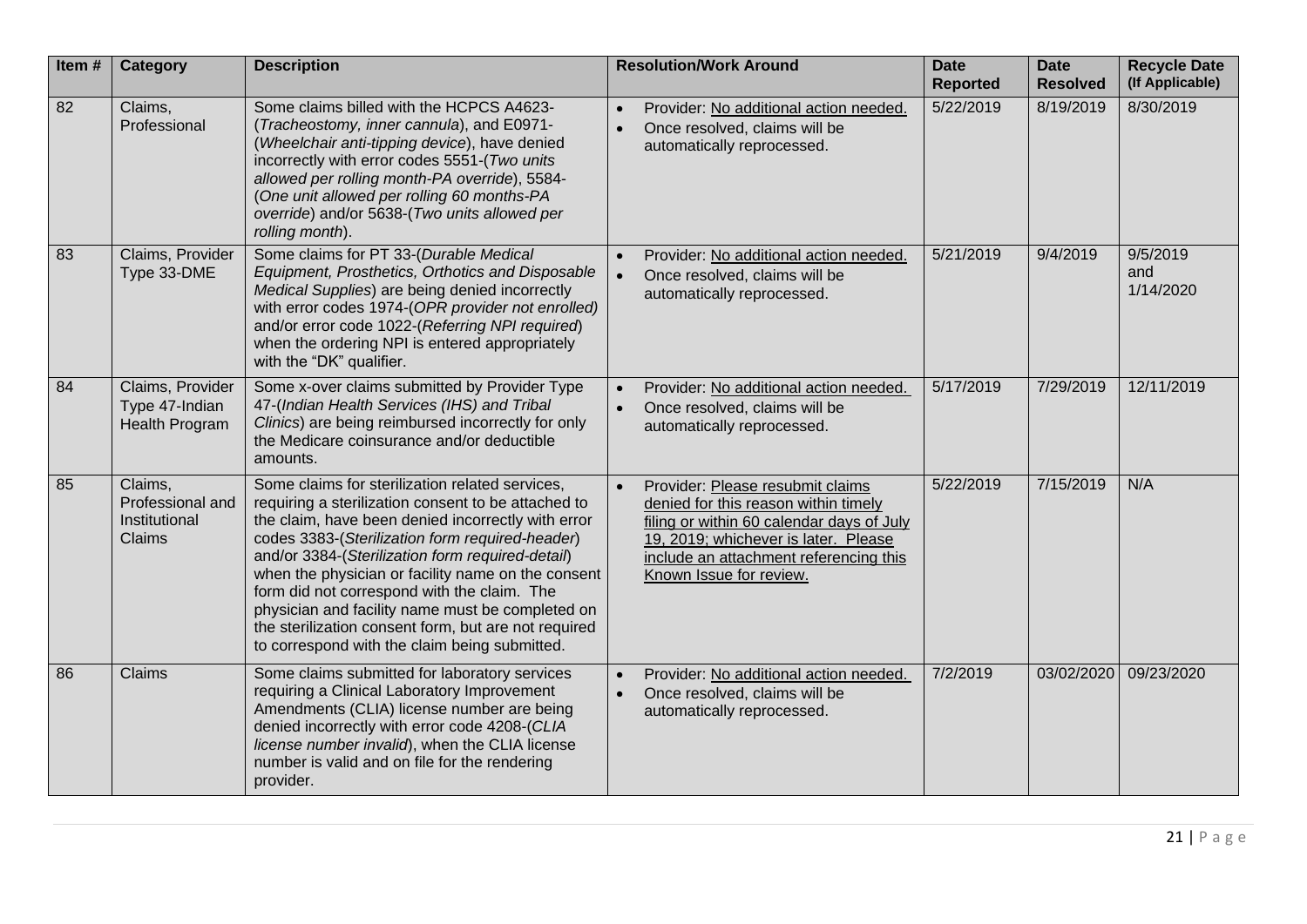| Item# | <b>Category</b>                              | <b>Description</b>                                                                                                                                                                                                                                                                                      | <b>Resolution/Work Around</b>                                                                                                                                                                                                                                                                                                                                                                                                                                                                           | <b>Date</b><br><b>Reported</b> | <b>Date</b><br><b>Resolved</b> | <b>Recycle Date</b><br>(If Applicable) |
|-------|----------------------------------------------|---------------------------------------------------------------------------------------------------------------------------------------------------------------------------------------------------------------------------------------------------------------------------------------------------------|---------------------------------------------------------------------------------------------------------------------------------------------------------------------------------------------------------------------------------------------------------------------------------------------------------------------------------------------------------------------------------------------------------------------------------------------------------------------------------------------------------|--------------------------------|--------------------------------|----------------------------------------|
| 87    | Claims                                       | Some claims submitted with the Healthcare<br>Common Procedure Coding System (HCPCS)<br>code A4456-(adhesive remover, wipes) are being<br>denied incorrectly with error code 5512-(one unit<br>allowed per 3 rolling months). The correct<br>limitation for A4456 in 50 units per rolling month.         | Provider: No additional action needed.<br>Once resolved, claims will be<br>$\bullet$<br>automatically reprocessed.                                                                                                                                                                                                                                                                                                                                                                                      | 7/18/2019                      | 12/16/2019                     | 03/31/2020                             |
| 88    | Claims                                       | Some Medicare crossover inpatient claims are<br>being denied incorrectly with error code 5050-<br>(Possible dupe: inpatient vs NF or ICIID).                                                                                                                                                            | Provider: Please resubmit inpatient<br>crossover claims denied in error betweer<br>1/28/19 and 10/28/19 with error code<br>5050-(Possible dupe: inpatient vs NF or<br>ICIID - when the inpatient claim did not<br>require a prior authorization due to<br>Medicare coverage) within timely filing.<br>Any claims that have exceeded timely<br>filing as of 1/29/2020 must be submitted<br>with a cover letter referencing this Knowr<br>Issue and be submitted within 60<br>calendar days of 1/29/2020. | 6/28/2019                      | 10/28/2019                     | N/A                                    |
| 89    | Claims                                       | Some dental claims submitted with the code<br>D2930-(Prefab stnlss steel crwn pri) are being<br>denied incorrectly with error code 6110-(Dental<br>SVCS allowed per lifetime) when the service is<br>rendered for the same tooth numbers.                                                               | Provider: No additional action needed.<br>Once resolved, claims will be<br>$\bullet$<br>automatically reprocessed.                                                                                                                                                                                                                                                                                                                                                                                      | 5/20/2019                      | 12/23/2019                     | 04/29/2020                             |
| 90    | Claims                                       | Some claims submitted between 6/7/19 and<br>7/18/19 have being denied incorrectly with error<br>code 4200-(Claim priced at zero).                                                                                                                                                                       | Provider: No additional action needed.<br>Once resolved, claims will be<br>$\bullet$<br>automatically reprocessed.                                                                                                                                                                                                                                                                                                                                                                                      | 7/16/2019                      | 7/19/2019                      | 09/12/2019                             |
| 91    | Claims,<br>Physician<br>Administered<br>Drug | Some claims billed with the Healthcare Common<br>Procedure Coding System (HCPCS) code J7175<br>(injection Factor X, human 1 IU) are being denied<br>incorrectly with error codes 4149-(Billing PT/PS<br>restriction on proc billing rule) and 4871-(Claim<br>type restriction on proc billing table).   | Provider: No additional action needed<br>Once resolved, claims will be<br>$\bullet$<br>automatically reprocessed.                                                                                                                                                                                                                                                                                                                                                                                       | 7/23/2019                      | 8/5/2019                       | 12/12/2019                             |
| 92    | Claims,<br>Professional<br>Claims            | Some professional claims submitted by Provider<br>Type 20 (physician, M.D., Osteopath, D.O.) with<br>CPT code 76377 (3-D radiographic procedure<br>with computerized image post-processing) have<br>been denied incorrectly with error code 4150<br>(per/facility pt/ps restriction proc billing rule). | Provider: No additional action needed.<br>Once resolved, claims will be<br>automatically reprocessed.                                                                                                                                                                                                                                                                                                                                                                                                   | 7/11/2019                      | 8/5/2019                       | 8/30/2019                              |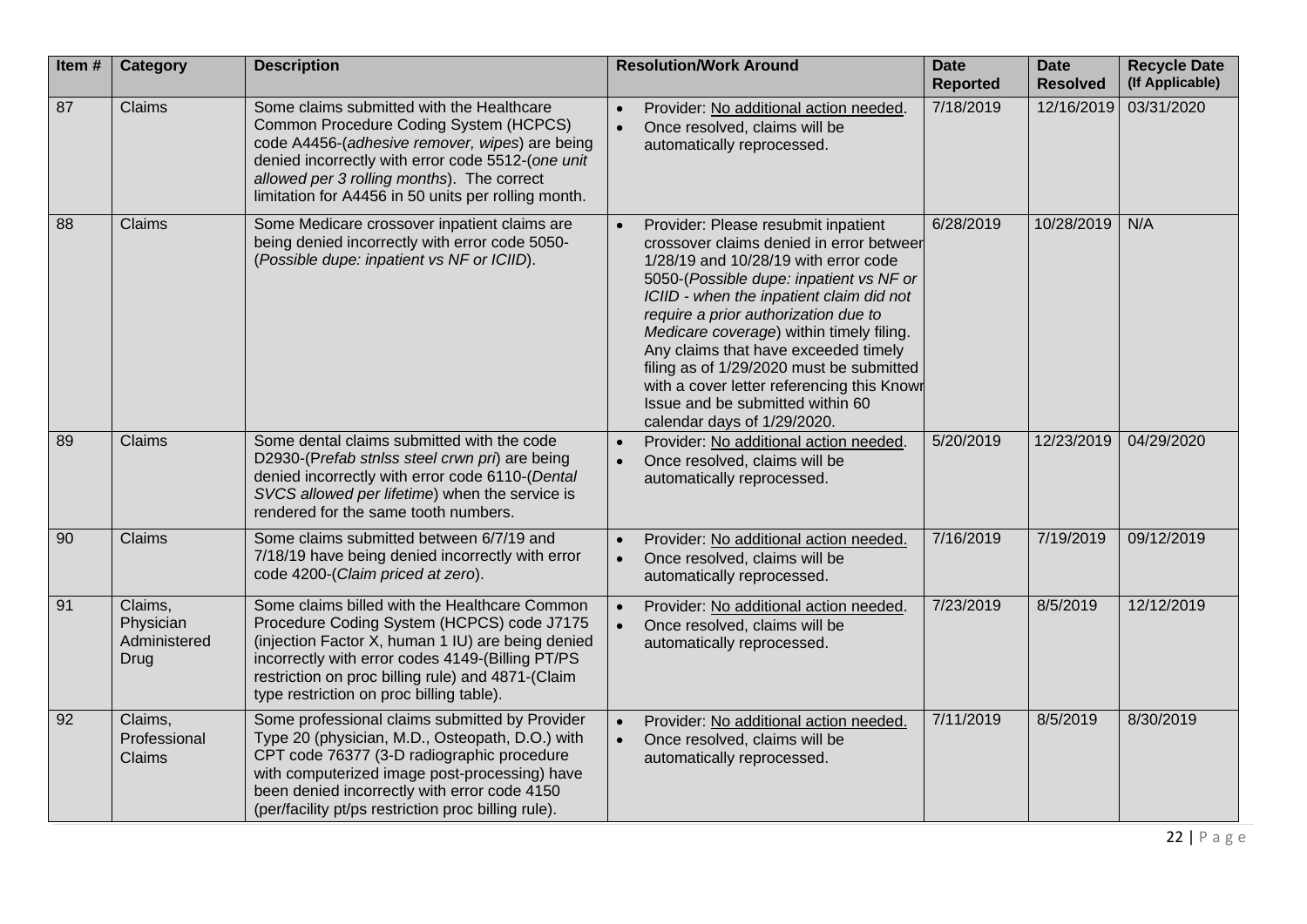| Item# | Category                                                         | <b>Description</b>                                                                                                                                                                                                                                                                                                                                                                                                                                                                                            | <b>Resolution/Work Around</b>                                                                                                                                                                                                                                                                                                                         | <b>Date</b><br><b>Reported</b> | <b>Date</b><br><b>Resolved</b> | <b>Recycle Date</b><br>(If Applicable)                                          |
|-------|------------------------------------------------------------------|---------------------------------------------------------------------------------------------------------------------------------------------------------------------------------------------------------------------------------------------------------------------------------------------------------------------------------------------------------------------------------------------------------------------------------------------------------------------------------------------------------------|-------------------------------------------------------------------------------------------------------------------------------------------------------------------------------------------------------------------------------------------------------------------------------------------------------------------------------------------------------|--------------------------------|--------------------------------|---------------------------------------------------------------------------------|
| 93    | Claims,<br>Institutional<br>Claims                               | Some institutional claims for have denied<br>incorrectly with error code 4105-(no flat fee on<br>file).                                                                                                                                                                                                                                                                                                                                                                                                       | Provider: No additional action needed.<br>Once resolved, claims will be<br>automatically reprocessed.                                                                                                                                                                                                                                                 | 7/19/2019                      | 7/19/2019                      | 9/12/2019                                                                       |
| 94    | Claims,<br>Institutional<br>Claims and<br>Professional<br>Claims | Some claims submitted prior to 1/25/2019 have<br>denied incorrectly with error codes 0074-<br>(adjustment denied-original payment request<br>already adjusted/voided) and/or 0075-(adjustment<br>denied-original payment request already<br>adjusted/voided).                                                                                                                                                                                                                                                 | Institutional providers were provided a<br>workaround to allow claims to process.<br>During a Hospital Association<br>Workgroup Meeting on 09/16/2019, it<br>was determined that hospitals have no<br>outstanding claims with error codes<br>0074 and 0075.<br>Professional providers: The impacted<br>claims have been automatically<br>reprocessed. | 4/12/2018                      | 1/25/2019                      | <b>NA</b><br>(Institutional<br>Claims)<br>6/25/2020<br>(Professional<br>Claims) |
| 95    | Claims,<br>Professional<br>Claims                                | Some claims submitted by Provider Types 24-<br>(advanced practice registered nurse-APRN) and<br>74-(nurse mid-wife) with CPT code 99495-<br>(transitional care management services, moderate<br>complexity) are being denied incorrectly with error<br>code 4014-(no pricing segment on file).                                                                                                                                                                                                                | Provider: No additional action needed.<br>Once resolved, claims will be<br>automatically reprocessed.                                                                                                                                                                                                                                                 | 7/16/2019                      | 8/5/19                         | 8/9/19                                                                          |
| 96    | Claims,<br>Professional<br>Claims                                | Some claims submitted by Provider Types 33-<br>(Durable Medical Equipment, Prosthetics,<br>Orthotics and Disposable Medical Supplies) with<br>HCPCS A7033-(pillow for nasal cannula type<br>interface) and A7038-(filter disposable, used with<br>positive pressure airway device) are being denied<br>incorrectly with error code 5551-(two units allowed<br>per rolling month-PA override) when the limitation<br>has not been exceeded. The correct limitation is<br>two units per rolling month per code. | Provider: No additional action needed.<br>Once resolved, claims will be<br>automatically reprocessed.                                                                                                                                                                                                                                                 | 6/11/2019                      | 12/16/2019                     | 03/31/2020                                                                      |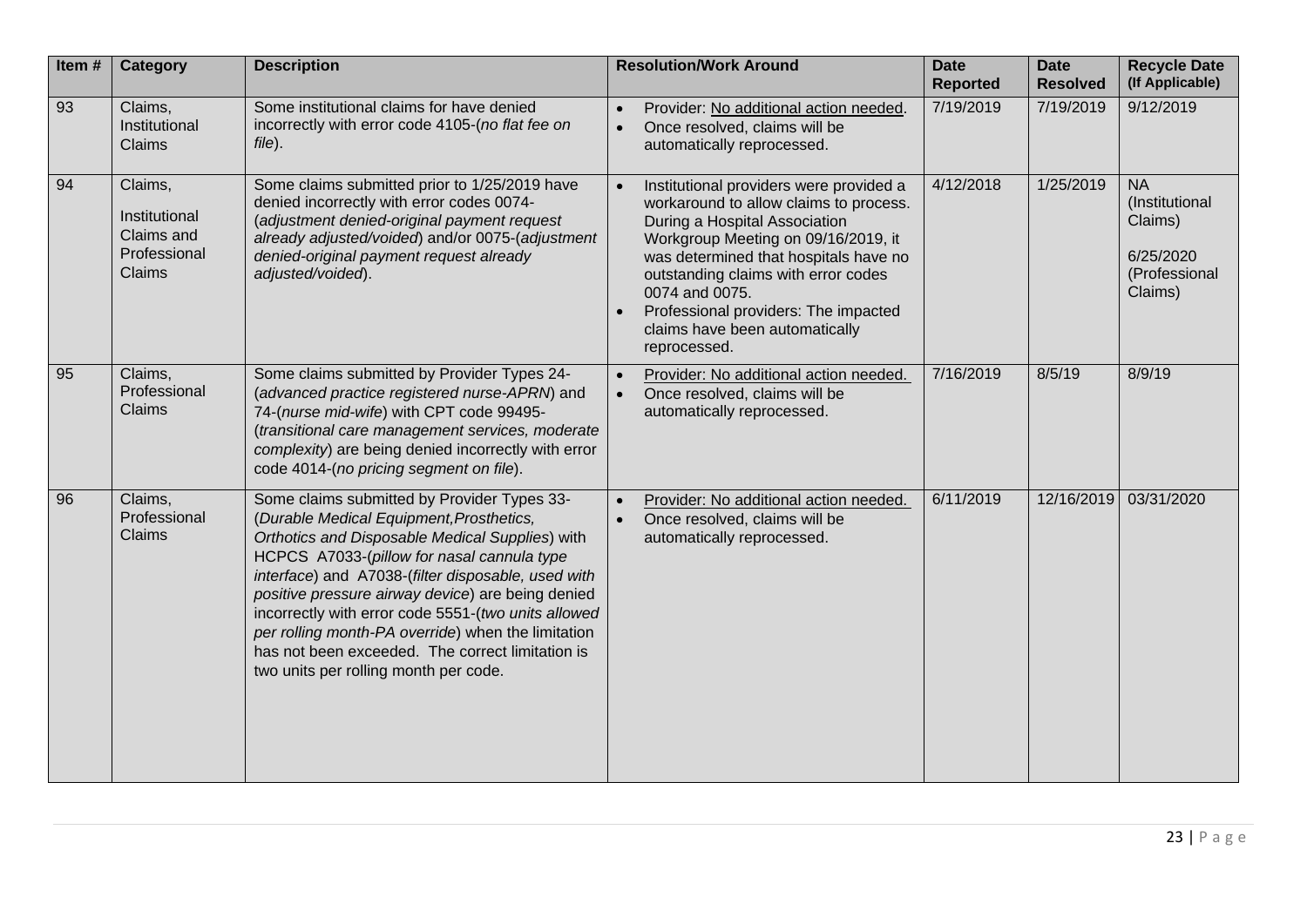| Item# | <b>Category</b>                                     | <b>Description</b>                                                                                                                                                                                                                                                                                                                                                                                                                                                                                                                                                                                                                                                                                                  | <b>Resolution/Work Around</b>                                                                                                   | <b>Date</b><br><b>Reported</b> | <b>Date</b><br><b>Resolved</b> | <b>Recycle Date</b><br>(If Applicable) |
|-------|-----------------------------------------------------|---------------------------------------------------------------------------------------------------------------------------------------------------------------------------------------------------------------------------------------------------------------------------------------------------------------------------------------------------------------------------------------------------------------------------------------------------------------------------------------------------------------------------------------------------------------------------------------------------------------------------------------------------------------------------------------------------------------------|---------------------------------------------------------------------------------------------------------------------------------|--------------------------------|--------------------------------|----------------------------------------|
| 97    | Claims,<br>Professional<br>Claims                   | Some claims submitted by Provider Types 33-<br>(Durable Medical Equipment, Prosthetics, Orthotics<br>and Disposable Medical Supplies) with HCPCS<br>A7035-(headgear used with positive airway<br>pressure device), A7036- (chinstrap used with<br>positive airway pressure device), A7039-(filter, non-<br>disposable, used with positive airway pressure<br>device) and A7046-(water chamber for humidifier<br>used with positive airway pressure device,<br>replacement each) are being denied incorrectly<br>with error code 5563- (one unit allowed per six<br>rolling months-PA override) when the limitation has<br>not been exceeded. The correct limitation is one<br>unit per six rolling months per code. | Provider: No additional action needed.<br>$\bullet$<br>Once resolved, claims will be<br>$\bullet$<br>automatically reprocessed. | 6/11/2019                      | 12/9/2019                      | 03/24/2020                             |
| 98    | Claims,<br>Professional<br>Claims                   | Some claims submitted by Provider Type 17,<br>Specialty 181-(Special Clinics: Federally Qualified<br>Health Centers) with the encounter code T1015-<br>(clinic visit/encounter, all-inclusive) have been<br>denied incorrectly with error code 4150-<br>(perf/facility pt/ps restriction proc billing rule).                                                                                                                                                                                                                                                                                                                                                                                                        | Provider: No additional action needed.<br>Claims will be automatically<br>$\bullet$<br>reprocessed.                             | 7/24/2019                      | 8/5/2019                       | 08/30/2019                             |
| 99    | Claims,<br>Physician<br>Administered<br><b>Drug</b> | Some claims billed with the Healthcare Common<br>Procedure Coding System (HCPCS) code J9271-<br>(injection, pembrolizumab 1mg) are being denied<br>incorrectly with error codes 4149-(Billing PT/PS<br>restriction on proc billing rule) and 4871-(Claim<br>type restriction on proc billing table).                                                                                                                                                                                                                                                                                                                                                                                                                | Provider: No additional action needed.<br>Claims will be automatically<br>$\bullet$<br>reprocessed.                             | 7/24/2019                      | 8/19/2019                      | 12/12/2019                             |
| 100   | Claims,<br><b>Dental Claims</b>                     | Some Provider Type 22-(Dentist) are being<br>denied incorrectly with error code 2504-(client<br>covered by private insurance) when the member<br>has a Medicare replacement plan on file as the<br>primary carrier, along with Fee for Service<br>eligibility).                                                                                                                                                                                                                                                                                                                                                                                                                                                     | Provider: No additional action needed.<br>Once resolved, claims will be<br>$\bullet$<br>automatically reprocessed.              | 7/25/2019                      | 9/30/2019                      | 11/8/2019                              |
| 101   | Claims,<br>Professional<br>Claims                   | Some claims submitted by Provider Type 20-<br>(Physician, M.D., Osteopath, D.O.) with CPT code<br>77417- (therapeutic radiology port image) have<br>been denied incorrectly with error code 4150-<br>(perf/facility pt/ps restriction proc billing rule).                                                                                                                                                                                                                                                                                                                                                                                                                                                           | Provider: No additional action needed.<br>Claims will be automatically<br>$\bullet$<br>reprocessed.                             | 7/26/2019                      | 8/5/2019                       | 8/23/2019                              |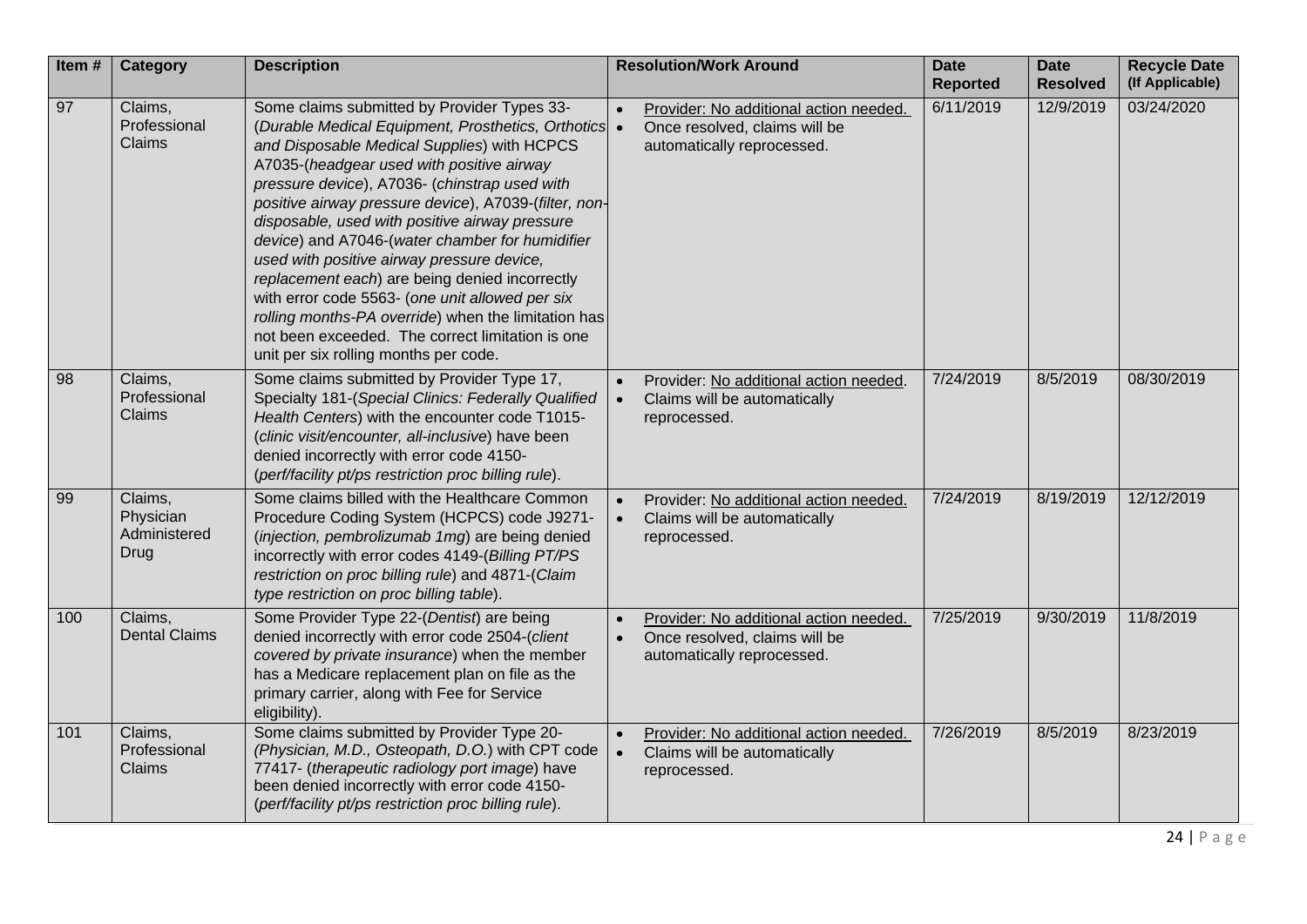| Item# | <b>Category</b>                              | <b>Description</b>                                                                                                                                                                                                                                                                                                                                   | <b>Resolution/Work Around</b>                                                                                                                                                                       | <b>Date</b><br><b>Reported</b> | <b>Date</b><br><b>Resolved</b> | <b>Recycle Date</b><br>(If Applicable) |
|-------|----------------------------------------------|------------------------------------------------------------------------------------------------------------------------------------------------------------------------------------------------------------------------------------------------------------------------------------------------------------------------------------------------------|-----------------------------------------------------------------------------------------------------------------------------------------------------------------------------------------------------|--------------------------------|--------------------------------|----------------------------------------|
| 102   | Claims,<br>Physician<br>Administered<br>Drug | Some claims billed with the Healthcare Common<br>Procedure Coding System (HCPCS) code J7301-<br>(Levonorgestrel-releasing intrauterine<br>contraceptive system, Sklya 13.5mg) are being<br>denied incorrectly with error codes 4149-(Billing<br>PT/PS restriction on proc billing rule) and 4871-<br>(Claim type restriction on proc billing table). | Provider: No additional action needed.<br>Once resolved, claims will be<br>$\bullet$<br>automatically reprocessed.                                                                                  | 8/7/2019                       | 8/12/2019                      | 8/30/2019                              |
| 103   | Claims,<br>Professional<br>Claims            | Some claims submitted by Provider Type 21-<br>(Podiatrist), with CPT code 29540-(strapping of<br>ankle/foot) have been denied incorrectly with error<br>code 3958-(no reimb rule for proc).                                                                                                                                                          | Provider: No additional action needed.<br>Claims will be automatically<br>$\bullet$<br>reprocessed.                                                                                                 | 7/12/2019                      | 8/19/2019                      | 9/4/2019                               |
| 104   | Claims,<br>Institutional<br>Claims           | Some inpatient institutional claims submitted prior<br>to 1/25/2019 may have had the patient liability<br>amount deducted in full for a member within the<br>same month, for more than one provider.                                                                                                                                                 | Provider: No additional action needed.<br>Claims are being reviewed for possible<br>$\bullet$<br>further action.                                                                                    | 1/24/2019                      | 1/25/2019                      | N/A                                    |
| 105   | Claims,<br>Institutional<br>Claims           | Some inpatient institutional claims are not being<br>reviewed for Medicare Part B payment information<br>when Part A has exhausted.                                                                                                                                                                                                                  | Providers will be notified when the<br>$\bullet$<br>MMIS is updated and the new process<br>is implemented. This will be a go-<br>forward change and will not impact<br>claims previously processed. | 7/31/2019                      | 05/18/2020                     | N/A                                    |
| 106   | Claims                                       | In some instances, claims have denied with error<br>code 676-(DOS exceeds timely filing limit) and/or<br>error code 677-(timely filing limit exceeded) when<br>the member has retro-active eligibility for the<br>date(s) of service being billed.                                                                                                   | Providers will need to resubmit<br>impacted claims with an attachment<br>referencing this Known Issue#, as well<br>as the ICN# of the incorrectly denied<br>claim for reconsideration.              | 8/7/2019                       | 8/19/2019                      | N/A                                    |
| 107   | Claims,<br>Professional<br>Claims            | Some claims submitted by Provider Type 17,<br>Specialty 181-(Federally Qualified Health<br>Centers) with CPT code 41899-(unlisted<br>procedure, dentoalveolar structures) have been<br>denied incorrectly with error code 2502-(client<br>covered by Medicare B).                                                                                    | Provider: No additional action needed.<br>Claims will be automatically<br>reprocessed.                                                                                                              | 8/7/2019                       | 9/30/2019                      | 10/25/2019                             |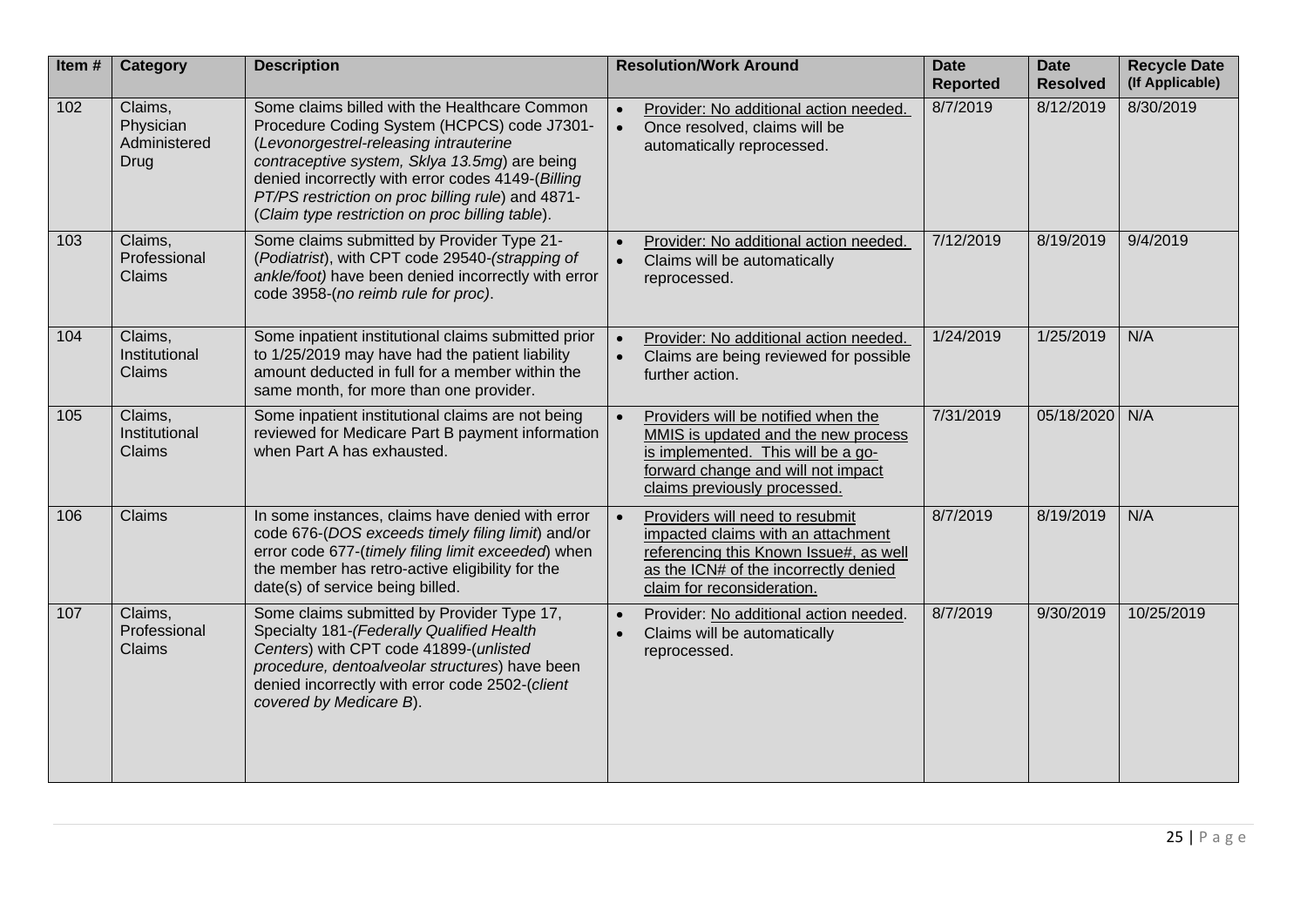| Item# | <b>Category</b>                                     | <b>Description</b>                                                                                                                                                                                                                                                                                                                                               | <b>Resolution/Work Around</b>                                                                                                                                                                                                                          | <b>Date</b><br><b>Reported</b> | <b>Date</b><br><b>Resolved</b> | <b>Recycle Date</b><br>(If Applicable) |
|-------|-----------------------------------------------------|------------------------------------------------------------------------------------------------------------------------------------------------------------------------------------------------------------------------------------------------------------------------------------------------------------------------------------------------------------------|--------------------------------------------------------------------------------------------------------------------------------------------------------------------------------------------------------------------------------------------------------|--------------------------------|--------------------------------|----------------------------------------|
| 108   | Claims,<br>Professional<br>Claims                   | Some Provider Type 33-(Durable Medical<br>Equipment, Prosthetics, Orthotics and Disposable<br>Medical Supplies) claims submitted with HCPCS<br>code K0002-(standard hemi low seat wheelchair)<br>have been denied incorrectly with error code<br>3001-(prior authorization required) when the limit<br>of 1 unit per 60 months has not been exceeded.            | Provider: No additional action needed.<br>Once resolved, claims will be<br>$\bullet$<br>automatically reprocessed.                                                                                                                                     | 8/6/2019                       | 9/16/2019                      | 10/25/2019                             |
| 109   | Claims and<br>Portal,<br>Institutional<br>Claims    | Some Provider Type 12-(Hospital, Outpatient)<br>claims are being mapped to PT 10-(Outpatient<br>Surgery, Hospital Based) as providers do not<br>currently have the ability to select the service<br>location when submitting prior authorization<br>(PA). The portal is in the process of being<br>updated to allow providers to select the service<br>location. | Provider: Until the update occurs,<br>providers with prior PAs that have been<br>mapped to the incorrect institutional<br>provider type are advised to contact<br>the Prior Authorization Department at<br>1-800-525-2395 to have the PA<br>corrected. | 7/21/2019                      | 3/2/2020                       | N/A                                    |
| 110   | Claims,<br>Physician<br>Administered<br><b>Drug</b> | Some physician-administered drug claim files are<br>processing out of order when a correction or<br>update to a previously paid claim is<br>received. Some claims are processed before the<br>void is processed resulting in a duplicate paid<br>claim reject.                                                                                                   | Provider: No additional action needed.<br>Claims were automatically<br>$\bullet$<br>reprocessed.                                                                                                                                                       | 8/29/2019                      | 2/18/2020                      | 6/30/2020                              |
| 111   | Claims,<br>Institutional<br>Claims                  | Some claims submitted by Provider Type 19-<br>(Nursing Facility) are being reimbursed incorrectly<br>when the member has been approved at the<br>ventilator level of care.                                                                                                                                                                                       | Provider: After further research, only<br>$\bullet$<br>one provider was impacted by this<br>issue. Provider was notified to<br>resubmit the claim.                                                                                                     | 7/17/2019                      | 9/25/19                        | N/A                                    |
| 112   | Claims,<br>Professional<br>Claims                   | Some claims submitted beginning 2/1/2019 by<br>Provider Type 20-(Physician, M.D., Osteopath,<br>D.O.) with CPT code 59510-(cesarean delivery<br>with pre and post care) and modifier 22-<br>(increased procedural services) have been denied<br>incorrectly with error code 3932-(No proc reimb<br>rule for rendering PT/PS).                                    | Provider: No additional action needed.<br>Claims will be automatically<br>$\bullet$<br>reprocessed.                                                                                                                                                    | 8/21/2019                      | 9/23/2019                      | 10/25/2019                             |
| 113   | Claims,<br>Physician<br>Administered<br>Drug        | Some claims billed with the Healthcare Common<br>Procedure Coding System (HCPCS) code J9354-<br>(Injection, ado-trastuzumab emtansine, 1mg) are<br>being denied incorrectly with error codes 4149-<br>(Billing PT/PS restriction on proc billing rule) and<br>4871-(Claim type restriction on proc billing table).                                               | Provider: No additional action needed.<br>Once resolved, claims will be<br>automatically reprocessed.                                                                                                                                                  | 10/24/2019                     | 11/25/2019                     | 12/12/2019                             |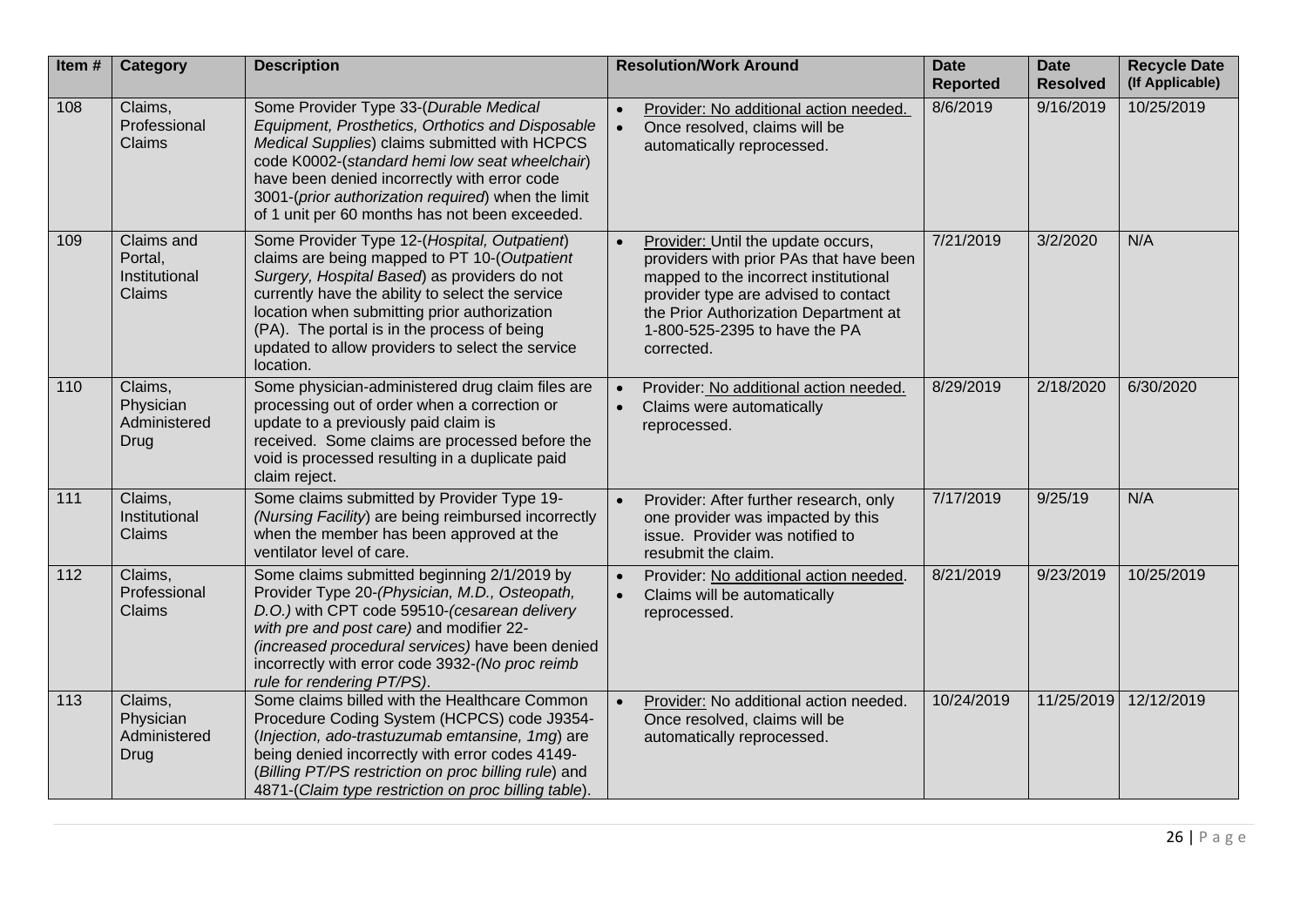| Item#             | <b>Category</b>                                                                                 | <b>Description</b>                                                                                                                                                                                                                                                                                                                                                                    | <b>Resolution/Work Around</b>                                                                                                                                                                                                                                                                                            | <b>Date</b><br><b>Reported</b> | <b>Date</b><br><b>Resolved</b> | <b>Recycle Date</b><br>(If Applicable) |
|-------------------|-------------------------------------------------------------------------------------------------|---------------------------------------------------------------------------------------------------------------------------------------------------------------------------------------------------------------------------------------------------------------------------------------------------------------------------------------------------------------------------------------|--------------------------------------------------------------------------------------------------------------------------------------------------------------------------------------------------------------------------------------------------------------------------------------------------------------------------|--------------------------------|--------------------------------|----------------------------------------|
| $\frac{114}{114}$ | Claims,<br>Physician<br>Administered<br><b>Drug</b>                                             | Some claims billed with Healthcare Common<br>Procedure Coding System (HCPCS) code J9306-<br>(Injection, pertuzumab, 1mg) are being denied<br>incorrectly with error codes 4149-(Billing PT/PS<br>restriction on proc billing rule) and 4871-(Claim<br>type restriction on proc billing table).                                                                                        | Provider: No additional action needed.<br>$\bullet$<br>Once resolved, claims will be<br>automatically reprocessed.                                                                                                                                                                                                       | 10/24/2019                     | 11/25/2019                     | 12/12/2019                             |
| 115               | Claims, CPT<br>Code 36573                                                                       | Some claims billed with CPT code 36573-<br>(Insertion of PICC, without subcutaneous port or<br>pump, including all imaging guidance, image<br>documentation, and all associated radiological<br>supervision and interpretation required to perform<br>the insertion; age 5 years or older) are being<br>denied incorrectly with error code 4714-(Age<br>restriction on billing rule). | Provider: No additional action needed.<br>Once resolved, claims will be<br>automatically reprocessed.                                                                                                                                                                                                                    | 4/8/2019                       | 3/2/2020                       | 06/18/2020                             |
| 116               | Claims                                                                                          | Some claims have suspended for an extended<br>period of time with error code 7200-<br>(Miscellaneous claims x-ten error).                                                                                                                                                                                                                                                             | Provider: No additional action needed.<br>Once resolved, claims will be<br>automatically released for processing.                                                                                                                                                                                                        | 11/13/2019                     | 1/6/2020                       | 1/21/2020                              |
| 117               | Claims                                                                                          | Some claims were denied incorrectly with error<br>code 7201 (Denied-claims x-ten response failed)<br>in November 2019.                                                                                                                                                                                                                                                                | Provider: No additional action needed.<br>$\bullet$<br>Once resolved, claims will be<br>automatically reprocessed.                                                                                                                                                                                                       | 12/3/2019                      | 1/6/2020                       | 1/21/2020                              |
| 118               | Provider<br>Enrollment                                                                          | Provider Type 15-(Registered Dietitian) does not<br>have the option in the Online Provider Enrollment<br>tool to associate providers or groups.                                                                                                                                                                                                                                       | Providers applying as a PT 15 should<br>$\bullet$<br>include the Associated Provider form<br>(which is available within the system)<br>or a letter indicating the<br>group/individual they want to associate<br>with their record.                                                                                       | 12/4/2019                      | 2/3/2020                       | <b>NA</b>                              |
| 119               | Claims,<br>Institutional<br>Claims, Provider<br>Type 63-<br>Residential<br>Treatment<br>Centers | Some claims for Provider Type 63-(Residential<br>Treatment Centers) have been underpaid due to<br>claims not being processed in chronological order,<br>resulting in incorrect prior authorization units<br>being utilized.                                                                                                                                                           | Provider: No additional action needed.<br>$\bullet$<br>Once resolved, claims within 2 years of<br>the recycle will be automatically<br>reprocessed. Please review Web<br>Announcement 1947 for details<br>concerning how to correctly submit<br>claims in chronological order per<br>approved prior authorization lines. | 6/7/2019                       | 8/14/2019                      | 1/10/2020                              |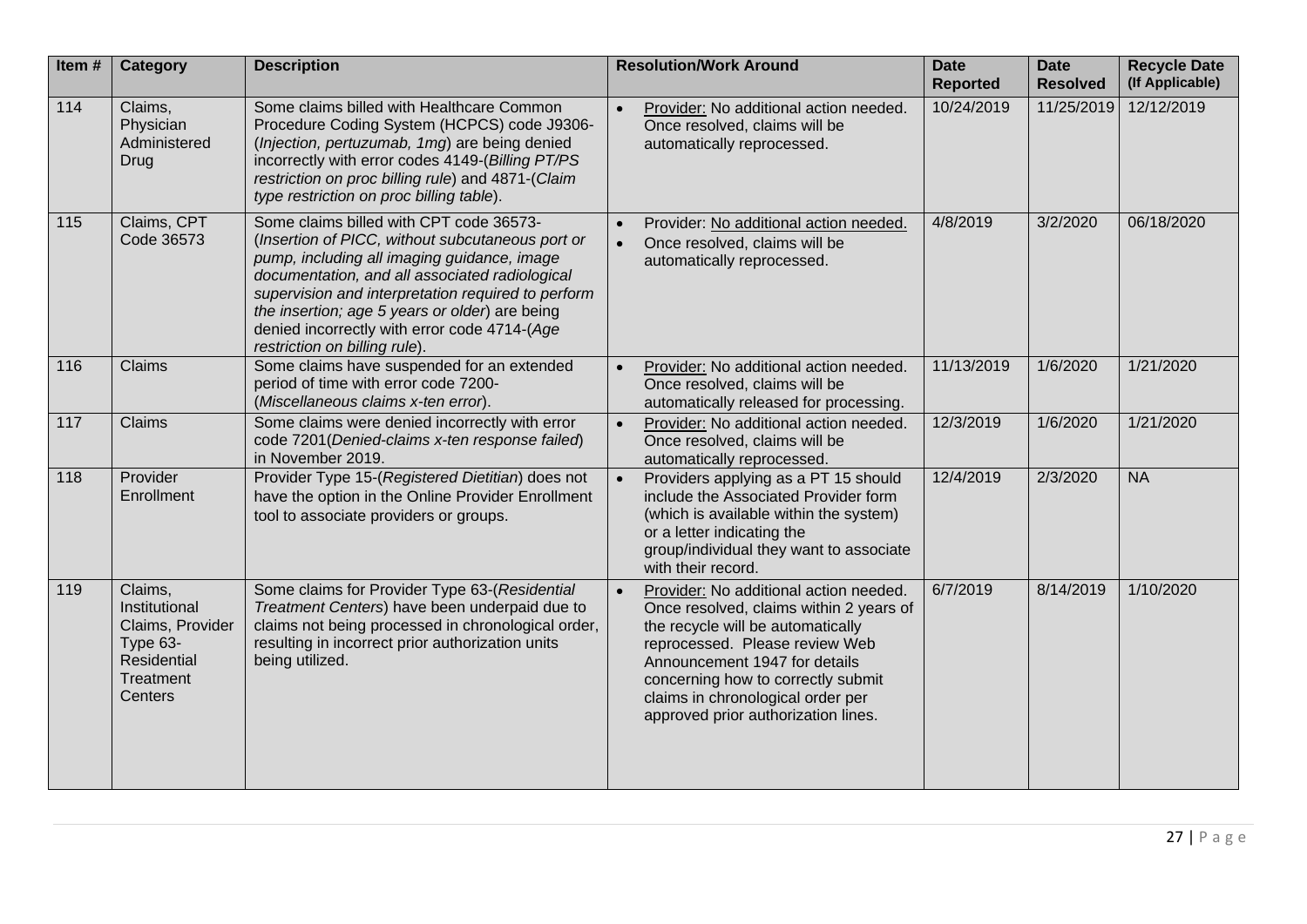| Item# | <b>Category</b>                                               | <b>Description</b>                                                                                                                                                                                                                                                                                                                                                                                                                            | <b>Resolution/Work Around</b>                                                                                                                                                                                                                                                                                                                                                                                                                                                                                                                                                                                                                                                                                                                                                                                                                                                                                                                                                                                                                                                                                         | <b>Date</b><br><b>Reported</b> | <b>Date</b><br><b>Resolved</b> | <b>Recycle Date</b><br>(If Applicable)                         |
|-------|---------------------------------------------------------------|-----------------------------------------------------------------------------------------------------------------------------------------------------------------------------------------------------------------------------------------------------------------------------------------------------------------------------------------------------------------------------------------------------------------------------------------------|-----------------------------------------------------------------------------------------------------------------------------------------------------------------------------------------------------------------------------------------------------------------------------------------------------------------------------------------------------------------------------------------------------------------------------------------------------------------------------------------------------------------------------------------------------------------------------------------------------------------------------------------------------------------------------------------------------------------------------------------------------------------------------------------------------------------------------------------------------------------------------------------------------------------------------------------------------------------------------------------------------------------------------------------------------------------------------------------------------------------------|--------------------------------|--------------------------------|----------------------------------------------------------------|
| 121   | Provider Web<br>Portal, Dental<br>Providers                   | When searching dental treatment history on the<br>Provider Web Portal, history is not reflected when<br>a tooth# is included in the search.                                                                                                                                                                                                                                                                                                   | Provider: When searching dental<br>treatment history on the Provider Web<br>Portal, providers should complete the<br>search without including a tooth# so<br>that all history for the code can be<br>viewed until Provider Web Portal tooth<br>number functionality can be resolved.                                                                                                                                                                                                                                                                                                                                                                                                                                                                                                                                                                                                                                                                                                                                                                                                                                  | 1/30/2020                      | 3/2/2020                       | N/A                                                            |
| 122   | Claims                                                        | Some claims have been denied incorrectly with<br>error code 3381-(Abortion Certificate Required -<br>header), 3383-(Sterilization Form Required -<br>header) and 3385-(Hysterectomy Form Required<br>- header).                                                                                                                                                                                                                               | Provider: No additional action needed.<br>Claims that were incorrectly denied<br>with these error codes will be<br>automatically reprocessed.                                                                                                                                                                                                                                                                                                                                                                                                                                                                                                                                                                                                                                                                                                                                                                                                                                                                                                                                                                         | 12/13/2019                     | 05/18/2020                     | 05/27/2020                                                     |
| 123   | Claims, Provider<br>Type 32-<br>(Ambulance, Air<br>or Ground) | <b>Ground Emergency Medical Transportation</b><br>(GEMT) services, billable by PT 32 ambulance<br>providers, were carved out of the Managed Care<br>Organization (MCO) contracts effective 1/1/2020<br>and are now billed as Fee-for-Service Medicaid.<br>However, some GEMT claims for MCO-enrolled<br>recipients are being denied with Explanation of<br>Benefits (EOB) code 0038/error code 2017-(Client<br>services covered by HMO plan). | Ground transportation claims submitted<br>by PT 32 with procedure code A0434<br>(Specialty care transport) for Managed<br>Care Organization (MCO)-enrolled<br>recipients with dates of service on or after<br>January 1, 2020, and submitted through<br>April 13, 2020, that denied with EOB<br>code 0038/error code 2017 will need to<br>be resubmitted by the provider by August<br>30, 2020. Resubmit the claim using a U4<br>modifier followed by a two-alpha<br>character modifier indicating the<br>origination (e.g., recipient's home) and<br>destination (e.g., hospital) of the<br>recipient. A0434 claims for air transports<br>will need to be submitted to the MCO in<br>which the recipient was enrolled at the<br>time of transport. Providers with claims<br>outside of timely filing will need to<br>resubmit the claims on the Provider Web<br>Portal and include an attachment<br>requesting review of timely filing per Web<br>Announcement 2187 or Known Issue<br>123.<br>Claims for all other GEMT services<br>procedure codes (other than procedure<br>code A0434) with dates of service on or | 01/28/2020                     | 04/13/2020                     | 10/07/2020<br>(See Known<br>Issue #142 for<br>further details) |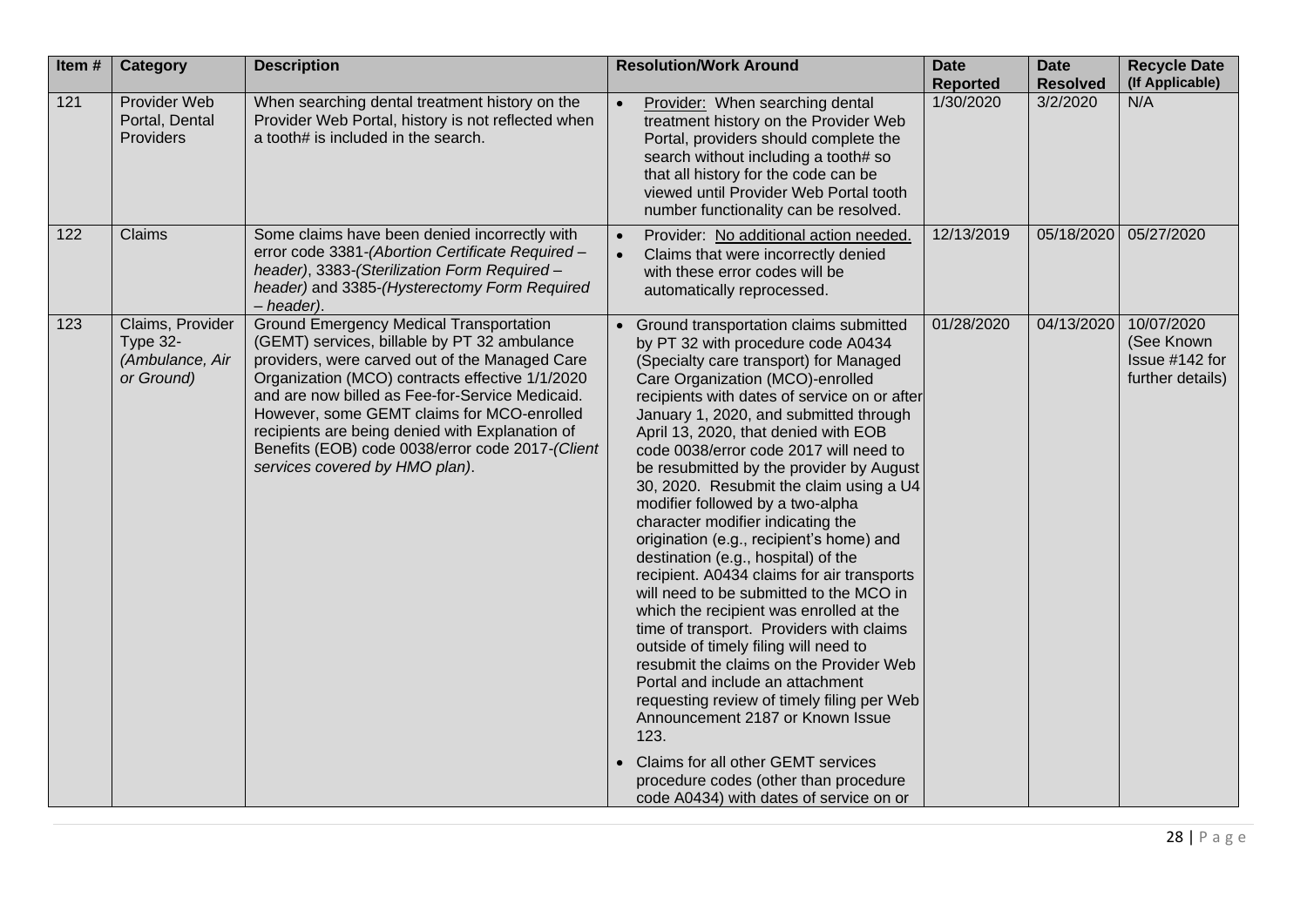| 124 | Claims, Provider<br><b>Type 17-</b><br>(Special Clinics) | Some claims billed by Provider Type 17-(Special<br>Clinics) for procedure code 11981-(Insertion of<br>drug delivery implant into tissue) are being denied<br>incorrectly with EOB Code 0192/Error Code 3001-<br>(Prior Authorization (PA) is required for this                                                                                                                                                                                           | after January 1, 2020, and submitted<br>through April 13, 2020, that denied with<br>EOB code 0038/error code 2017 will be<br>automatically reprocessed.<br>• See Web Announcement 2325 and Web<br>Announcement 2432 for further details.<br>Provider: No additional action needed.<br>Once resolved, denied claims will be<br>recycled. | 02/04/2020 | 03/02/2020 | 03/12/2020 |
|-----|----------------------------------------------------------|----------------------------------------------------------------------------------------------------------------------------------------------------------------------------------------------------------------------------------------------------------------------------------------------------------------------------------------------------------------------------------------------------------------------------------------------------------|-----------------------------------------------------------------------------------------------------------------------------------------------------------------------------------------------------------------------------------------------------------------------------------------------------------------------------------------|------------|------------|------------|
| 125 | Claims                                                   | service. An approved PA was not found).<br>On 3/9/2020 - 3/10/2020, claims submitted<br>suspended with error code 853-(HCPCS-Annual<br>Update-Suspend Claims). The suspended claims<br>will be released for adjudication on Thursday,<br>3/12/2020.                                                                                                                                                                                                      | Provider: No additional action needed.                                                                                                                                                                                                                                                                                                  | 03/10/2020 | 03/12/2020 | N/A        |
| 126 | Claims,<br>Professional and<br>Professional<br>Crossover | A new issue related to closed Known Issue 94<br>resulted in some professional claims and<br>professional crossover claims denying incorrectly.<br>The affected claims were submitted prior to<br>1/25/2019 and were denied incorrectly with error<br>codes 0074-(adjustment denied - original<br>payment request already adjusted/voided) and/or<br>0075-(adjustment denied - original payment<br>request already adjusted/voided).                      | Provider: No additional action needed.<br>Claims will be automatically<br>reprocessed.                                                                                                                                                                                                                                                  | 01/07/2020 | 6/25/2020  | 6/25/2020  |
| 127 | Claims                                                   | Some claims submitted after 1/27/2019 with CPT<br>code 50387-(Removal and replacement of<br>externally accessible nephroureteral catheter<br>requiring fluoroscopic guidance, including<br>radiological supervision and interpretation)<br>submitted by provider types 20-(Physician), 24-<br>(Advanced Practice Registered Nurse) and 77-<br>(Physician's Assistant) have been denied in error<br>with error code 4801-(No billing rule for procedure). | Provider: No additional action needed.<br>Claims will be automatically<br>reprocessed.                                                                                                                                                                                                                                                  | 02/28/2020 | 04/27/2020 | 05/22/2020 |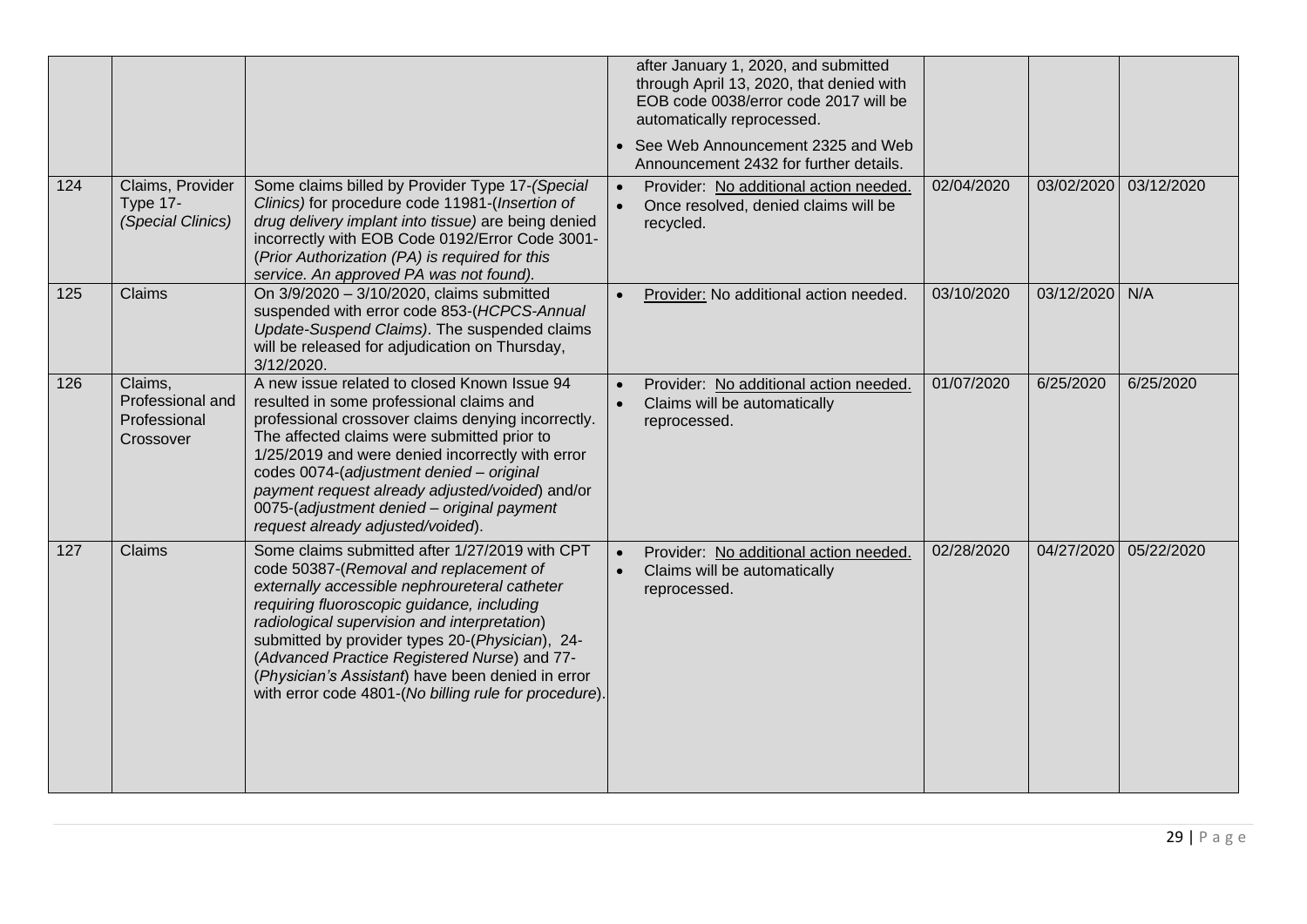| Item# | Category      | <b>Description</b>                                                                                                                                                                                                                                                                                                                                                                                                                                                                                                                                                                                                                                                                                                                                                 | <b>Resolution/Work Around</b>                                                                                                                                                                                                                              | <b>Date</b><br><b>Reported</b> | <b>Date</b><br><b>Resolved</b> | <b>Recycle Date</b><br>(If Applicable) |
|-------|---------------|--------------------------------------------------------------------------------------------------------------------------------------------------------------------------------------------------------------------------------------------------------------------------------------------------------------------------------------------------------------------------------------------------------------------------------------------------------------------------------------------------------------------------------------------------------------------------------------------------------------------------------------------------------------------------------------------------------------------------------------------------------------------|------------------------------------------------------------------------------------------------------------------------------------------------------------------------------------------------------------------------------------------------------------|--------------------------------|--------------------------------|----------------------------------------|
| 128   | Claims        | Some claims billed with Healthcare Common<br>Procedure Coding System (HCPCS) code J9022-<br>(Inj, Atezoolizumab, 10 mg), J9023-(Injection,<br>Avelumab, 10 mg), J9032-(Injection, Belinostat,<br>10 mg), J9034-(Injection, Bendeka, 1 mg), J9042-<br>(Brentuximab Vedotin Inj), Q5107-(Inj MVASI 10<br>MG), Q5109-(Injection. IXIFI, 10 MG), Q5111-<br>(Injection Udenyca 0.5 MG), Q5112-(Inj Ontruzant<br>10 MG), Q5113-(Inj Herzuma 10 MG), Q5114-(Inj<br>Ogivri 10 MG), Q5115-(Inj Truxima 10 MG),<br>Q5116-(Inj Trazimera 10 MG), Q5117-(Inj Kanjinti<br>10 MG), Q5118-(Inj Zibabev 10 MG) are being<br>denied in error with error codes 4149-(Billing<br>PT/PS restriction on proc billing rule) and 4871-<br>(Claim type restriction on proc billing table). | Provider: No additional action needed.<br>Claims will be automatically<br>$\bullet$<br>reprocessed.                                                                                                                                                        | 03/25/2020                     | 04/20/2020                     | 06/26/2020                             |
| 129   | <b>Claims</b> | Some claims have denied incorrectly with error<br>code 508-(HDR billed amount not equal to DTL<br>billed amount sum), when the sum of the detail<br>billed amounts does equal the header billed<br>amount.                                                                                                                                                                                                                                                                                                                                                                                                                                                                                                                                                         | Provider: No additional action needed.<br>Dental claims that denied in error with<br>error code 508 and also denied with<br>error code 264-(Invalid date of service)<br>were not reprocessed as the denial for<br>invalid date of service was appropriate. | 03/19/2020                     | 6/20/2020                      | <b>NA</b>                              |
| 130   | Claims        | Some claims submitted by Provider Types 20-<br>(Physician, M.D., Osteopath, D.O.) with<br>specialties 146-(Psychiatry) and 147-(Psychiatry<br>Child), PT 47-(Indian Health Program), PT 52-<br>(Indian Health Services Outpatient Tribal) and PT<br>79-(Indian Health Services Hospital Outpatient<br>Non-Tribal) after 12/2/2019 have denied<br>incorrectly with error codes 5003-(Poss<br>conflict: PT 13 psych hosp inpat vs others) and<br>5004-(Poss conflict: PT 63 RTC vs others), or<br>been voided incorrectly with Explanation of<br>Benefits (EOB) code 8223-(Services included in<br>inpatient stay).                                                                                                                                                  | Provider: No additional action needed.<br>Claims will be automatically<br>reprocessed.                                                                                                                                                                     | 06/08/2020                     | 07/20/2020                     | 03/26/2021                             |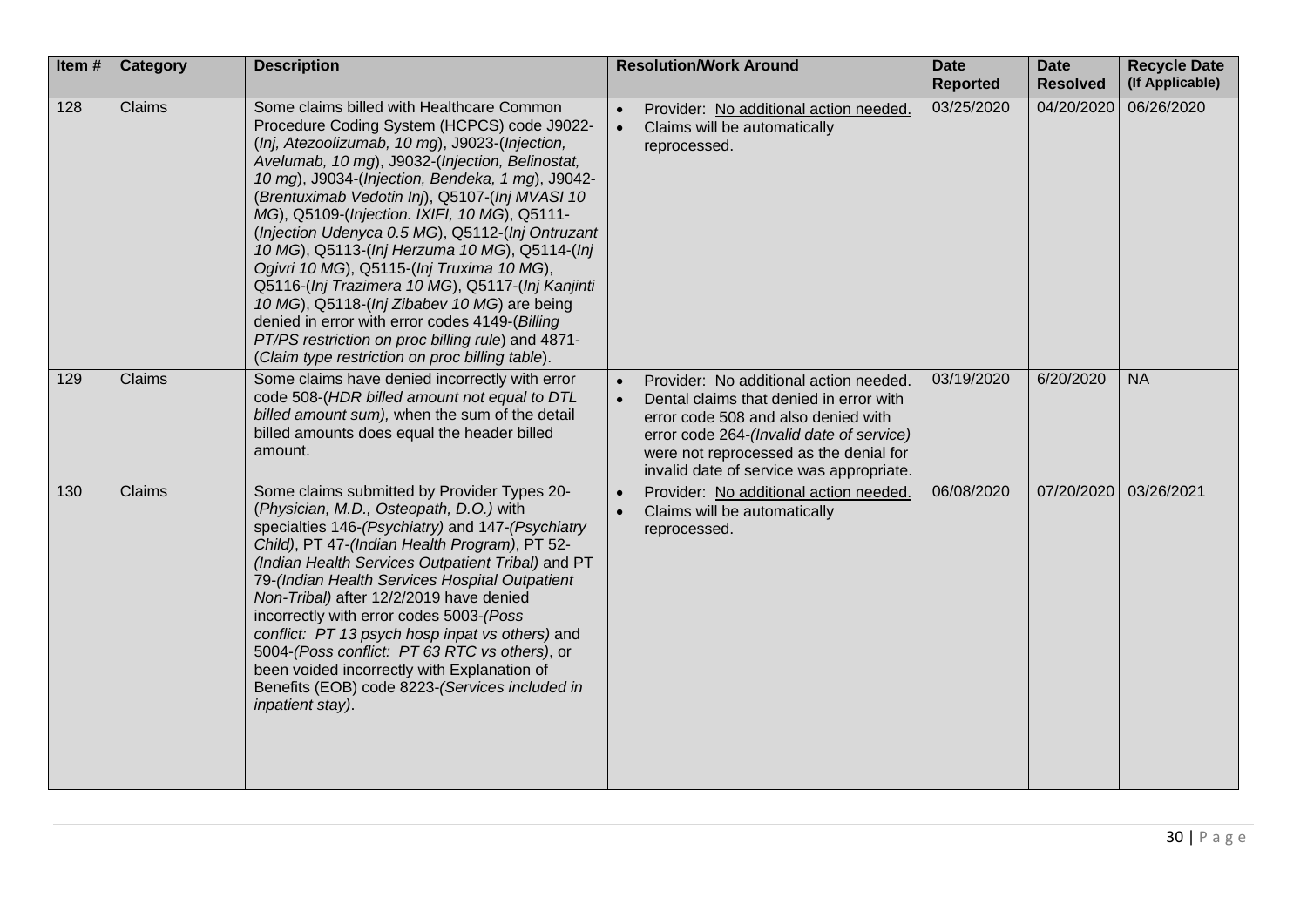| Item#            | <b>Category</b>                   | <b>Description</b>                                                                                                                                                                                                                                                                                                                                                                                                                                                                                                                                                                                                                                                                                                                                                                           | <b>Resolution/Work Around</b>                                                                                                               | <b>Date</b><br><b>Reported</b> | <b>Date</b><br><b>Resolved</b> | <b>Recycle Date</b><br>(If Applicable) |
|------------------|-----------------------------------|----------------------------------------------------------------------------------------------------------------------------------------------------------------------------------------------------------------------------------------------------------------------------------------------------------------------------------------------------------------------------------------------------------------------------------------------------------------------------------------------------------------------------------------------------------------------------------------------------------------------------------------------------------------------------------------------------------------------------------------------------------------------------------------------|---------------------------------------------------------------------------------------------------------------------------------------------|--------------------------------|--------------------------------|----------------------------------------|
| $\overline{131}$ | Claims,<br>Professional<br>Claims | Some claims submitted by PT 14-(Behavioral<br>Health Outpatient Treatment) with specialties 300-<br>(Qualified Mental Health Professional), 306-<br>(Licensed Marriage and Family Therapist) and<br>307-(Clinical Professional Counselor) beginning<br>2/1/2019 have been denied incorrectly with error<br>code 2502-(Client Covered by Medicare Part B)<br>and Explanation of Benefits (EOB) code 2590-<br>(The client has Medicare. Charges must be billed<br>to Medicare before billing Medicaid. Complete the<br>Medicare payment information fields on the claim<br>and retain a copy of explanation of benefits). The<br>provider type and specialties listed above are not<br>eligible to enroll with Medicare and are unable to<br>submit claims to Medicare as the primary carrier. | Provider: No additional action needed.<br>Claims will be automatically<br>reprocessed.                                                      | 06/19/2020                     | 08/24/2020                     | 11/11/2020                             |
| 132              | Claims,<br>Crossover<br>Claims    | Some crossover claims are being reimbursed<br>when there is no patient responsibility (coinsure-<br>ance/deductible) amount submitted on the claim.                                                                                                                                                                                                                                                                                                                                                                                                                                                                                                                                                                                                                                          | Provider: No additional action needed.<br>Once resolved, claims will be<br>automatically reprocessed.                                       | 05/07/2020                     | 09/08/2020                     | 12/22/2020                             |
| 133              | 835 Remittance<br>Advice          | 12 trading partners did not receive their 835 files<br>from the 7/3/2020 payment cycle due to an<br>unexpected file failure. The team is continuing to<br>resolve these and is targeting transmissions by<br>end of week 7/17/2020.                                                                                                                                                                                                                                                                                                                                                                                                                                                                                                                                                          | Providers may review claims activity<br>from the 7/3/2020 cycle using the<br>proprietary remittance advices<br>available on the web portal. | 07/08/2020                     | 07/17/2020                     | <b>NA</b>                              |
| 134              | Claims,<br>Professional<br>Claims | Some claims submitted through AuthentiCare®<br>beginning 9/29/2019 by Provider Types 48-(Home<br>and Community Based Waiver for the Frail<br>Elderly) and 58-(Home and Community Based<br>Waiver for Persons with Physical Disabilities) with<br>procedure codes S5120-(Attendant care<br>service/15 min), S5130-(Homemaker service [not<br>otherwise specified - NOS] per 15 min) and<br>S5150-(Unskilled respite care/15 min) may have<br>been denied in error with error code 1945-(Mult.<br>prov. locs for billing prov. spec-hdr) when the<br>provider has the same National Provider Identifier<br>(NPI) for both PTs 48 and 58; with different<br>taxonomy codes.                                                                                                                     | Providers: No additional action<br>needed.<br>Claims will be automatically<br>reprocessed.                                                  | 05/08/2020                     | 11/16/2020                     | 03/04/2021                             |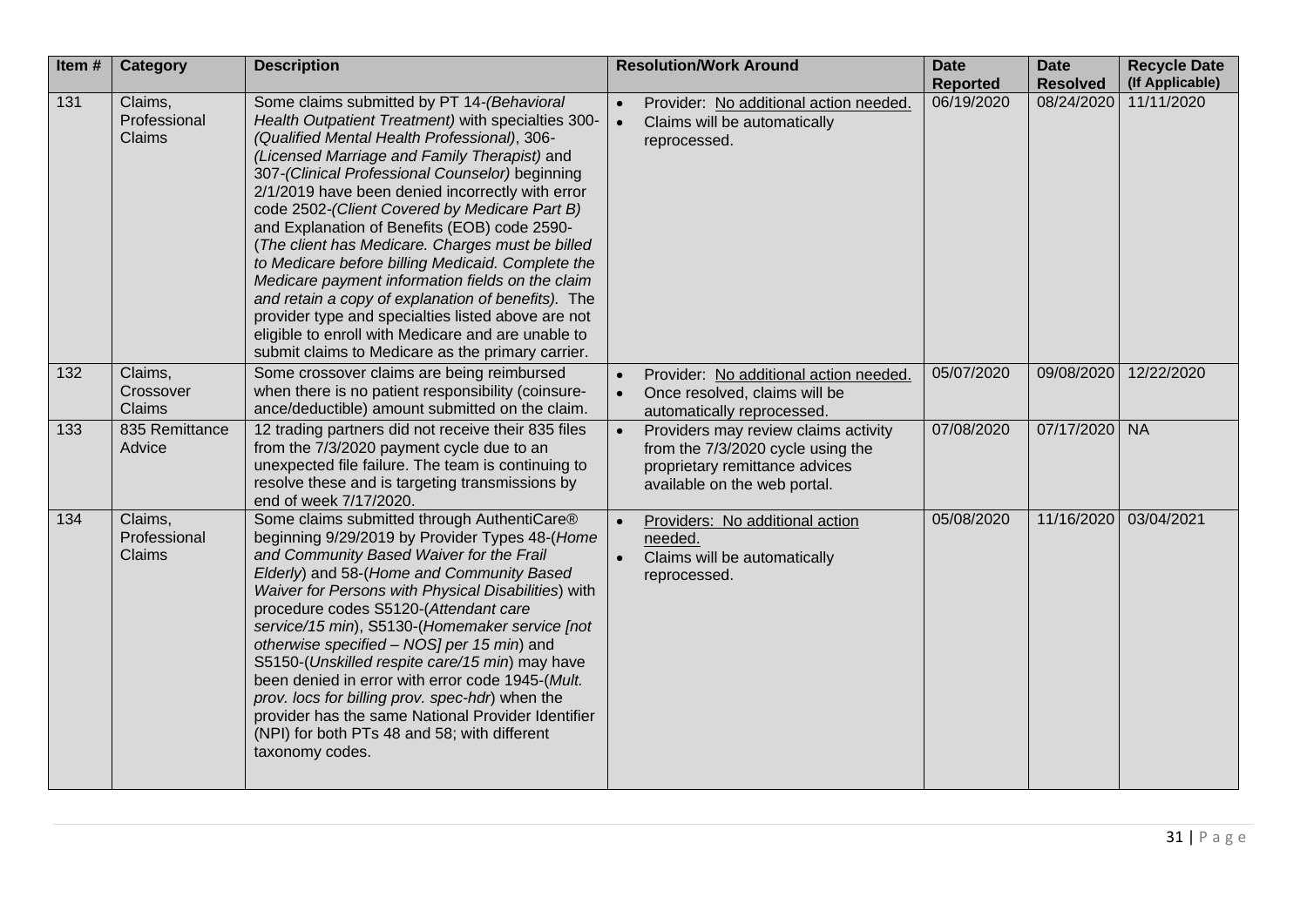| Item# | <b>Category</b>                          | <b>Description</b>                                                                                                                                                                                                                                                                                             | <b>Resolution/Work Around</b>                                                                                                                   | <b>Date</b><br><b>Reported</b> | <b>Date</b><br><b>Resolved</b> | <b>Recycle Date</b><br>(If Applicable) |
|-------|------------------------------------------|----------------------------------------------------------------------------------------------------------------------------------------------------------------------------------------------------------------------------------------------------------------------------------------------------------------|-------------------------------------------------------------------------------------------------------------------------------------------------|--------------------------------|--------------------------------|----------------------------------------|
| 135   | Claims,<br><b>Dental Claims</b>          | Some dental claims submitted with procedure<br>code D1353-(Sealant Repair per Tooth) have<br>denied incorrectly with error code 5562-(1 Unit<br>Allowed per 36 Rolling Months - PA Override)<br>when D1353 was billed within the rolling 36<br>months for different tooth numbers.                             | Providers: No additional action<br>needed.<br>Claims will be automatically<br>reprocessed.<br>See Web Announcement 2342 for<br>further details. | 06/09/2020                     | 09/08/2020                     | 10/28/2020                             |
| 136   | Provider Web<br>Portal, PCS              | There is an issue with uploading the NMO-7073<br>form (Functional Assessment Service Plan) using<br>the File Exchange page in Provider Web Portal.                                                                                                                                                             | Providers: FASP NMO-7073 can be<br>emailed in a secure fashion to<br>nvmmis.pcs@dxc.com                                                         | 09/10/2020                     | 09/21/2020                     | <b>NA</b>                              |
| 137   | Claims,<br>Professional<br><b>Claims</b> | Some claims submitted by Provider Type 74-<br>(Nurse Midwife) with CPT code 76830-<br>(Transvaginal US Non-OB) have been denied<br>incorrectly with error code 3932-(No proc Reimb<br>rule for rendering PT/PS).                                                                                               | Providers: No additional action<br>needed.<br>Claims will be automatically<br>$\bullet$<br>reprocessed.                                         | 9/10/2020                      | 10/05/2020                     | 11/18/2020                             |
| 138   | Claims,<br>Professional<br><b>Claims</b> | Some claims submitted by Provider Type 20-<br>(Physician, M.D., Osteopath, D.O.) with CPT code<br>78597-(Lung perfusion differential) have been<br>denied incorrectly with error code 3932-(No proc<br>reimb rule for rendering PT/PS).                                                                        | Providers: No additional action<br>$\bullet$<br>needed.<br>Claims will be automatically<br>$\bullet$<br>reprocessed.                            | 9/22/2020                      | 10/05/2020                     | 11/17/2020                             |
| 139   | <b>Claims</b>                            | Some claims are denying incorrectly with error<br>code 4053-(Principal ICD Procedure Code not on<br>File) when being billed with the following COVID-<br>19 ICD-10-PCS procedure codes: XW013F5,<br>XW033E5, XW033F5, XW033G5, XW033H5,<br>XW043E5, XW043F5, XW043G5, XW043H5,<br>XW0DXF5, XW13325 or XW14325. | Providers: No additional action<br>needed.<br>Claims will be automatically<br>reprocessed.                                                      | 10/07/2020                     | 12/08/2020                     | 03/26/2021                             |
| 140   | Claims,<br>Professional<br><b>Claims</b> | Some claims billed with CPT codes 97802-<br>(Medical nutri-tion therapy, individual), 97803-<br>(Medical nutrition therapy, individual, subsequent)<br>and 97804-(Medical nutrition ther-apy, group) are<br>denying incorrectly with error code 5549-(16 Per<br>365 Days, 8 Per Next 365 Days - PA Override).  | Providers: No additional action<br>needed.<br>Claims will be automatically<br>reprocessed.                                                      | 11/05/2020                     | 01/20/2021                     | 03/26/2021                             |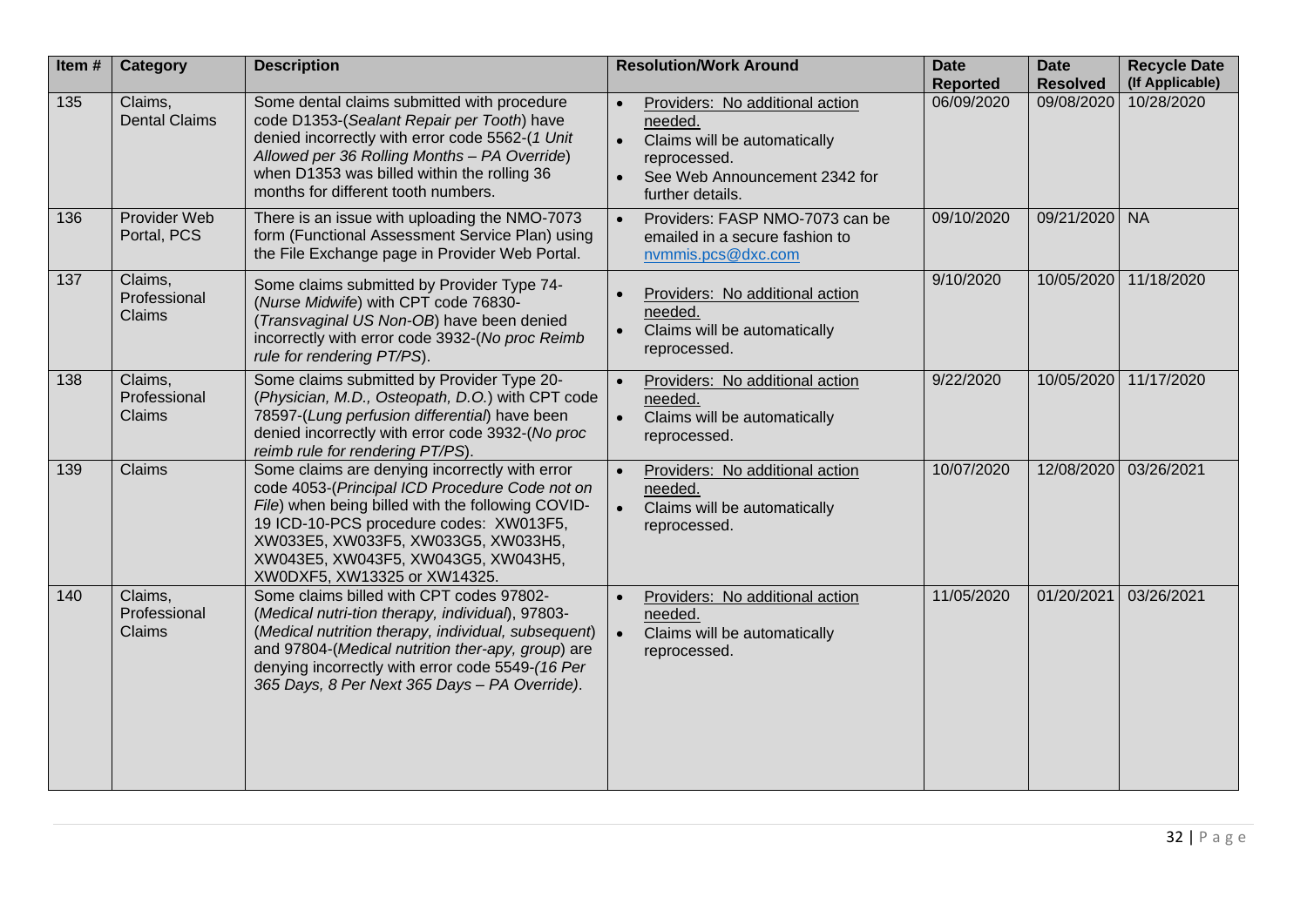| Item# | <b>Category</b>                                                       | <b>Description</b>                                                                                                                                                                                                                                                                                                                                                                                                                                                                     | <b>Resolution/Work Around</b>                                                                                                                                                                  | <b>Date</b><br><b>Reported</b> | <b>Date</b><br><b>Resolved</b> | <b>Recycle Date</b><br>(If Applicable) |
|-------|-----------------------------------------------------------------------|----------------------------------------------------------------------------------------------------------------------------------------------------------------------------------------------------------------------------------------------------------------------------------------------------------------------------------------------------------------------------------------------------------------------------------------------------------------------------------------|------------------------------------------------------------------------------------------------------------------------------------------------------------------------------------------------|--------------------------------|--------------------------------|----------------------------------------|
| 141   | Claims,<br>Professional<br>Claims                                     | Procedure Codes 99304-99306-(Initial Nursing<br>Facility Visit), 99307-99310-(Subsequent Nursing<br>Facility Visit) and 99318-(Nursing Facility Annual<br>Assessment) are missing from audits/error codes<br>5036-(Possible Duplicate: Practitioner to<br>Practitioner) and 5038-(Possible Duplicate:<br>Provider Type 20 vs Others), which is causing<br>some claims to deny incorrectly<br>beginning 2/1/2019.                                                                       | Providers: No additional action<br>needed.<br>Claims will be automatically<br>reprocessed.                                                                                                     | 11/03/2020                     | 01/05/2021                     | 04/09/2021                             |
| 142   | Claims, Provider<br>Type 32-<br>(Ambulance, Air<br>or Ground)         | <b>Ground Emergency Medical Transportation</b><br>(GEMT) services billable by PT 32 ambulance<br>providers for procedure codes (other than<br>procedure code A0434): Some claims with dates<br>of service on or after January 1, 2020, and<br>submitted through April 13, 2020, that denied with<br>EOB code 0038/error code 2017-(Client services<br>covered by HMO plan) were found to be missing<br>from the recycle associated with Known Issue<br>#123 and Web Announcement 2325. | Providers: No additional action<br>needed.<br>Claims will be automatically<br>reprocessed.<br>See Web Announcement 2432 for<br>$\bullet$<br>updates.                                           | 11/23/2020                     | 02/11/2021                     | 02/11/2021                             |
| 143   | Claims,<br>Professional<br>Claims                                     | Some professional claims submitted by Provider<br>Type 20-(Physician, M.D., Osteopath, D.O.) with<br>CPT codes 76000-(Fluoroscopy) and 78071-<br>(Parathyrd Planar W/WO Subtrj) have been<br>denied incorrectly with error code 4150-(perf/-<br>facility pt/ps restriction proc billing rule - provider<br>is not certified to perform procedure billed).                                                                                                                              | Providers: No additional action<br>needed.<br>Claims will be automatically<br>reprocessed.                                                                                                     | 09/02/2020                     | 01/05/2021                     | 02/25/2021                             |
| 144   | Claims,<br><b>Dental Claims</b>                                       | Some dental claims submitted by Provider Type<br>22-(Dentist) with CDT codes including D4341-<br>(Periodontal Scaling & Root Planing) have been<br>denied incorrectly with error code 4801-(No Billing<br>Rule for Procedure) for recipients with the PREG<br>(Pregnancy) benefit.                                                                                                                                                                                                     | Providers: No additional action<br>needed.<br>Claims will be automatically<br>reprocessed.                                                                                                     | 08/13/2020                     | 02/08/2021                     | 03/26/2021                             |
| 145   | Prior<br>Authorizations,<br>Provider Type<br>19 (Nursing<br>Facility) | Some prior authorizations for the Behaviorally<br>Complex Care Program with Provider Type 19-<br>(Nursing Facility) are not showing the authorized<br>cost per unit on the PWP-(Provider Web Portal)<br>under the View Authorization Response page.                                                                                                                                                                                                                                    | Provider Action: Until the system issue<br>is resolved, Behaviorally Complex Care<br>Program providers can send an email<br>to LTSS@dhcfp.nv.gov to obtain<br>authorized cost per unit amount. | 12/29/2020                     | 3/15/2021                      | <b>NA</b>                              |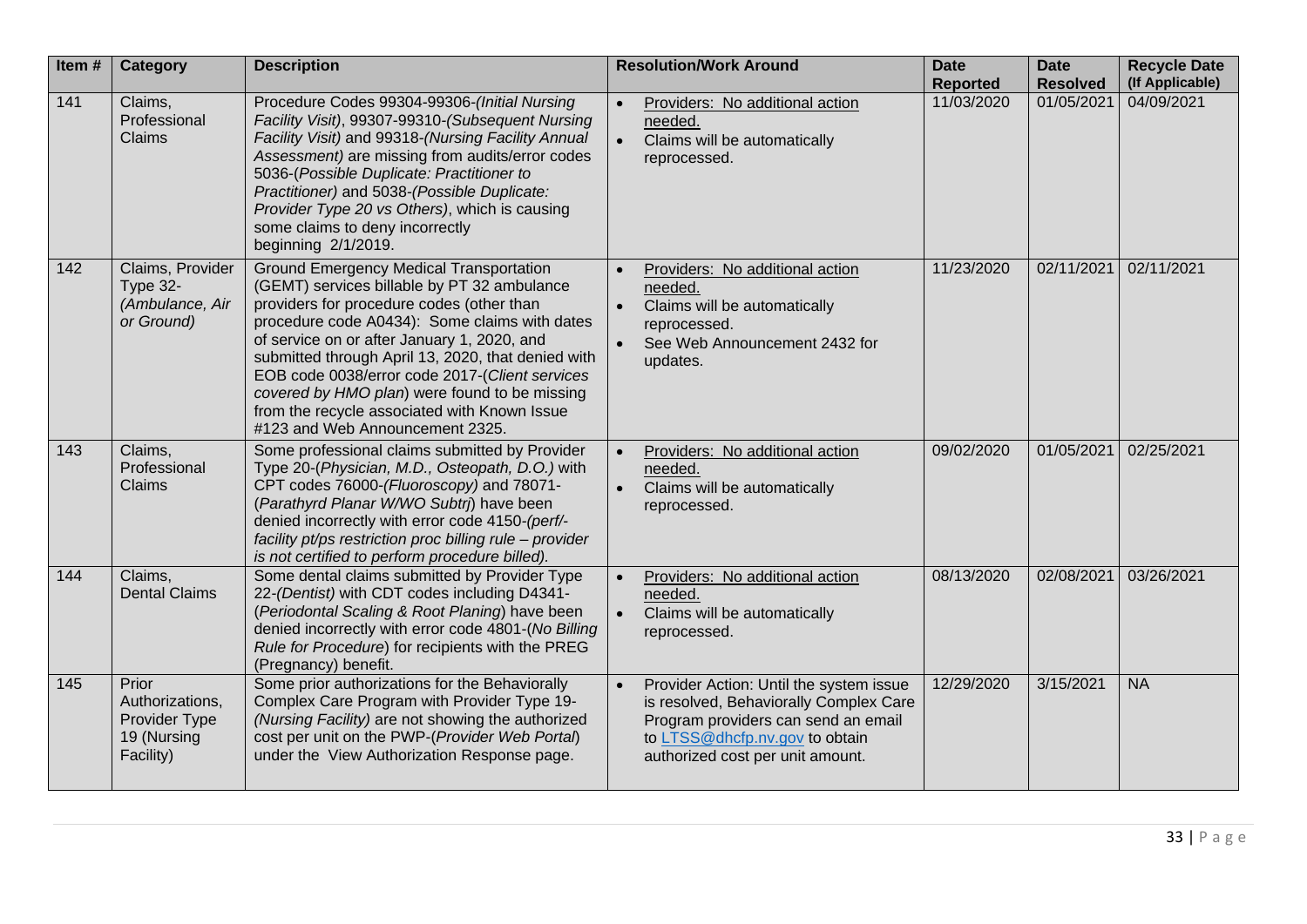| Item# | <b>Category</b>                               | <b>Description</b>                                                                                                                                                                                                                                                                                                                                                                                                      | <b>Resolution/Work Around</b>                                                                                                                                                                                                                                                                                                                                     | <b>Date</b><br><b>Reported</b> | <b>Date</b><br><b>Resolved</b> | <b>Recycle Date</b><br>(If Applicable) |
|-------|-----------------------------------------------|-------------------------------------------------------------------------------------------------------------------------------------------------------------------------------------------------------------------------------------------------------------------------------------------------------------------------------------------------------------------------------------------------------------------------|-------------------------------------------------------------------------------------------------------------------------------------------------------------------------------------------------------------------------------------------------------------------------------------------------------------------------------------------------------------------|--------------------------------|--------------------------------|----------------------------------------|
| 146   | Provider<br>Enrollment                        | Ordering, Prescribing and Referring (OPR)<br>enrollment applications cannot be saved or<br>submitted at this time.                                                                                                                                                                                                                                                                                                      | Nevada Medicaid is asking OPR<br>providers to hold their new OPR<br>enrollment applications until the issue<br>is resolved.<br>Once this issue is resolved, OPR<br>providers will be able to submit their<br>enrollment applications with a<br>retroactive effective date. Enrollment<br>applications can have an effective date<br>up to six months in the past. | 2/22/2021                      | 3/2/2021                       | <b>NA</b>                              |
| 147   | Provider<br>Enrollment                        | Some users are experiencing an error when<br>initiating a Change/Update through the secure<br>Provider Web Portal (EVS). Nevada Medicaid has<br>identified the problem and is working on a<br>resolution.                                                                                                                                                                                                               | At this time there is no work around.<br>$\bullet$                                                                                                                                                                                                                                                                                                                | 2/22/2021                      | 3/8/2021                       | <b>NA</b>                              |
| 148   | Claims,<br>Professional<br>Claims             | Some claims submitted by Provider Type 17,<br>Specialty 188-(Special Clinics: Certified<br>Community Behavioral Health Centers) with the<br>encounter code T1040-(Community Behavioral<br>Health Clinic Services Per Diem) are denying<br>incorrectly with error code 4209-(No Pricing<br>Segment for Procedure/Modifier Combination)<br>when the service is billed with the modifier Q2-<br>(Demo Procedure, Service). | Providers: No additional action<br>needed.<br>Claims will be automatically<br>$\bullet$<br>reprocessed.                                                                                                                                                                                                                                                           | 03/23/2021                     | 04/05/2021                     | 05/06/2021                             |
| 149   | Claims,<br>Professional<br>Claims             | Some claims submitted as of 03/16/2021 by<br>Provider Types 21-(Podiatrist), PT 30-(Personal<br>Care Services-Provider Agency), PT 34, Specialty<br>027-(Therapy, Physical Therapy), PT 34, Special-ty<br>028-(Therapy, Occupational Therapy) and PT 83-<br>(Personal Care Services-Intermediary Service<br>Organization) may be denying incorrectly with error<br>code 1009-(Contract could not be determined).        | Providers: No additional action<br>$\bullet$<br>needed.<br>Claims will be automatically<br>$\bullet$<br>reprocessed.                                                                                                                                                                                                                                              | 03/30/2021                     | 04/05/2021                     | 06/18/2021                             |
| 150   | Claims, Other<br>Insurance (TPL)<br>Submitted | Some claims submitted between the dates of<br>02/16/2021 and 04/09/2021 with Third Party<br>Liability coinsurance/deductible/co-pay are not<br>being processed appropriately, which may have<br>resulted in an overpayment. All provider types may<br>have been impacted.                                                                                                                                               | Providers: No additional action<br>needed.<br>Once resolved, claims will be<br>$\bullet$<br>automatically reprocessed and<br>overpayments will be recouped, as<br>applicable.                                                                                                                                                                                     | 03/19/2021                     | 04/09/2021                     | 02/28/2022                             |